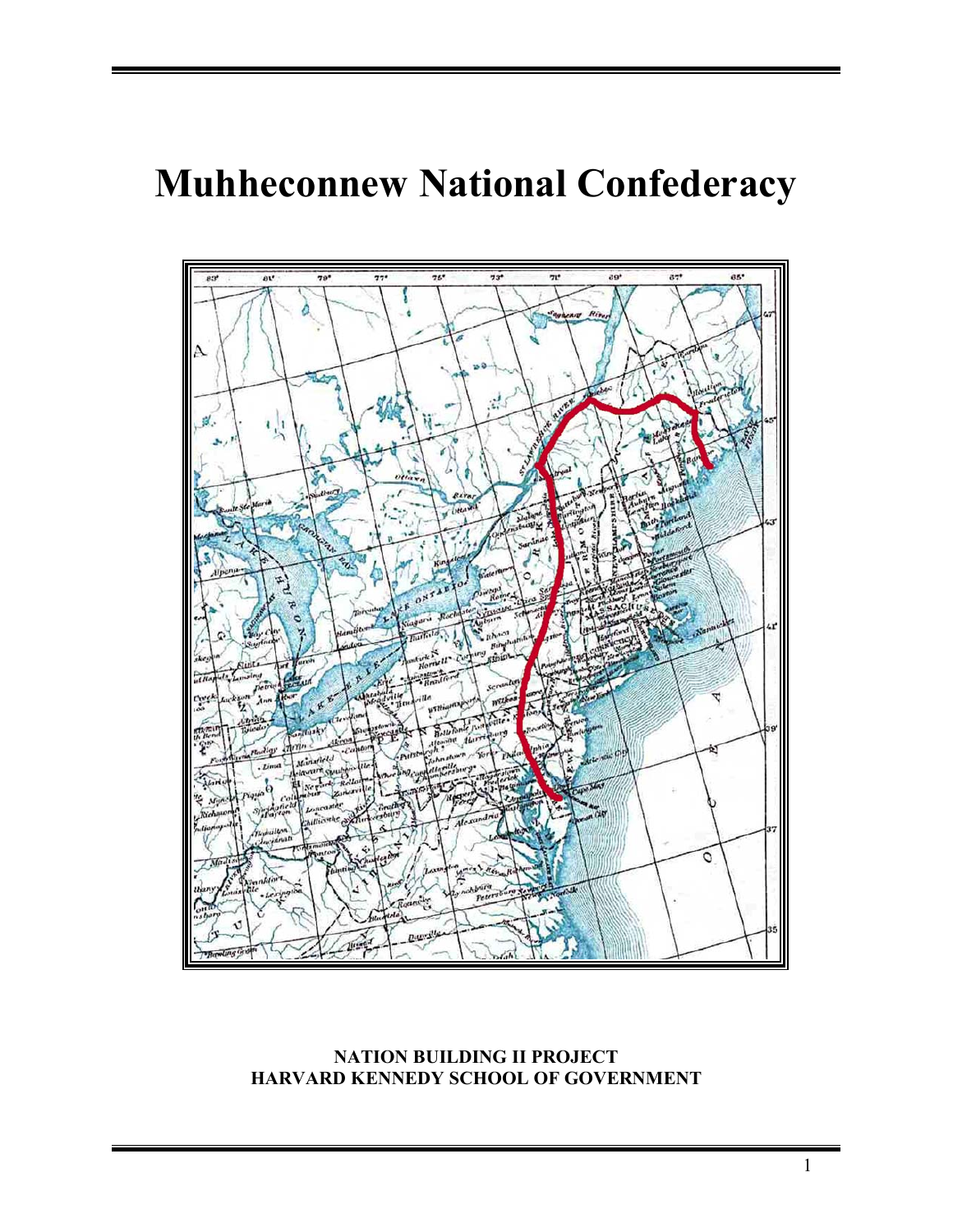# **Prepared by:**

Bruce Stonefish Amy Besaw

# **Advisors:**

Joe Kalt Tim Begaye

# **Acknowledgments:**

This report was prepared for Lieutenant Governor Mike Bear of the Penobscot Indian Nation. We would like to thank the support of the following people: Mike Bear, Sam Sapiel, Bruce Miller, Al Sapiel, Gary McCann, Molly Miller, Stephanie Stonefish Ryan, the Harvard Project on American Indian Economic Development, and the Harvard University Native American Program.



**The views expressed in this 52 page report are those of the author(s) and do not necessarily reflect those of the Harvard University Native American Program or Harvard University. For further information and reproduction permission, contact the Harvard University Native American Program at (617) 495-4233 and www.gse.harvard.edu/~nap.**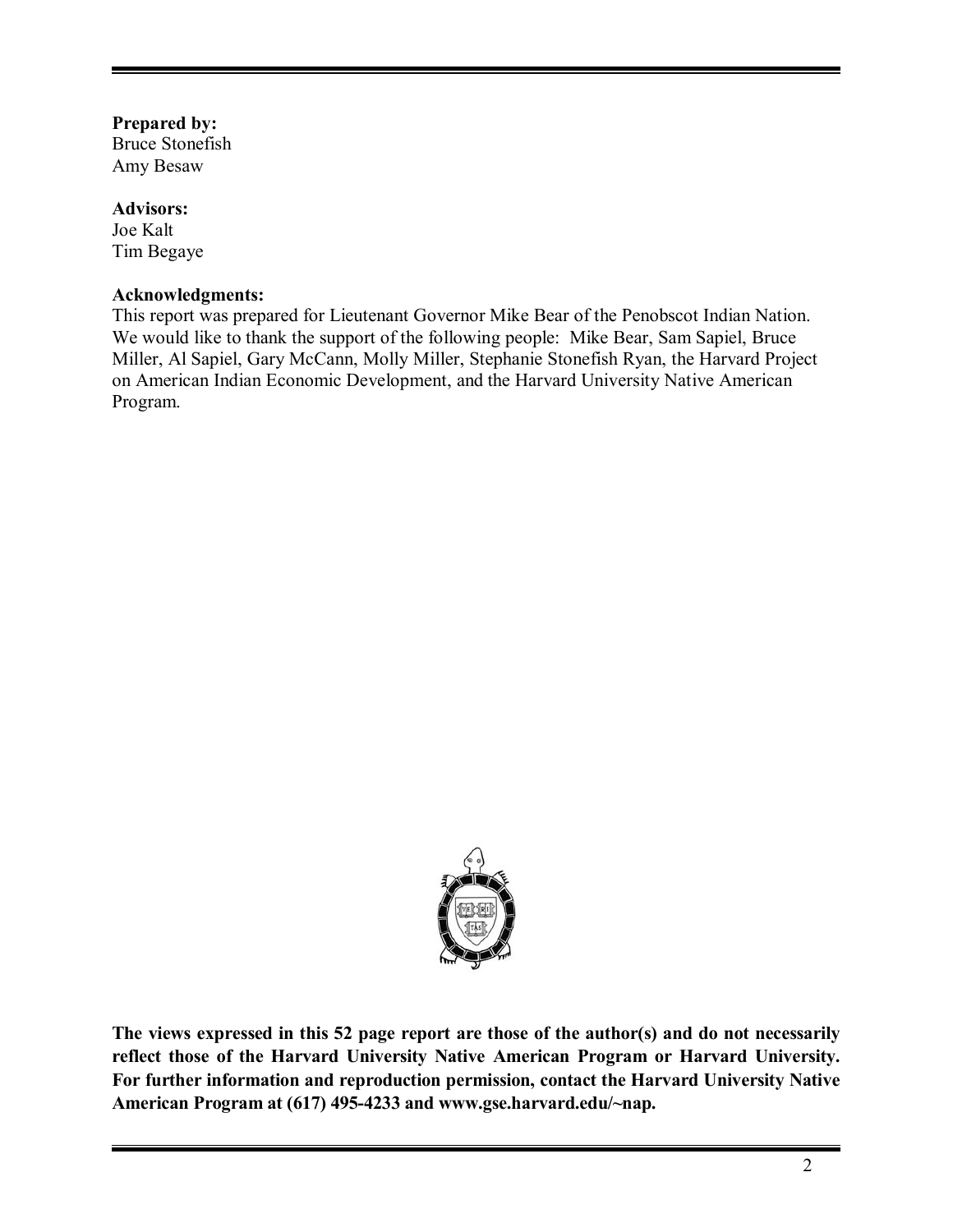# **TABLE OF CONTENTS**

|                                            | <b>Section</b>          |
|--------------------------------------------|-------------------------|
| <b>Executive Summary</b>                   | $\mathbf{1}$            |
| Introduction                               | $\overline{2}$          |
| <b>Historical Overview of Confederacy</b>  | $\mathbf{3}$            |
| <b>Confederacy Building/Meaning Making</b> | $\overline{\mathbf{4}}$ |
| <b>Contemporary Overview</b>               | 5 <sup>5</sup>          |
| <b>Confederacy Maps; Past and Present</b>  | 6                       |
| <b>Becoming a Confederacy</b>              | $\overline{7}$          |
| <b>Strategic Planning I (MNC)</b>          | 8                       |
| <b>Strategic Planning II (Client)</b>      | 9                       |
| <b>Appendix I</b>                          | 10                      |
| <b>Contact List</b>                        | 11                      |
| <b>Appendix II</b>                         | 12                      |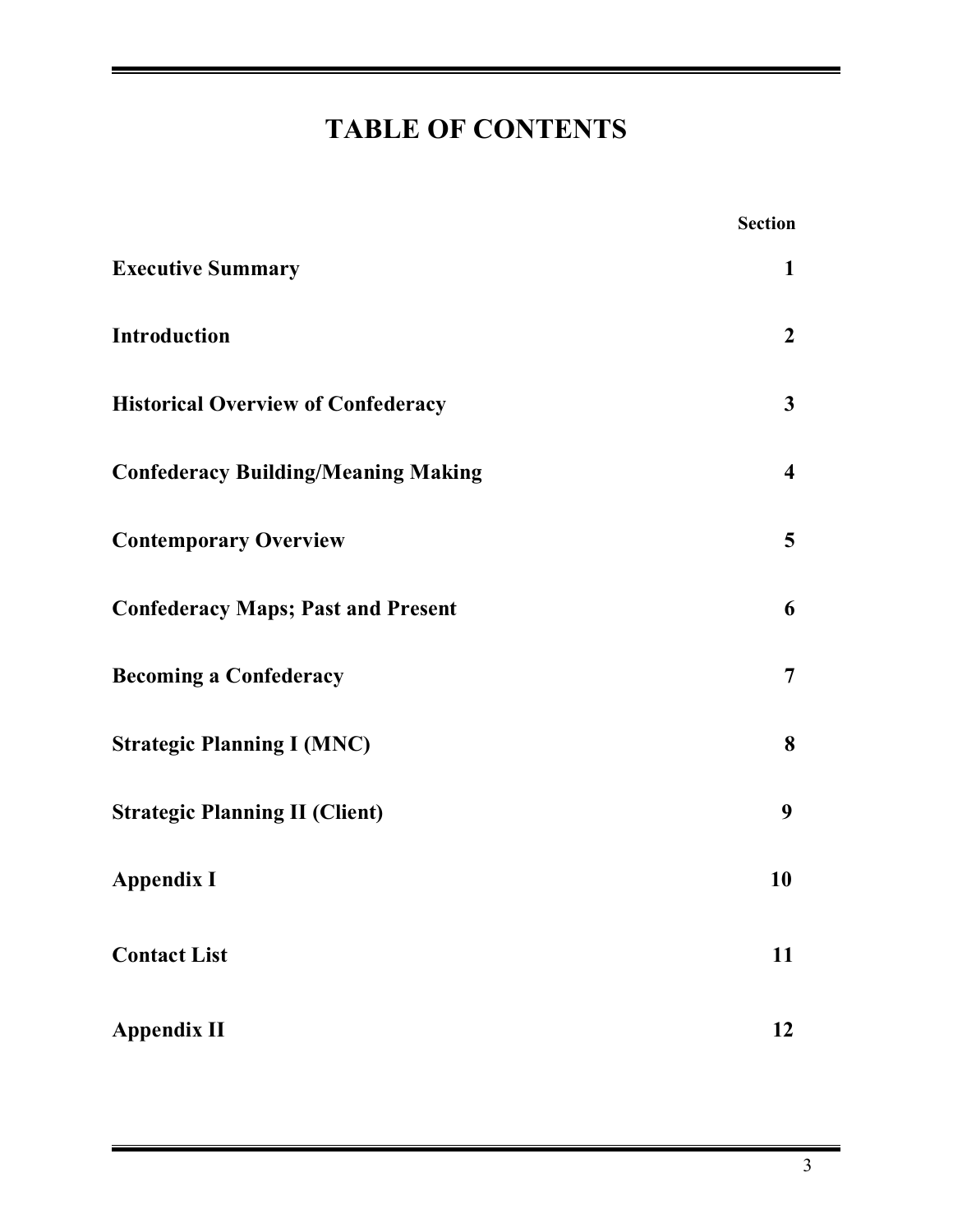# **Executive Summary**

This report was created to assist the Penobscot Nation in their efforts to reunify the historic Muhheconnew National Confederacy. This document was intended to aid the promotion, understanding, and awareness of the historical origins and accounts of this northeastern coastal confederacy. In addition to providing a historical overview, this document presents contemporary activities and status of the confederacy since its restoration on February 29<sup>th</sup>, 1992.

As a means to help in the reunification and rebuilding process of the confederacy, this document also provides research on various other confederacies in existence today for benchmarking purposes. An important part of this report, the 'Becoming a Confederacy' section, helps define the possibilities of a transnational confederacy. This section explores some of the cultural, political, social, and economic advantages that First Nations, Tribes, communities and individuals could potentially utilize if they were members of a confederacy that crosses state, provincial and country borders.

This report also provides two sections specifically aimed at strategic planning. These sections provide some preliminary steps that could be taken by current and future participants interested in becoming involved with the confederacy. These suggestions center on the use of this report, the development of human resources, as well as identifying steps to create a greater networking and communication system within Muhheconnew National Confederacy members.

This report is intended to help overcome barriers that may have existed in confederacy awareness. While this document attempts to cover numerous aspects of this particular confederacy, a more in depth study could draw a more detailed picture of benefits that may be possible.

We would like to note to readers that although we have given examples of other confederacies and have named areas of potential development, we feel that it is essential to recognize the selfdetermination of Muhheconnew National Confederacy members to decide what this confederacy will be and how it will govern itself. We have intentionally not discussed issues of membership and intertribal politics within this report, as we feel that those issues are ultimately decisions that also need to be determined by the Muhheconnew International Confederacy membership.

**\_\_\_\_\_\_\_\_\_\_\_\_\_\_\_\_\_ \_\_\_\_\_\_\_\_\_\_\_\_\_\_\_\_\_\_** 

We only hope that we can help get the process along in some small way.

Amy BesawBruce Stonefish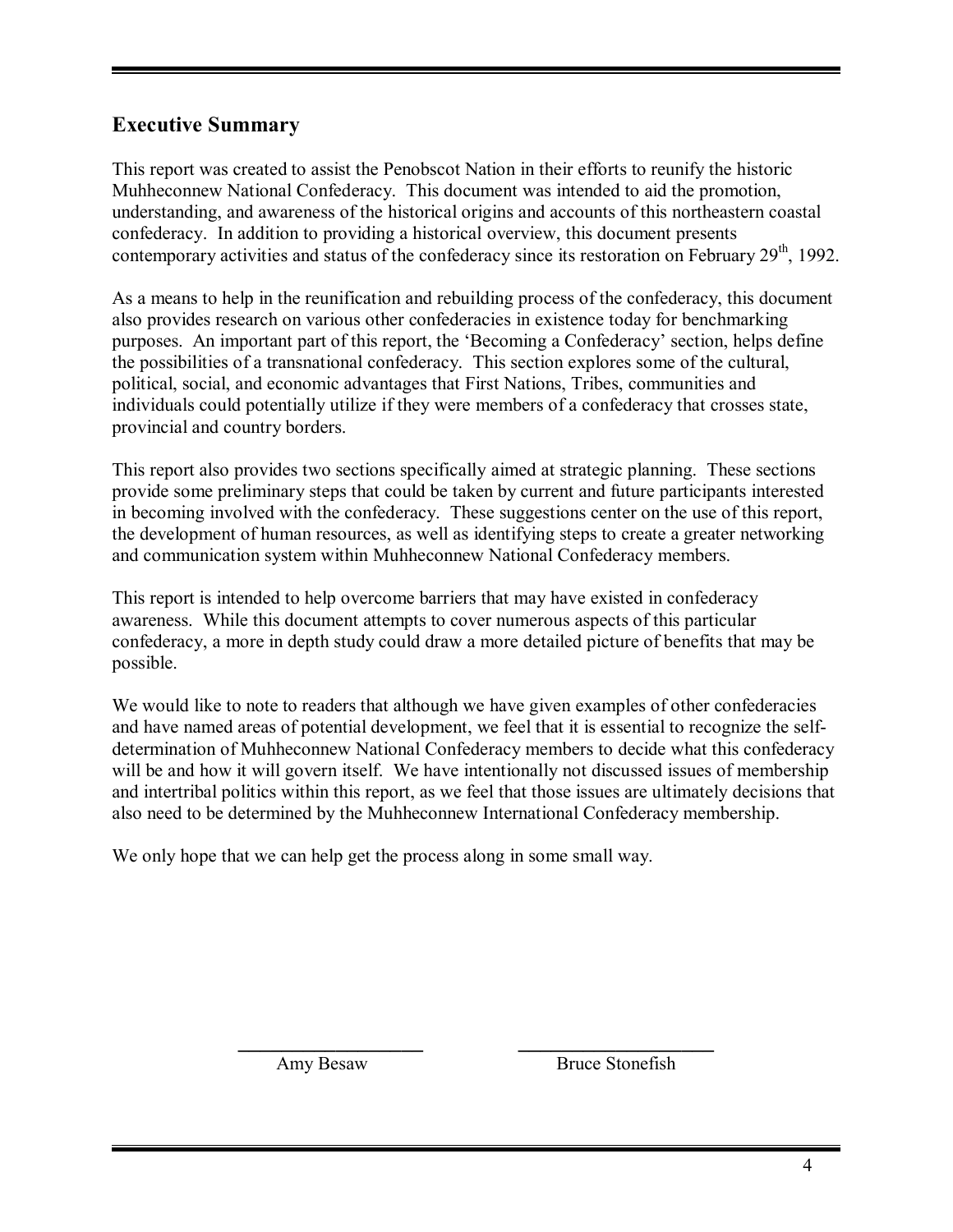# **Introduction**

The Muhheconnew National Confederacy was re-established February 29<sup>th</sup> 1992. This Confederacy traces its origins to pre-contact times and was made up of coastal, northeastern, Algonquian-speaking North American tribes. Due to insufficient explicit documentation and the rejection of oral tradition in the academic community, there has been little written about this Confederacy by contemporary historians. Part of the struggle to promote reunification of the Confederacy has included raising awareness of this history in the Native community.

There have been various individuals involved over the past fifteen years who have worked towards Confederacy reunification with some degree of success. In March of 2001, the Penobscot Nation held a formal meeting on Indian Island in Maine. This meeting may be seen as the most recent attempt to gather descendant nations of the historic Muhheconnew National Confederacy together to discuss possible intertribal solidarity.

The Penobscot Nation saw the need to advance greater participation in activities of the confederacy. With that goal in mind, the idea to produce a new working document to promote confederacy awareness was discussed. Teaming up with graduate students under counsel from faculty at Harvard's Kennedy School of Government, this report was developed.

# **Statement of Need**

Creating a working document will promote awareness, understanding, preliminary research, and reporting on the Muhheconnew National Confederacy. This document will reflect upon the factors and dynamics associated with a maintaining and sustaining a transnational confederacy.

In consultation with the Penobscot Nation, Muhheconnew National Confederacy leaders and consultants, this report was produced. It has been divided into seven sections:

- $\triangleright$  Historical Overview of Confederacy
- $\triangleright$  Confederacy Building/Meaning Making
- $\triangleright$  Contemporary Overview of Confederacy
- ▶ Confederacy Maps: PAST and PRESENT
- $\triangleright$  Becoming a Confederacy
- $\triangleright$  Strategic Planning I (MNC)
- $\triangleright$  Strategic Planning II (Client)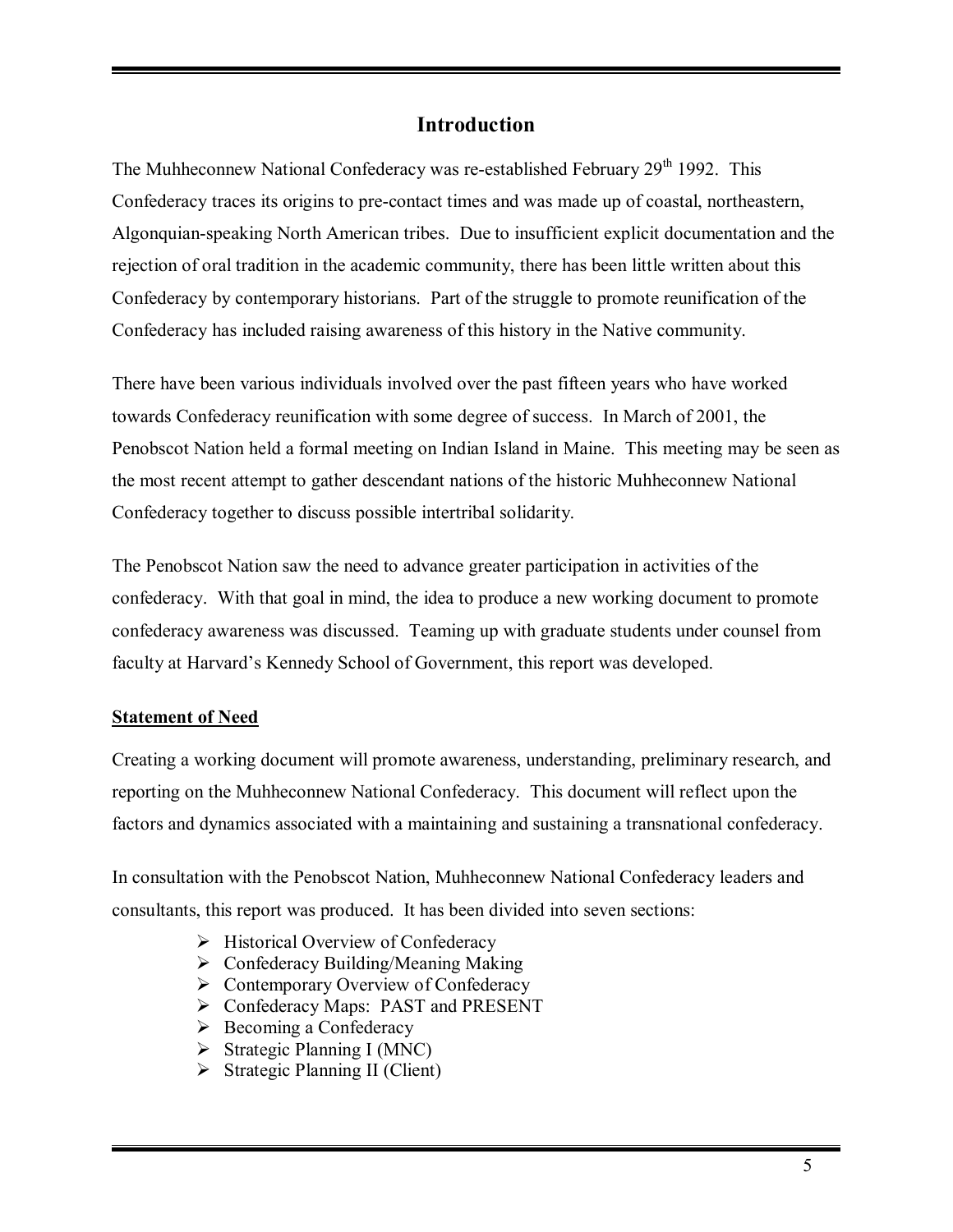# **Historical Overview of Confederacy**

The historic Muhheconnew National Confederacy was the confederacy of the Algonquian speaking tribes/nations that existed from the Lenape (Delaware) on the south to the Penobscot on the north. Thus far documents show nine different nations within the confederacy. These nations are the Lenape, Pequot, Sokoki, Narragansett, Nipmuc, Wampanoag, Massachusett, Mohican (Mahican) and Abenaki. However, documentation also indicates that all tribes within the region indicated (see map; section 8) were members of the historic confederacy.

#### **Linkage**

The nations of the Confederacy were linked together by common ancestry, language, and history; they are all Algonquian-speaking people. A common culture and political interests also connected the members of the confederacy.

From the oral tradition (as well as from linguistic studies) it is clear that not only did these nations share a common historic ancestry alone, but also those Algonquian nations to the south (Nanticoke and others) and to the north (Maliseet  $-$  Passamaguoddy and Micmac) are originally connected together, all having descent from the Grandfathers, or Lenape. However, somewhere in the development of history, the southern and northern links were politically ended, as the Eastern Algonquian interests diverged. Thus, for those nations who maintained the political links, a distinct political and cultural identity emerged.

#### **Government**

The nations formed a unitary, confederal government. There was an annual confederacy meeting (at the center of the Confederacy, which was in Mahican territory), which has been identified as being Schodack Island (today's Upper Schodack Island, south of Albany, New York).

It was not a league, such as the Iroquois Confederacy, where there was a highly developed structure of the nations within the governmental structure. Rather, the Confederacy itself was the Nation, owing not to just the common ancestry, language, and cultural, but also to the system of government.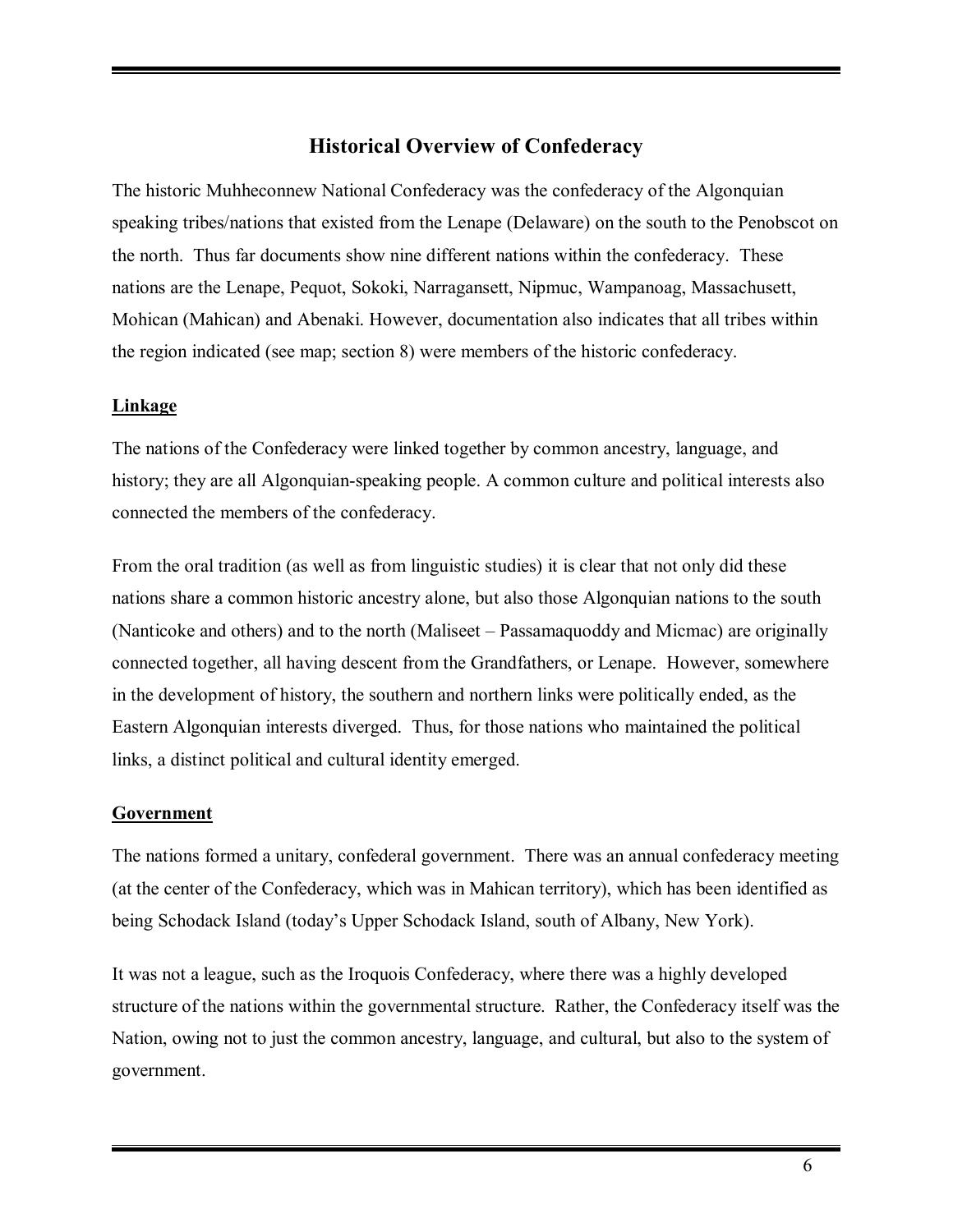#### **Displacement and Dismemberment**

The European Kingdoms of Spain, England, France, the Netherlands and Sweden all claimed parts of North America that were the historic site of the Muhheconnew National Confederacy. Each of these European Kingdoms recognized the right of each other to attempt to seize control of other countries, their territories, natural resources and people by claiming it as their ìdiscovery.î This ideology developed by the European Kingdoms is quite similar to the same expansionist and dehumanizing nature of the Lebensraum ideology of Nazi Germany.

Out of all the five European powers that claimed Muhheconnew territory, it was England (or Great Britain, after the English-Scottish Union of 1707) that was able to conquest the territory and militarily defeat the Muhheconnew National Confederacy. There were many factors why England was successful in both defeating its European rivals and the Confederacy itself, including it's overpopulation, disease, naval superiority, state of technological development, thirst for territory, and moral numbness in committing genocide.

The goal of the colonists and the European Kingdoms was conquest of Western Hemisphere territories. Replacement of the native indigenous states meant the displacement of the native governments, those governments' effective control of the territories they administered and the armed forces that defended those states. The Europeans did not approach the Native states as some unbiased academic observer seeking to collect data; they were would-be conquerors seeking what information and intelligence needed to invade and displace both their rivals and the native states they were invading.

The displacement of the nations of the Muhheconnew National Confederacy took place over a long period of time and did not happen immediately. Given the large geographical area, the original large Muhheconnew population and the distance between Europe and North America, this was not something that could have been accomplished quickly.

However, by 1759, Great Britain had gained effective control and military dominance of all the original territory of the historic Muhheconnew National Confederacy. The factors that allowed this to come about were the plague of 1615-1617 (which caused large areas of depopulation), the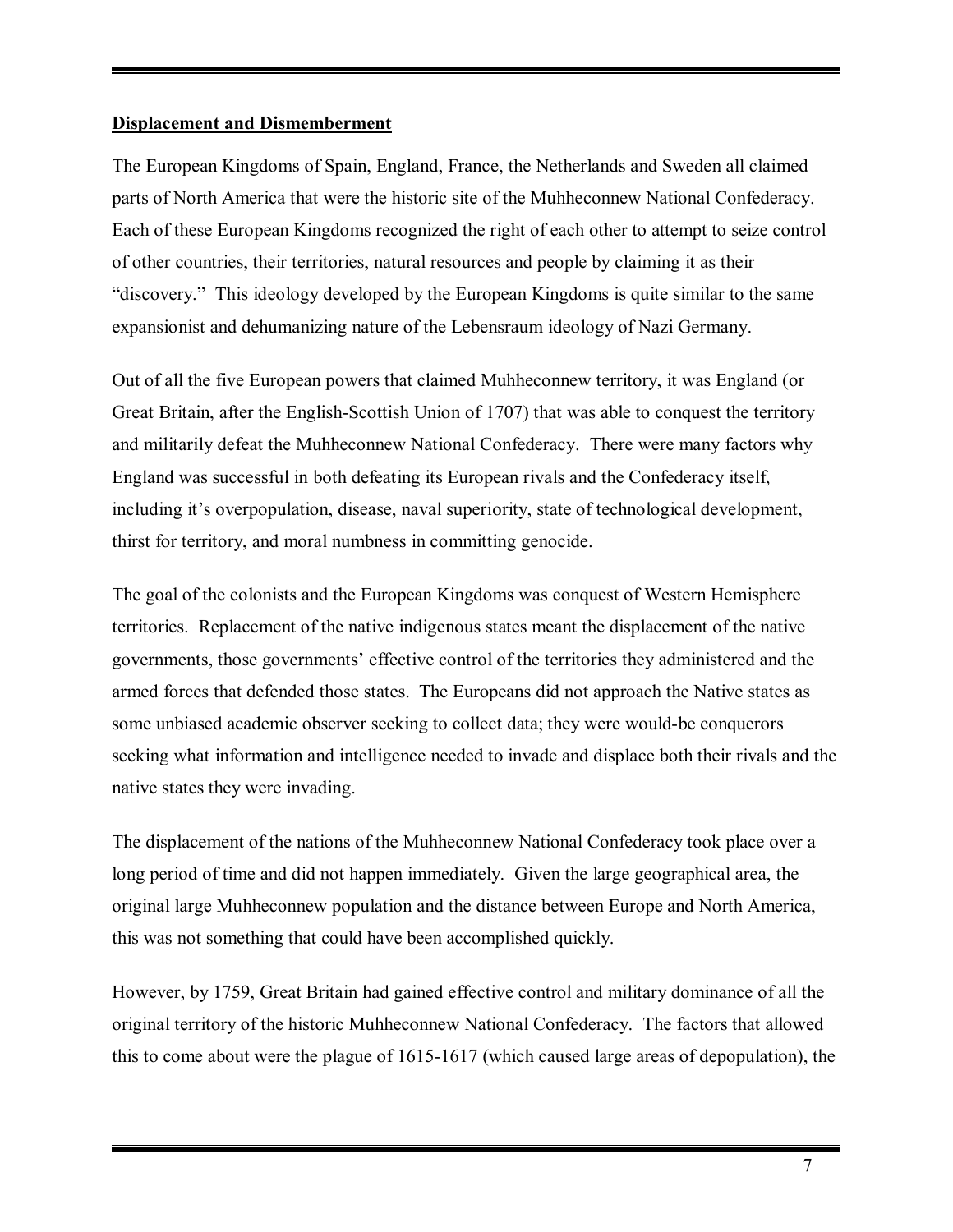defeat of, ethnic cleansing and genocide against MNC forces/population during the King Philip's War (1675-1678), the Anglo-Iroquoian alliance, and the defeat of British European rivals.

The English colonial goal was not the mere military defeat of the MNC as a military, but extinguishment of any Muhheconnew entity either politically or territorially. Given the English successes in terms of battlefield victories, depopulation and colonial repopulation, the Muhheconnew National Confederacy was unable to sustain itself as a viable political or military force of resistance. Starting in the late 1680's, new Confederacies, such as the Wabanaki (and later the Western Wabanaki) emerged, together with alliances with the Great Lakes nations of the Ottawa Confederacy.

However, the historic Muhheconnew National Confederacy was never forgotten. It's role as a nation and the role that it played in shaping the political, historical and cultural past of the ethnic identity of the Lenape, Mohican, Sokoki, Pequot, Narragansett, Wampanoag, Nipmuc, Massachusett, Abenaki, as well as Schaghticoke, Paugusett, Unkechaug, Shinnecook, Brothertown, Mohegan, and Penobscot tribes ensure that history will continue to impact the preservation of those tribe/nations in the future.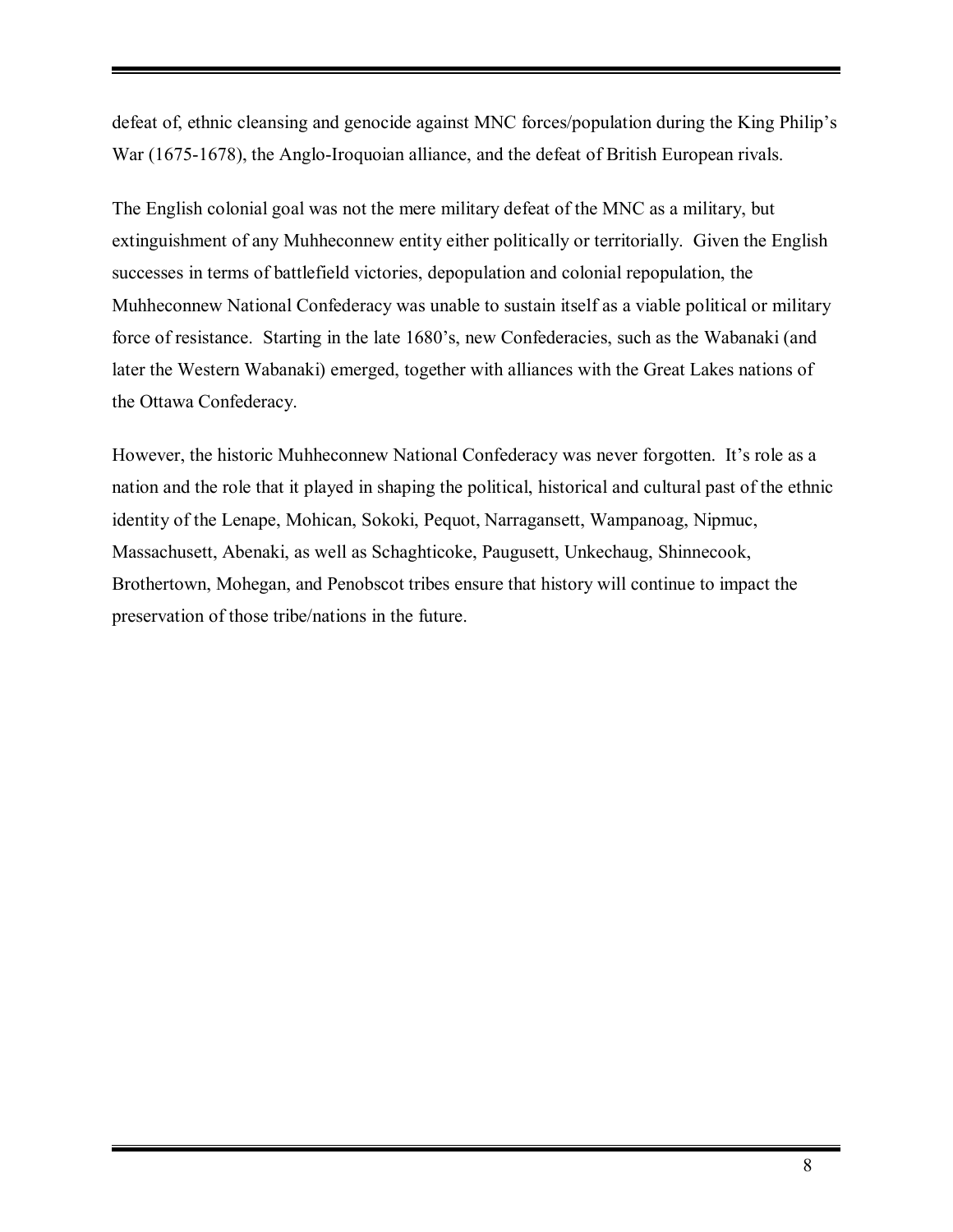#### **Timeline (1600 – 1740)**

1600 - State of conflict with Tarrentine Alliance (Maliseet – Passamaquoddy/Micmac) allied with Innu (Montagnais), Algonquin nations

1604 – First contact with European explorer intent on colonization; Champlain meets with Penobscot Sagamos Bessabes

1606 – Breakout of Franco-Muhheconnew military conflict on Cape Cod; Champlain loses many men at Chatham, launches retaliatory raid

1607 – Tarrentine alliance force attacks MNC at Saco, wins victory through use of French supplied fire arms

1609 – Henry Hudson visits Schodack Island, establishment of formal relations with Europeans (Dutch)

1610 – Establishment of Dutch settlement

1615-1617 – European plague hits hard Eastern and Northern MNC communities; Wampanoag, Massachusett, Abenaki suffer many victims

1619 – Dermer conducts reconnaissance mission for English colonial Plymouth company (a merchant company); lands at Patuxet, visits Massasoit, sees impact of plague on Wampanoag population

1620 – Plymouth company sends group of English religious separatists (the Pilgrims) to Patuxet; Plymouth colony established

1623 – Winslow of Plymouth Colony cures Massasoit of an illness; Massasoit pledges fidelity to English colonists; coup attempt against Massasoit, suppressed with English assistance, break-off of Confederacy relations with the Wampanoags by Massasoit

1626 ñ French brokered peace by Champlain between Innu (Montagnais)/Algonquin nations and the Iroquois Confederacy; Iroquois Confederacy then attacks MNC (Delawares and Mahicans)

?1628 – Dutch brokered peace between Muhheconnew National Confederacy and Iroquois Confederacy at Normanskill; Iroquois left in superior position

1630 ñ establishment of English colonial settlement (Puritans) at Shawmut peninsula, Massachusett territory

1637 – English launch Pequot war; initially secure assistance of Narragansett and Mohegan tribes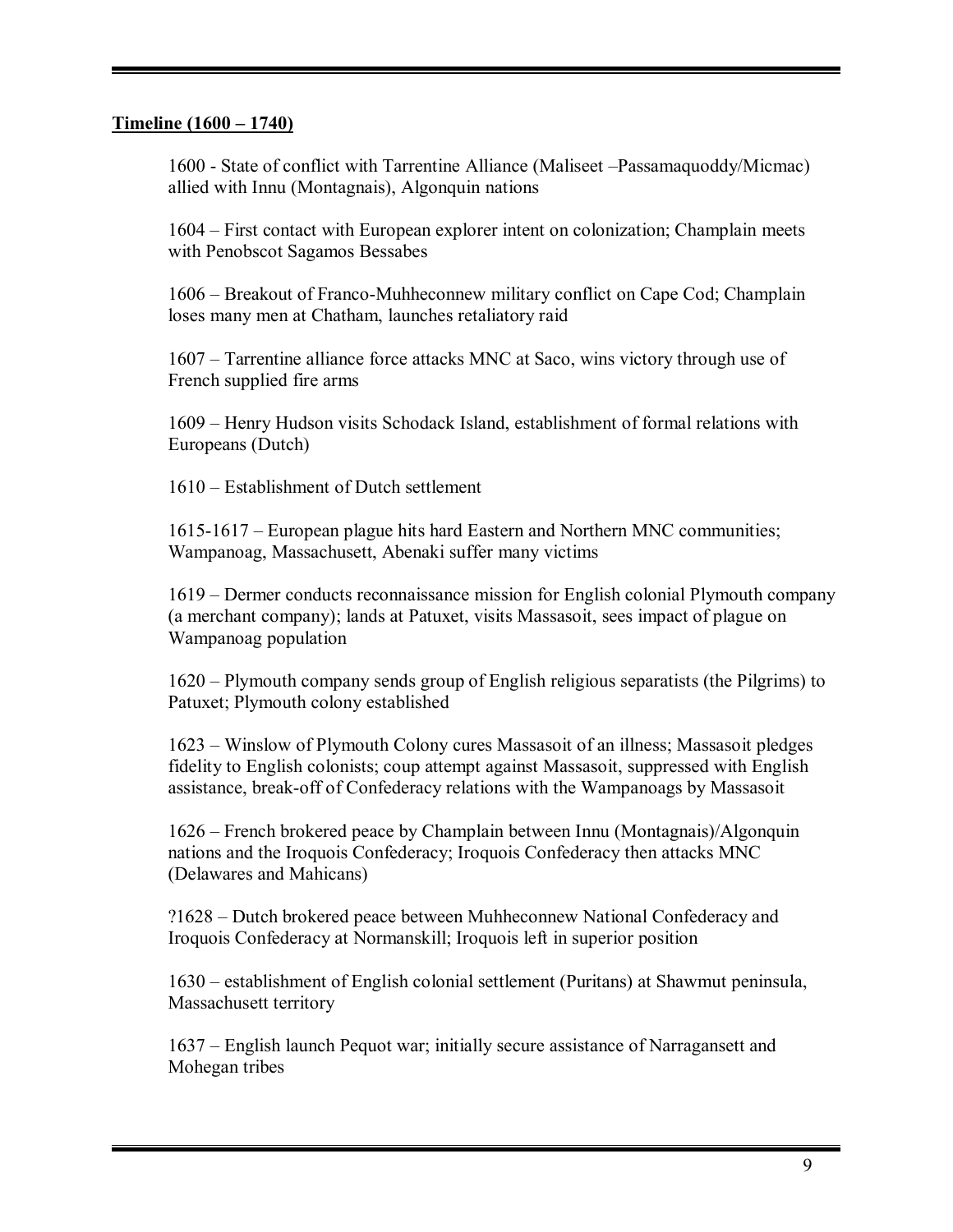1638 – Establishment of Swedish colony in Lenape territory

1655 – Dutch colonists absorb New Sweden into New Netherlands colony

 $1662$  – Abenaki kill Mohawks coming to Kennebec to collect tribute; the beginning of the Muhheconnew – Iroquois War of  $1662 - 1671$ 

1662 – Death of Massasoit, re-establishment of Wampanoag, Confederacy links; death of Wamsutta (Alexander) through poisoning by English colonists, Metacomet (Philip) becomes Sachem of the Wampanoags

1669 – colonists urged to launch pre-emptive war against the Confederacy

1671 – Metacomet forced into humiliating "Peace" Conference; forced to send treaty

1674 – Final and full absorption of New Netherlands Colony by the English

1675 – English colonists launch "King Philip's" war, preemptively attacking Wampanoag capital after incident at Swansea

1675 – Large surrender of Wampanoags at Plymouth, subsequently ordered to be sold as slaves; Eliot protest sale of non-Christian Indians

Order of August 30, 1675 (Proclamation); sets up internment camps on Five Praying Indian Plantations (Ponkapoag, Natick, Hassanamesit, Nashobah and Wamesit) and orders all Natives into them.

Shut down of the Mainland camps and forcible removal of the Natives down to Deer Island staring with Natick on October 30; last mainland camp closes on February 21, 1676

1676 – Iroquois Confederacy joins the war on behalf of the English and forms formal military alliance with the English Crown; war turns in favor of the English after attack at Hoosic.

English Captives taken at Lancaster; negotiations leading to release of Mary Rowlandson; subsequent transfer of some Natives off Boston Harbor Islands; subsequent disengagement from the war efforts by the Nipmucs, continued fighting by the Narragansetts, Wampanoag leadership

Treaty of Quechecho on July 3 to end hostilities in the Abenaki territory; death of Metacomet on August 12

Penobscot Sagamos Madockawando demands normalization of relations included provision of powder as before; English provide powder but then betray the Natives, selling hundreds as slaves; restart of the war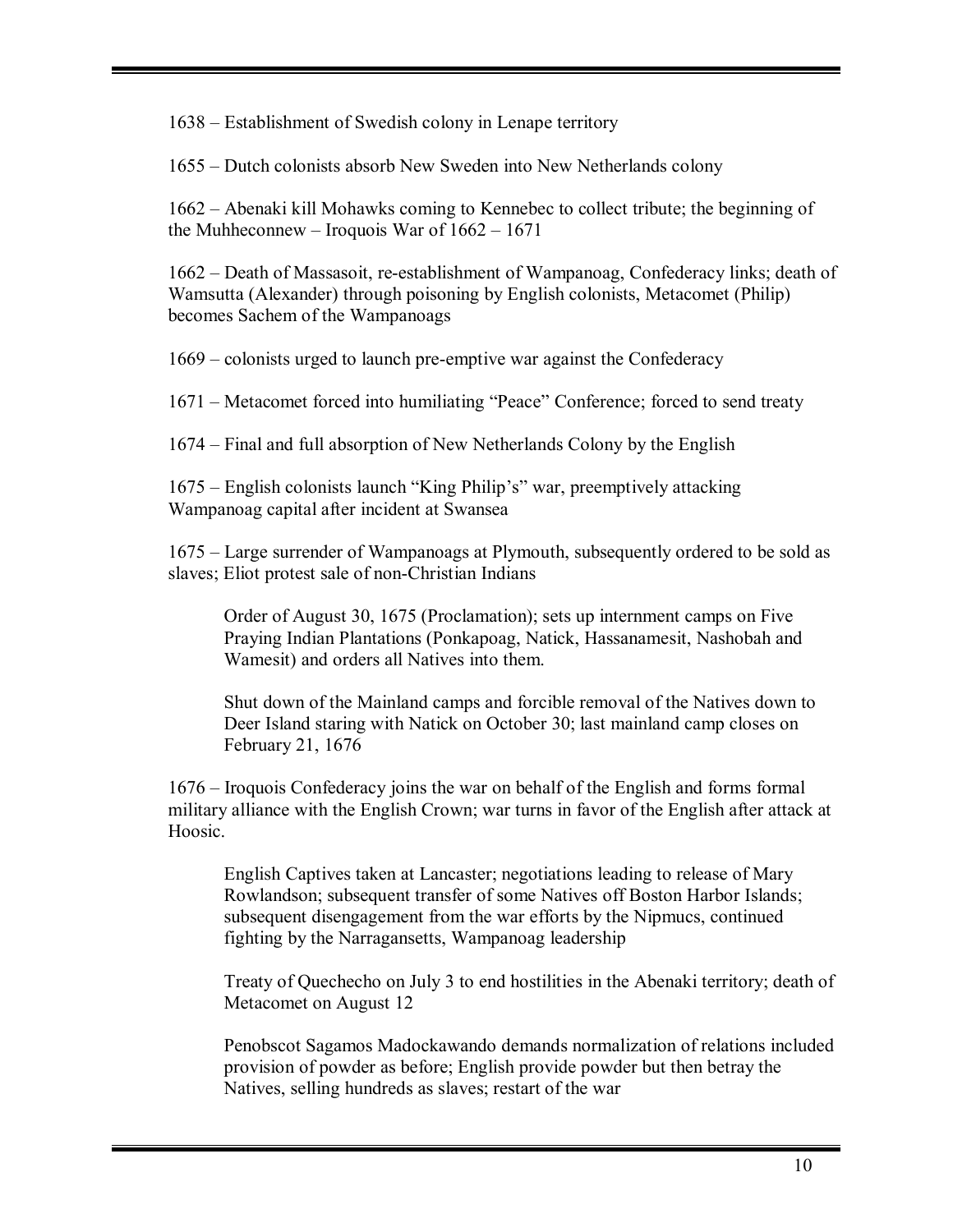1677 – Sister of Sagamos Madockawando captured at Pemaquid and brought down to Boston; formal request for Pemaquid prisoners release

English defeat at Blackpoint

 $1678$  – formal peace treaty to end the war – Treaty of Casco April 12; English forced to recognize Abenaki sovereignty over lands today called Maine and pay rent

1680's – colonists violate terms of the 1678 Treaty of Casco and encroach on Abenaki lands

Wabanaki Confederacy formed between Abenaki (and other Muhheconnews such as the Sokoki), Maliseet (including the Passamaquaddy) and Micmac; offer by the Penobscots to the Iroquois to join together to kick out all the Europeans (English and French) rejected by the Iroquois

 $1688-1699$  – King William's War

1690's – Ottawa Confederacy – Iroquois Confederacy War; Iroquois Confederacy soundly defeated

1700 – Negotiations between Ottawa Confederacy (and allies), Iroquois Confederacy and the French

1701 – Treaty of Montreal establishing permanent peace between Ottawa, Iroquois Confederacies and their allies

1713 – Treaty of Utrect and abandonment of Acadia by the French

1720's – English War against the Abenaki; many refugees in the Abenaki and Sokoki territories in the St. Lawrence River Valley

1740 – Walking Purchase in Pennsylvania; forcing of the removal of the Lenape to the Susquehanna by the colonists with Iroquois assistance; formation of western Wabanaki confederacy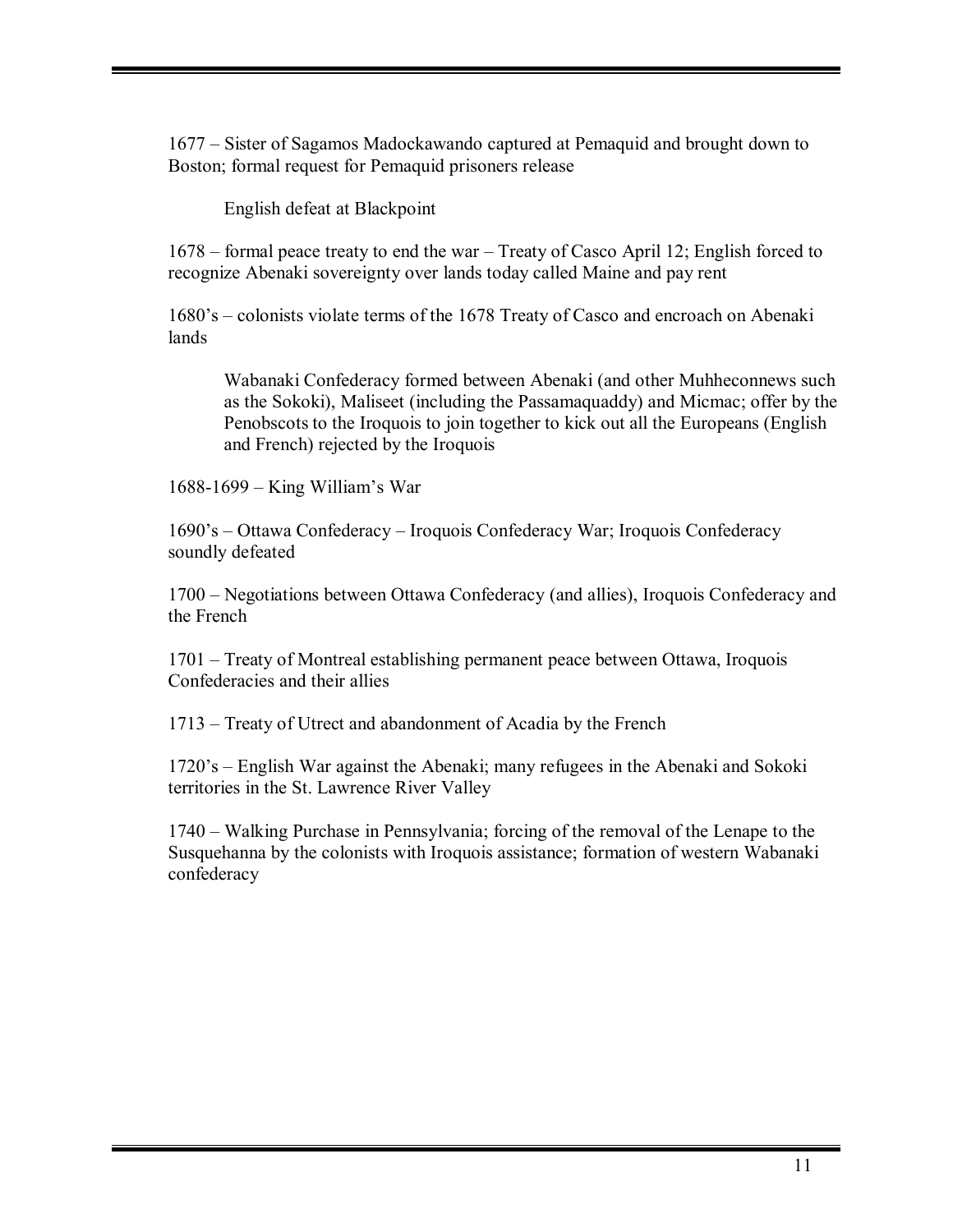# **Confederacy Building/Meaning Making**

In this section, benchmarking resource will allow members to identify with the many different issues that ultimately shape structure, operations and vision of each confederacy.

Analyzing other confederacies helps the reader to visualize the range of possibilities involved with confederacies and confederacy building. In viewing these examples, the reader can measure or compare and contrast their personal vision of the Muhheconnew National Confederacy against these four different types of confederacies. For instance MNC could reestablish tradition approaches and function as a sovereign entity like the Six Nations Confederacy or reform to work within the United States Government as the Inuit Tapiriit Kanatami Corporations. Another possibility is to create a mixture from the confederacy examples, choosing the qualities the best suit MNC. The following is an overview of some of the components that shape the structure, goals and membership of these four confederacies:

- 1. Wabanaki Confederacy
- 2. Great Lakes Intertribal Council
- 3. Six Nations Confederacy
- 4. Inuit Tapiriit Kanatami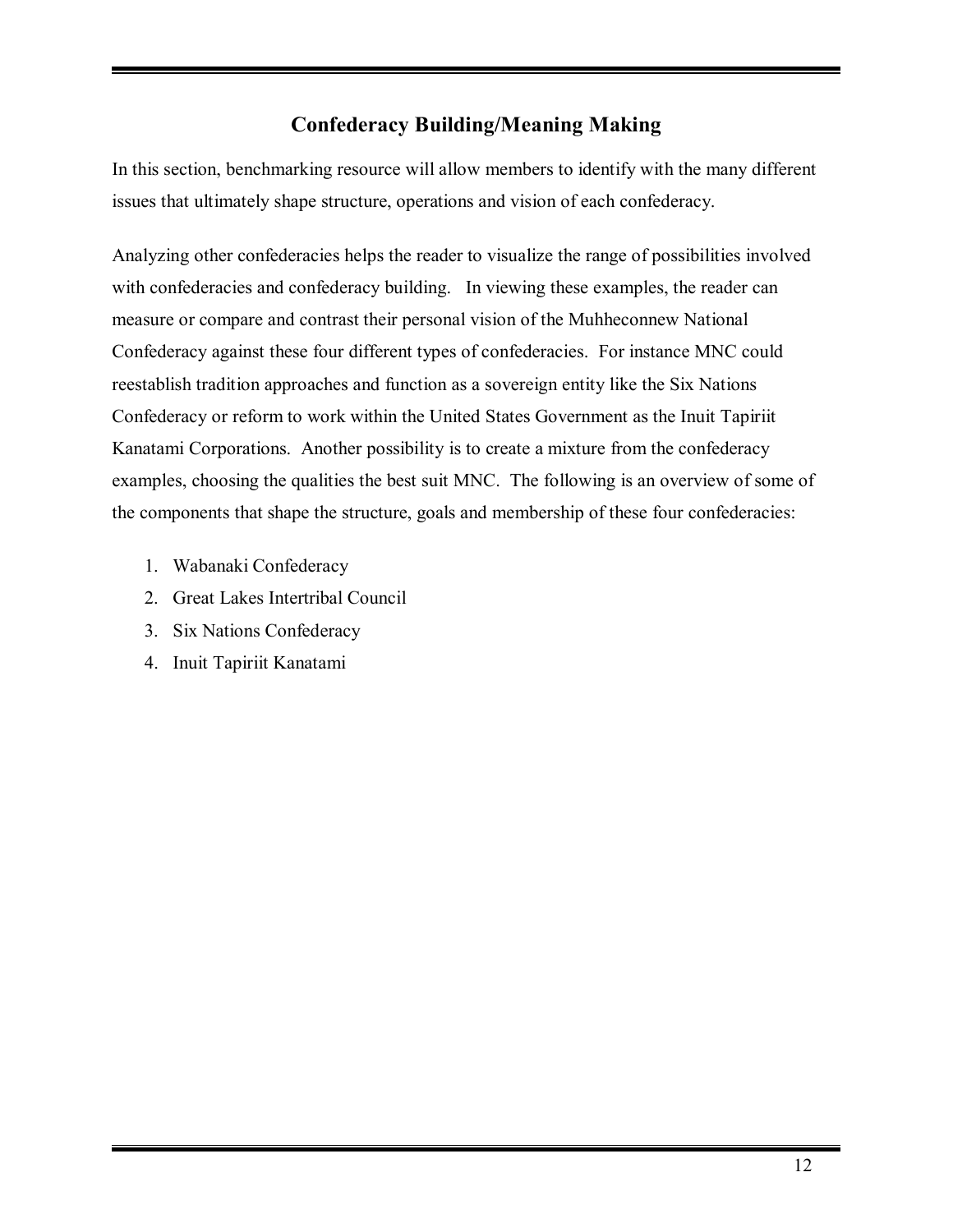#### **Wabanaki Confederacy**

**Brief**: Wabanaki means "people of the land of the dawn." These people share similar cultural backgrounds and have been loosely allied from at least the beginning of the 1700's. The exact date of creation is unknown. Wabanaki politics was based upon consensus of their men and women. In the early 1600's, there were disputes between the tribes. For continuity in their lands, they formed alliances with each other; however there alliances were not unified throughout the Wabanaki people. Confederation preserved the Wabanakis need for stronger units to defend themselves from the Europeans while not diluting their strong cultural values of equality and freedom. Penobscots, Passamaquoddies, Maliseets, and Micmacs maintained their respective cultural identities but in cases such as defense and survival they united. There was a reorganization of the Wabanaki Confederacy in the 1970's and meetings are held every few years.

Wabanaki people do not recognize the Canadian and United States boarder as a political boundary. Both the Canadian government and the US government have allowed the Wabanaki people to maintain duel citizenship within the two countries.

**Area:** Maine, Quebec, and Maritime Canada

**Members**: Penobscots, Passamaquoddies, Maliseets, and Micmacs

**Criteria/Membership**: Revival based on historic Wabanaki Confederacy that existed from the 1680's to  $1800$ 's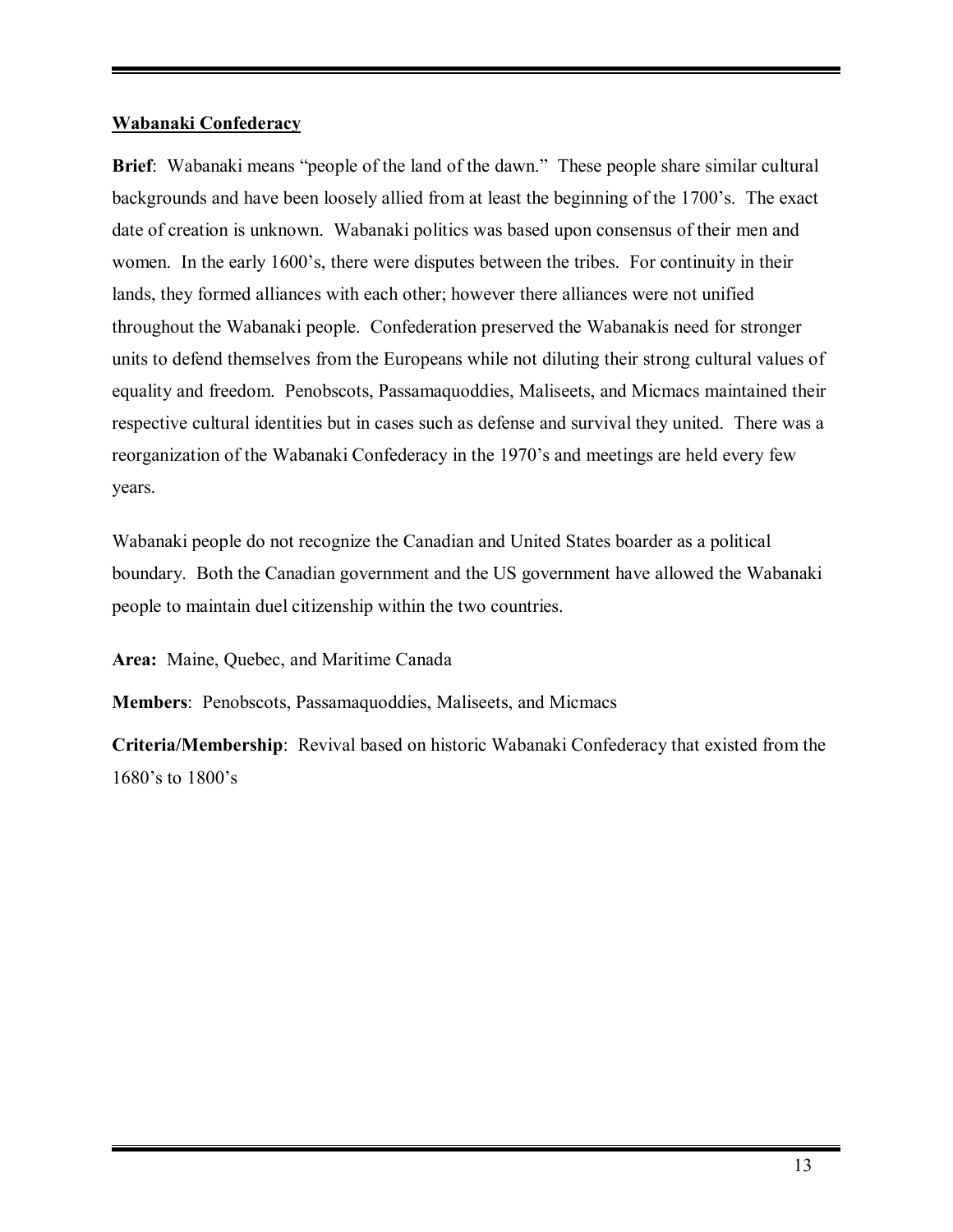



General Assembly: every decision was by consensus

**Date Reformed: 1970's** 

**Purpose/Mission Statement:** Preserve Native identity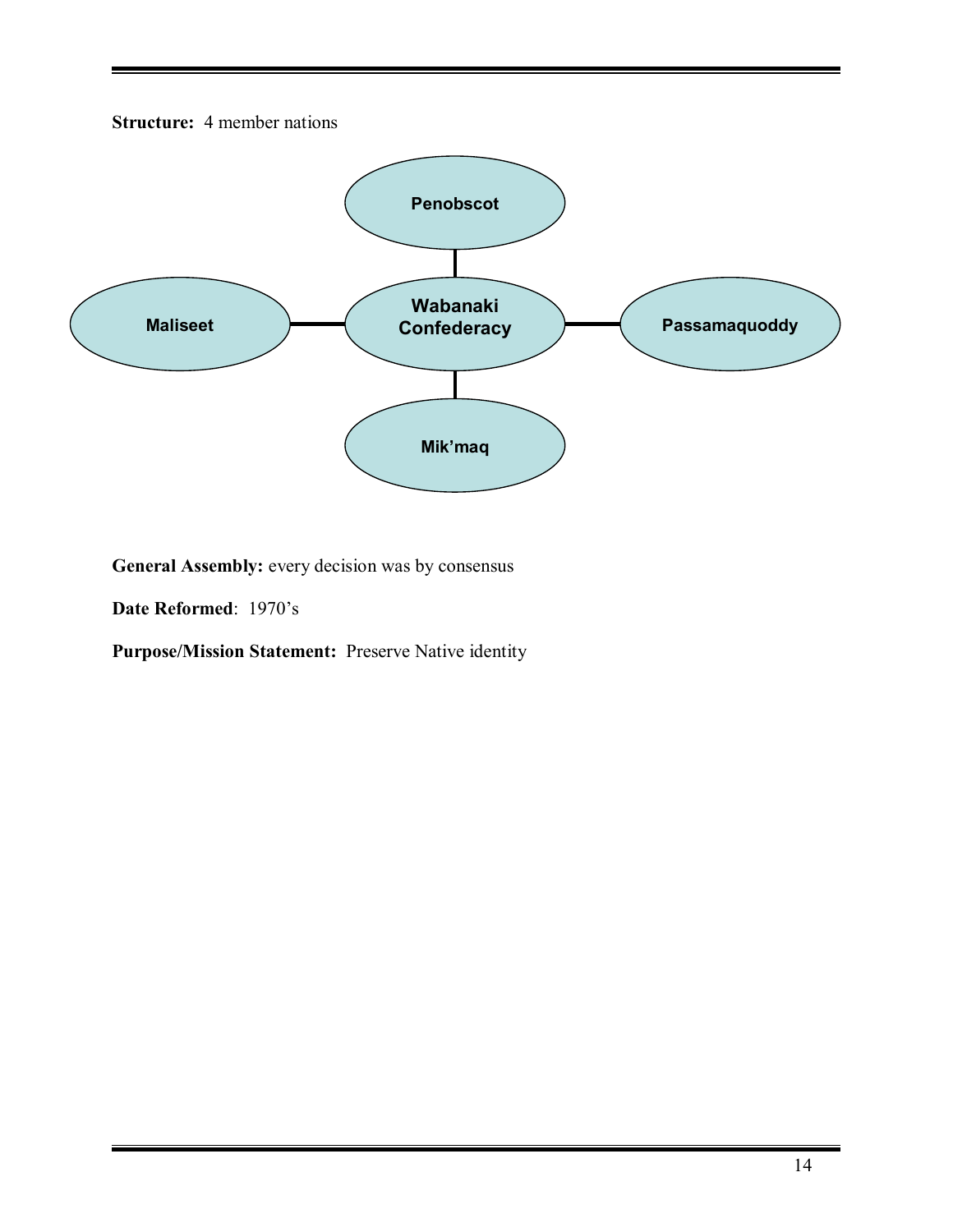#### **Great Lakes Intertribal Council**

**Brief**: A newly organized association of federally recognized tribes in Wisconsin and Upper Michigan. The Council was created to give a unified voice of Natives in the Midwest. Initially, the Council served as an organization that provided services to reservation residents. Their purpose has transformed to assisting their tribes in delivering various services and providing additional services and programs Each member tribe maintains their independence from other tribes, but come together to discuss and resolve issues that require intertribal attention.

**Area**: Wisconsin and Upper Michigan region of the Great Lakes

**Members**: Bad River Band of Lake Superior Chippewa Indians, Lac Courte Oreilles Band of Lake Superior Chippewa Indians, Lac du Flambeau Band of Lake Superior Chippewa, Red Cliff Band of Lake Superior Chippewa, Sokaogon Chippewa Tribe (Mole Lake), St. Croix Chippewa Tribe, Forest County Potawatomi Community, Oneida Nation, Ho-Chunk Nation (Tourism Only), Stockbridge-Munsee Indians of Wisconsin, Menominee Tribe of Wisconsin, and Lac Vieux Desert Tribe of Michigan

**Structure**: GLITC Board of Directors made up of tribal chairmen or designated representatives

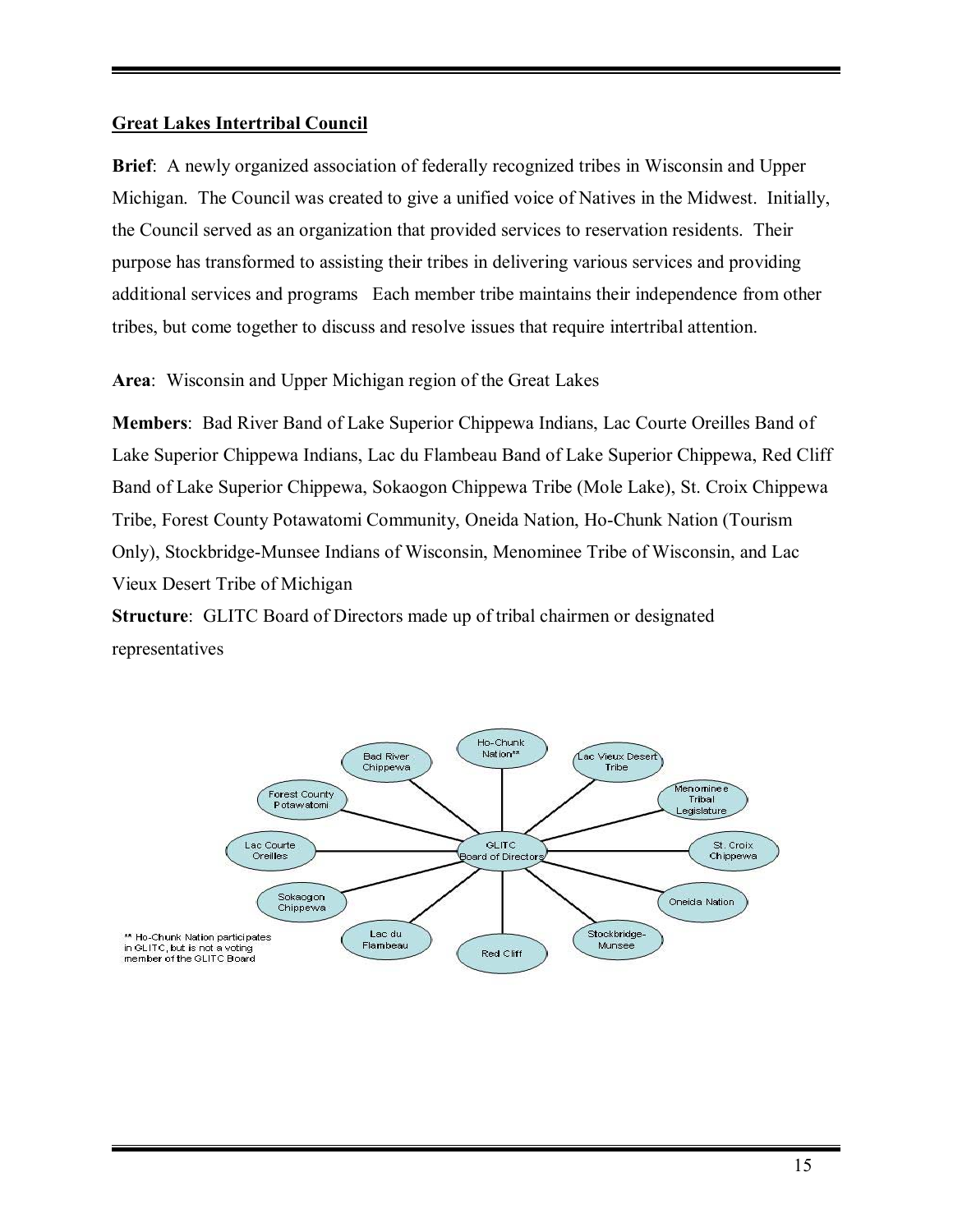**Administration**: day to day operations are conducted out of central office in Lac du Flambeau, WI

**General Assembly**: business conducted on the third Thursday of every other month, meeting site generally rotates and is decided at previous meeting.

**Sub Departments**: Indian Health Services, Health and Human Service, Planning and Development, Great Lakes Indian Fish and Wildlife Commission, AIDS/HIV Prevention Program, Birth to 3 Program, Children with Special Health Care Needs/Community Care Project (Birth to 21), Contract Health Service, Economic Development Administration, Family Empowerment Center, Family Nutrition Program, Foster Grandparent Program, Honor Our Children with a Healthy Start, Housing Improvement Program, Indian Health Service, Lactation Education Assistance Program (Breastfeeding), Native American Youth Tobacco Abuse Prevention Project, Nursing Consultant, Rural Infant Health Program, Senior Companion Program, Small Business Technical Assistance, State/Tribal Liaison, Title V – Senior Service Community Employment, Vocational Rehabilitation for Native Americans, and Women, Infants and Children

**Date Formed**: 1963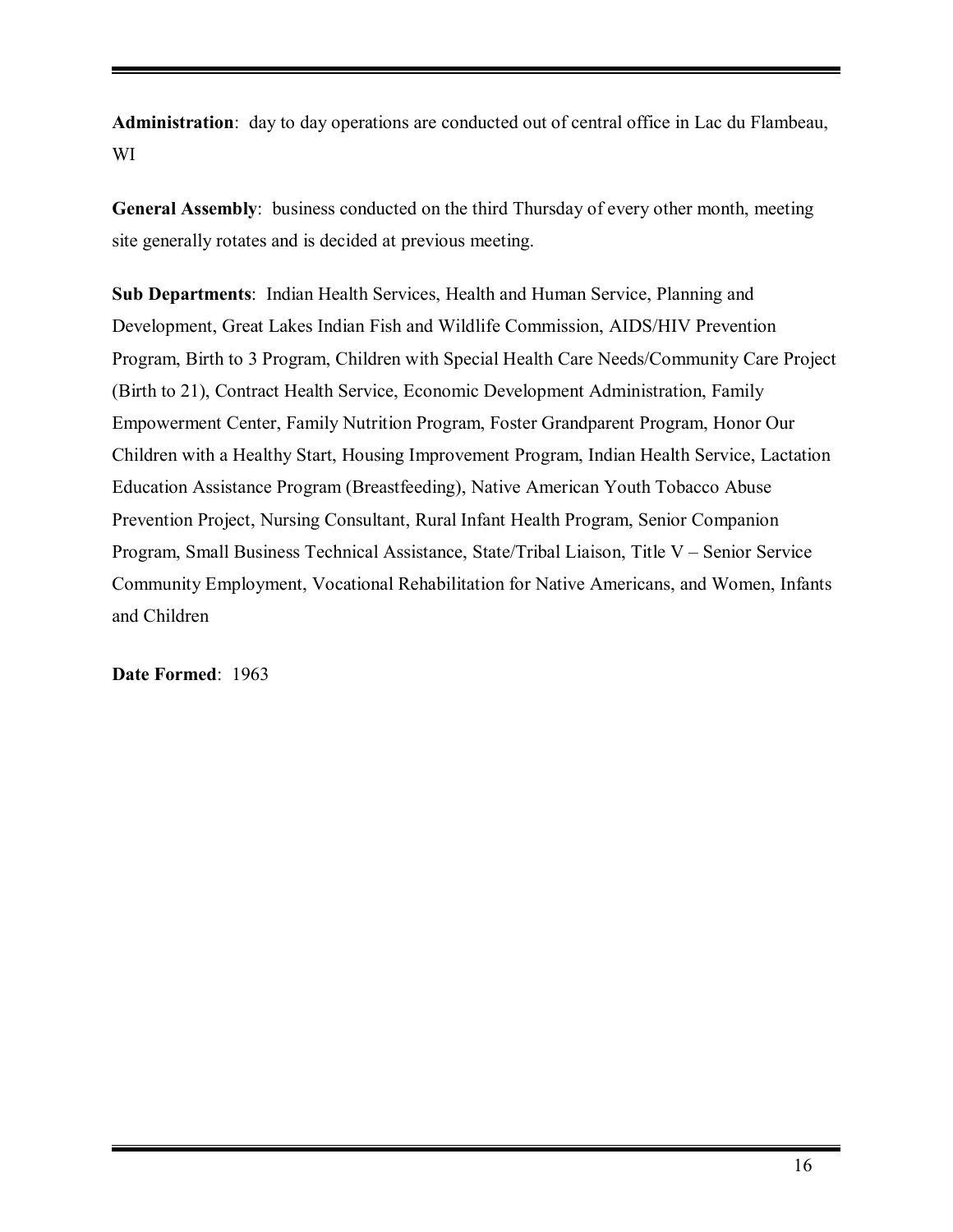#### **Six Nations Confederacy**

**Brief:** "People of the Longhouse", in existence over 800 years, Haudenosaunee (Iroquois) Confederacy is based upon the Great Law of Peace. Consensus, rather than majority rule, is its primary function. The Confederacy is viewed as on family, living under on roof, thinking with one mind. Haudenosaunee means "People of the Longhouse." The Mohawk are the Keepers of the Eastern Door, the Onondaga are the Keepers of the Central Fire, and the Seneca are the Keepers of the Western Door.

**Area**: northeastern region of North America. Prior to European colonization, Six Nations covered much of today's New York State. Each member had specific land boundaries they existed within. The confederacy occupied around 24,894,080 acres (http://www.ratical.org/many\_worlds/6Nations/HowMuchLand.html).

**Members**: Mohawks, Oneidas, Onondagas, Cayugas, Senacas, and Tuscaroras

**Criteria/Membership**: Iroquois Nations, people that follow the Longhouse ways. "If any man or any nation outside the Five Nations shall obey the laws of the Great Peace and make known their disposition to the heads of the Confederacy, they may trace the Roots to the Tree and if their minds are clean and they are obedient and promise to obey the wishes of the Confederate Council, they shall be welcomed to take shelter beneath the Tree of the Long Leaves." (Constitution)

**Leadership**: Chiefs of the Confederacy meet in the Grand Council

**General Assembly**: Ayonwaehs, War Chief under Takarihoken (Mohawk) Kahonwahdironh, War Chief under Odatshedeh (Oneida) Ayendes, War Chief under Adodarhoh (Onondaga) Wenenhs, War Chief under Dekaenyonh (Cayuga) Shoneradowaneh, War Chief under Skanyadariyo (Seneca)

The Original Clans: Great Name Bearer, Ancient Name Bearer, Great Bear, Ancient Bear, Turtle, Painted Turtle, Standing Rock, Large Plover, Deer, Pigeon Hawk, Eel, Ball, Opposite-Side-of-the-Hand, and Wild Potatoes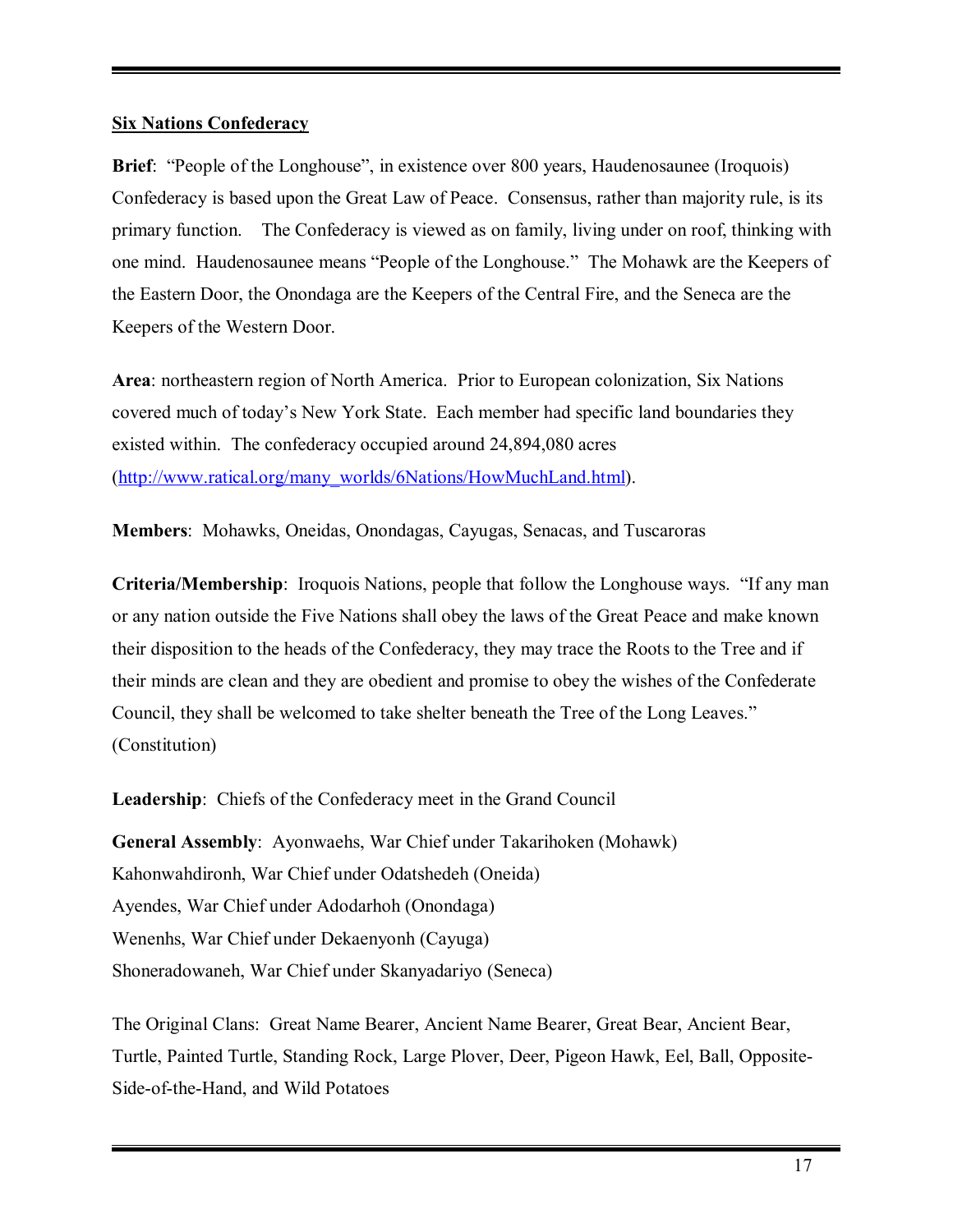**Sub Departments**: Haudenosaunee Environmental Action Plan is preparing a plan (The Haudenosaunee Environmental Restoration, An indigenous Strategy for Human Sustainability) for the United Nations, documenting environmental impacts the Western world has upon Native land/territories. "Declaration of Principles of Indigenous Rights" was brought before the UN in 1989

#### **Structure**:



**Date formed**: over 800 years ago, the oldest participatory democracy. The last of the Nations to ratify the confederacy were the Seneca people, on August 31, 1142 in Gonandaga.

**Purpose/Mission Statement**: The formation of Six Nations appears to be rooted in the common cultural imperative, peace. Haudenosaunee were sensitive to the rights of individuals and the potential abuses of power, thus they created a form of government that would accommodate their concerns spiritually and politically.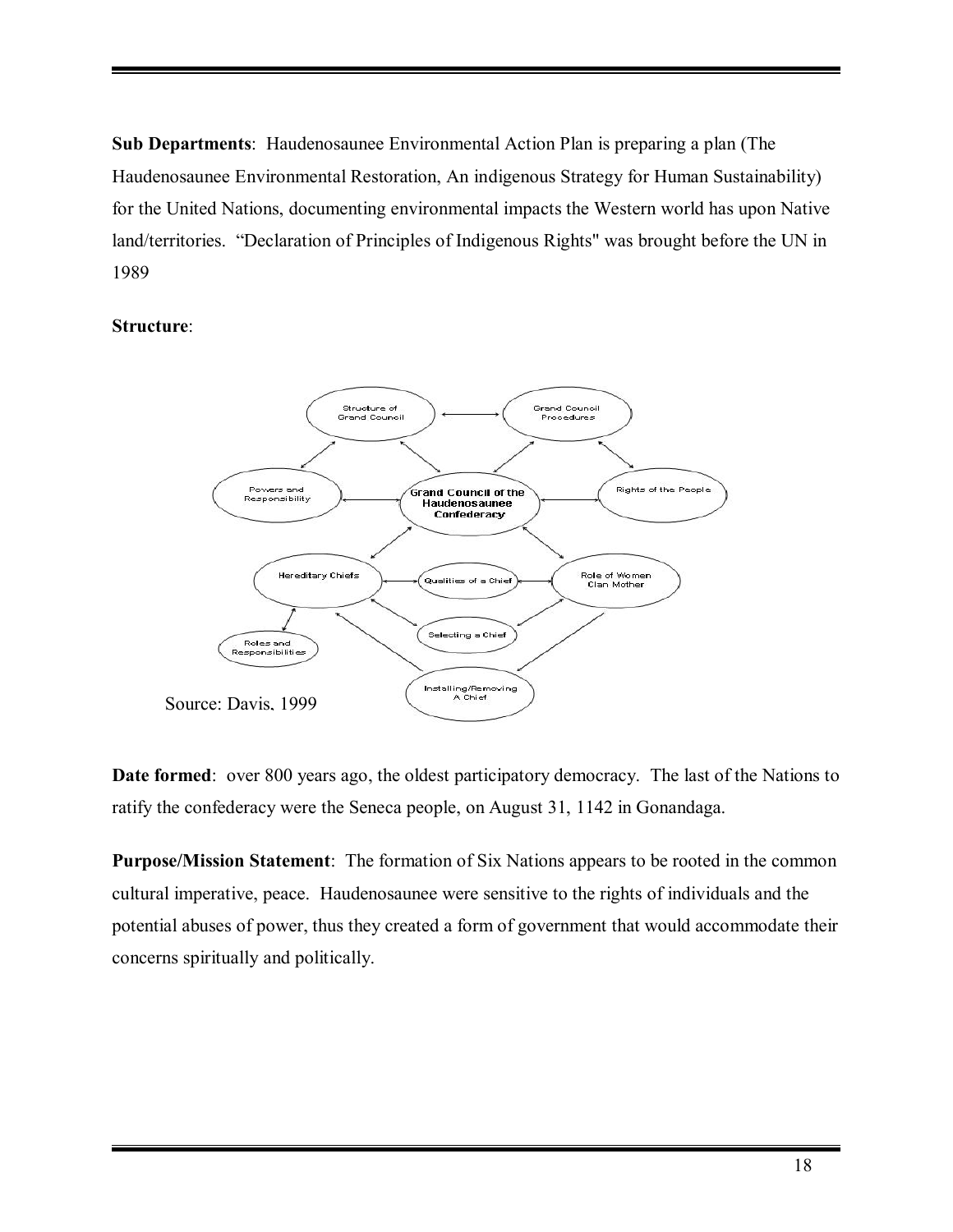# **Inuit Tapiriit Kanatami (www.tapirisat.ca)**

**Brief**: in response to a lack of structure in which to express growing concerns and/ or goals either regionally or nationally, Inuit Tapiriit Kanatami (ITK) was created. Leadership in the form of younger men and women were concerned with present and future status of Inuit in Canada. They were well educated in and prepared to address various issues troubling Inuit people across the Canadian Arctic. Some of these issues include land claims, constitutional recognition of aboriginal rights, and the establishment of limited self-government.

**Area**: four Inuit regions in the Canadian Arctic, specifically in the Northwest Territory, Artic Quebec, Labrador, and Manitoba: Inuvialuit (Inuvialuit Regional Corporation - IRC), Nunavut (Nunavut Tunngavik Incorporate - NTI), Labrador (Labrador Inuit Association - LIA), and Nunavik (Makivik Corporation).

**Members**: Inuit, Naskapi, and Cree

**Criteria/Membership**: founding people who settled Canada thousands of years prior to first contact

**Leadership**: Executive Committee: ITK President, ITK Vice President (President of ICC Canada), and ITC Secretary Treasurer

**Sub Departments**: Environment, Health, Youth, Policy and Political Development, Economic Development, Communications, Social and Cultural, and Administration and Finance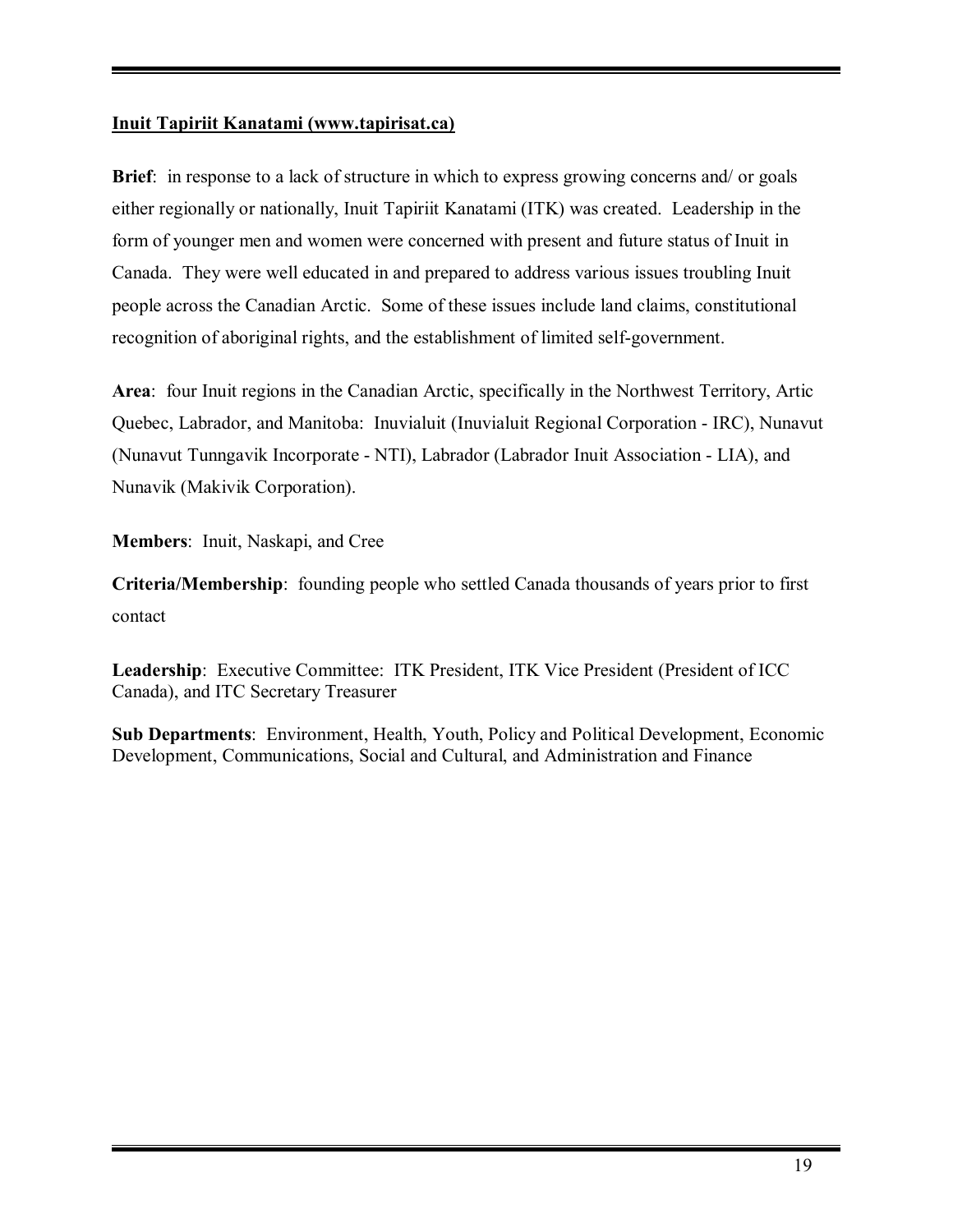**Structure**: activities are overseen by the Board of Directors, made up of the presidents from the four regional organizations (IRC, NTI, LIA, and Makivik Corporation) and from the Canada Office of the Inuit Circumpolar Conference. Non-voting Board members include presidents from the National Inuit Youth council and the National Inuit Women's Association.



Source: http://www.tapirisat.ca/page2html/OTHERhtml/structure/structure.html

# **Date Formed**: 1971

**Funding**: initial funding assistance was from the Canadian Association in Support of Native People. Funding for staff and ITK activities was provided by Office of the Secretary of State. Funding for non-core activities (land claims research) was raised on a project-to-project basis. Initially there were funding issues with the number of mandates ITK was expected to carry out. Secretary of State later increased funding.

**Purpose/Mission Statement**: purpose of ITK was to address concerns of land use and land title; resource management; language, education, and health; types of proposed development; and relationship with government and other outside institutions (Our History) "The first step of involvement was to establish a structure that would enable us t unite as Inuit with a common voice" (www.tapirisat.ca)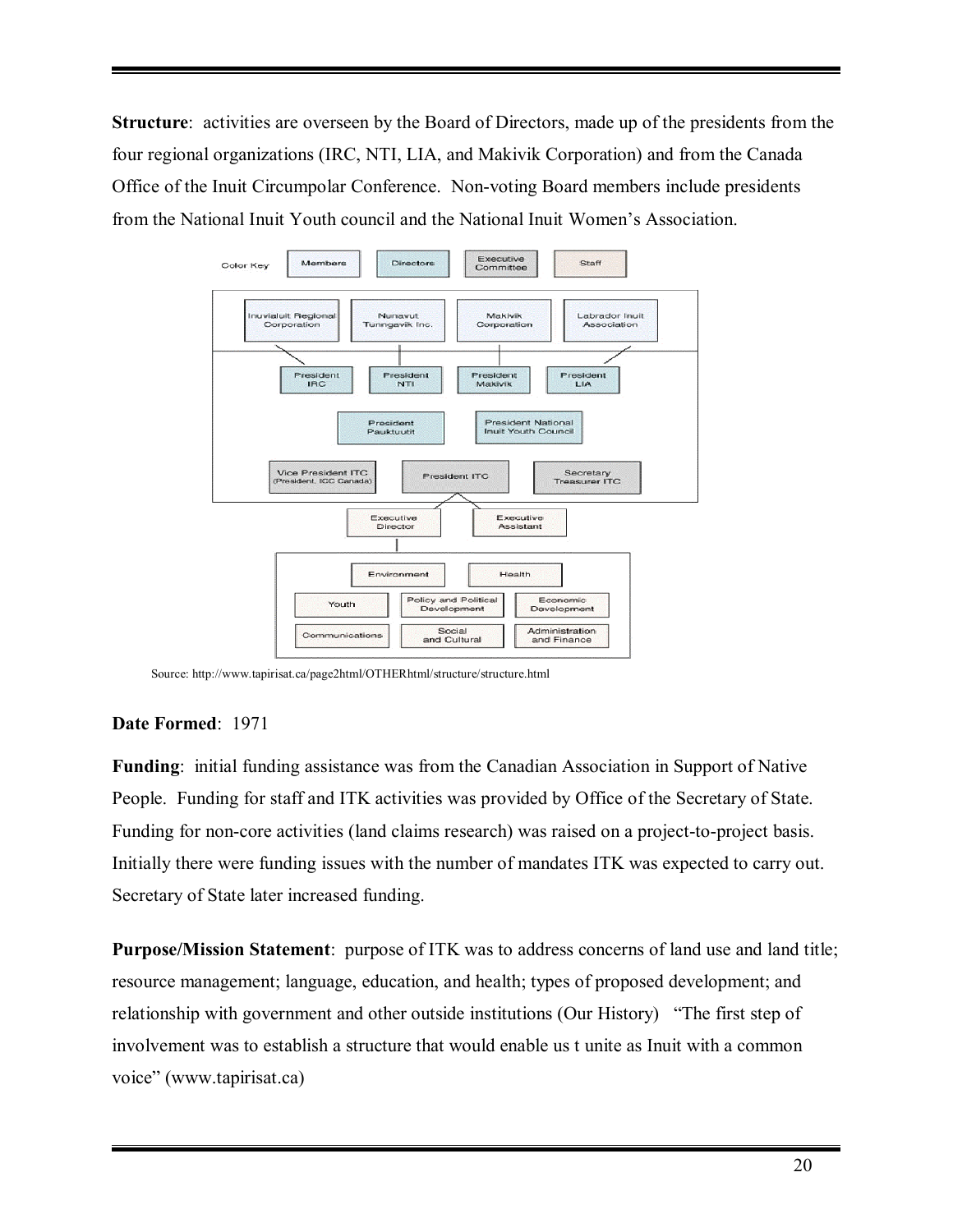ìif we are to only concern ourselves with our own regions, we will never grow or become selfsupporting people. The Inuit first of all must join together." Tagak Curley

#### **Goals for ITK:**

- $\cdot$  To represent the interests of the Inuit of Canada through their settlement claim organizations on matters of a national nature.
- $\bullet$  To preserve and promote the unity of Inuit as a single people within Canada, and to ensure that Inuit of their settlement claim organizations are capable of speaking collectively on matters of a national nature.
- $\bullet$  To cooperate with the Inuit Circumpolar Conference (Canada) in putting forth the positions of Canadian Inuit on international matters.
- $\bullet$  To represent, where appropriate, the interests of Canadian Inuit living outside the Inuit settlement areas.
- $\cdot \cdot$  To promote and facilitate coordination and cooperation among the Inuit settlement claim organizations on matters of a national nature.
- \* To facilitate coordination and cooperation on matters of a regional nature involving two or more Inuit settlement claim organizations at the request of the concerned organizations.
- $\cdot$  To take measures to further enable Inuit to fully exercise their rights within Canadian Society in general, including their right of self-government.
- $\cdot$  To assist the Inuit settlement claim organizations to protect the rights of Inuit in the Canadian Constitution with necessary amendments.
- $\div$  To help protect the environment and renewable resources so that present and future generations of Inuit can fully enjoy their relationship with the land and sea.
- $\cdot$  To take measures at the national level, along with other national Inuit organizations, to protect and promote Inuit culture, language, values, health, education, justice and any other matter that impacts upon the ability of Inuit to shape the future of their society within Canada.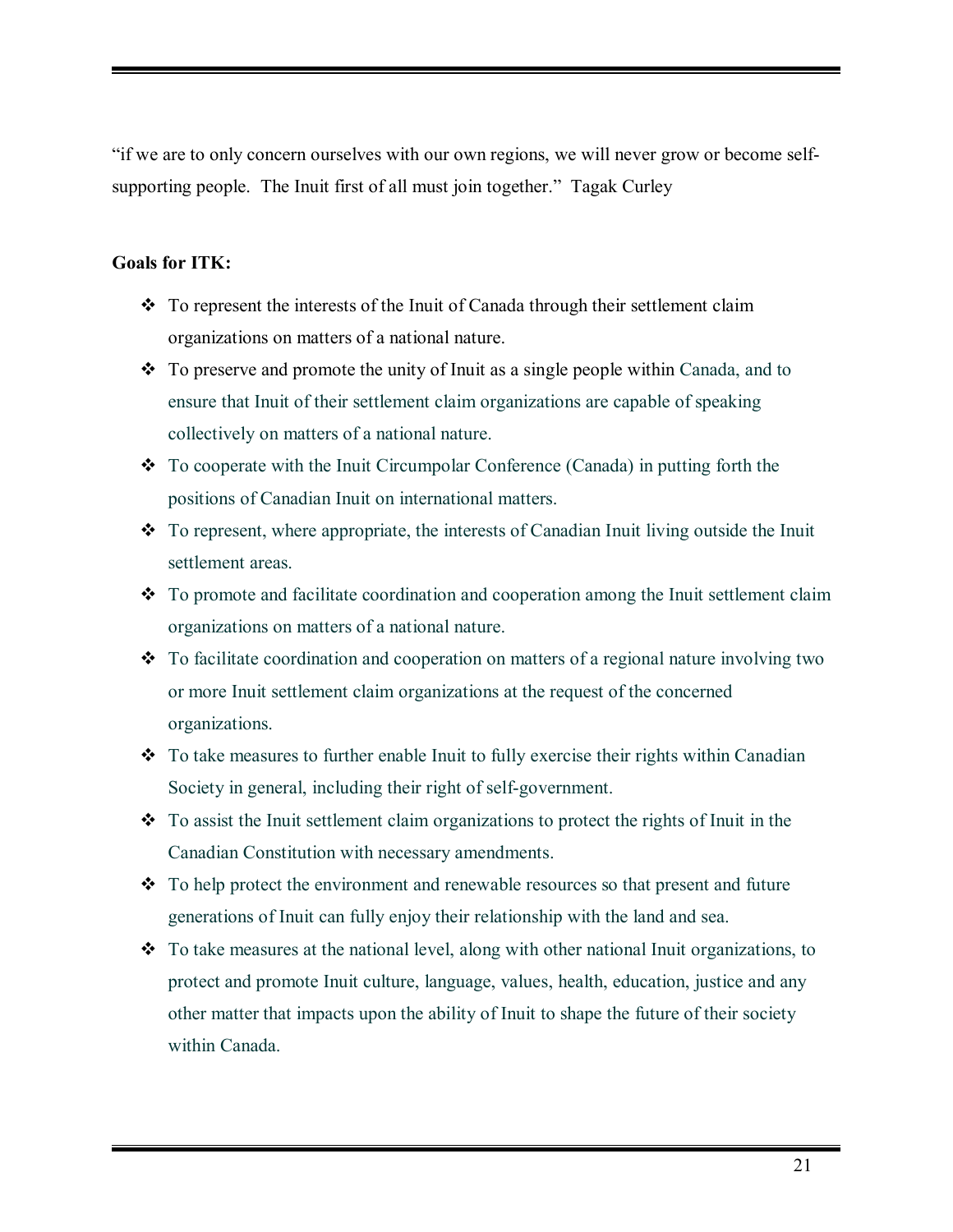- $\cdot \cdot$  To take measures at the national level, along with other national Inuit organizations, to help foster economic development and trade among the Inuit and within Canada in their economic and business endeavors
- $\cdot$  To work with other national Inuit organizations, where appropriate, to further the aims and objectives of ITK.

#### **General Comments on Structure, Internal Relationships, and Representation**

This section has given a glimpse of some of the different types of Native organizational structures that contemporary Native organizations and governments are working under. There are various factors and influences that have shaped these structures such as law (contemporary and cultural), mission, membership, as well as internal and external relationships.

In reviewing our examples one can see the fundamental differences that exist between the approaches to structure and operation. For example the Great Lakes Confederacy deals specifically with a membership that includes persons from specific geographic locale to deal with specific, local environmental rights and issues. In contrast, the Six Nations Confederacy was born out of peacekeeping.

It is also interesting to note that underlying laws that shape these confederacies. For instance the Great Law of the Six Nations found it's origination within a cultural context of traditional teachings and worldview. This law is seen to supercede laws that may exist within the state, province or country that a member community may reside within. In contrast to this, the Inuit Tapiriit Kanatami is built to work within the underlying laws, such as provincial or federal. In each case the mission and protocol for operation is defined within the organization's mission.

In this report we have given insight into how the Muhheconnew National Confederacy has historically and contemporarily operated. Ultimately we view this confederacy at a foundational awareness and development stage. The mission of the Muhheconnew National Confederacy has yet to be fully addressed as many different potential members have not confirmed or vowed their participation nor voiced their aspirations.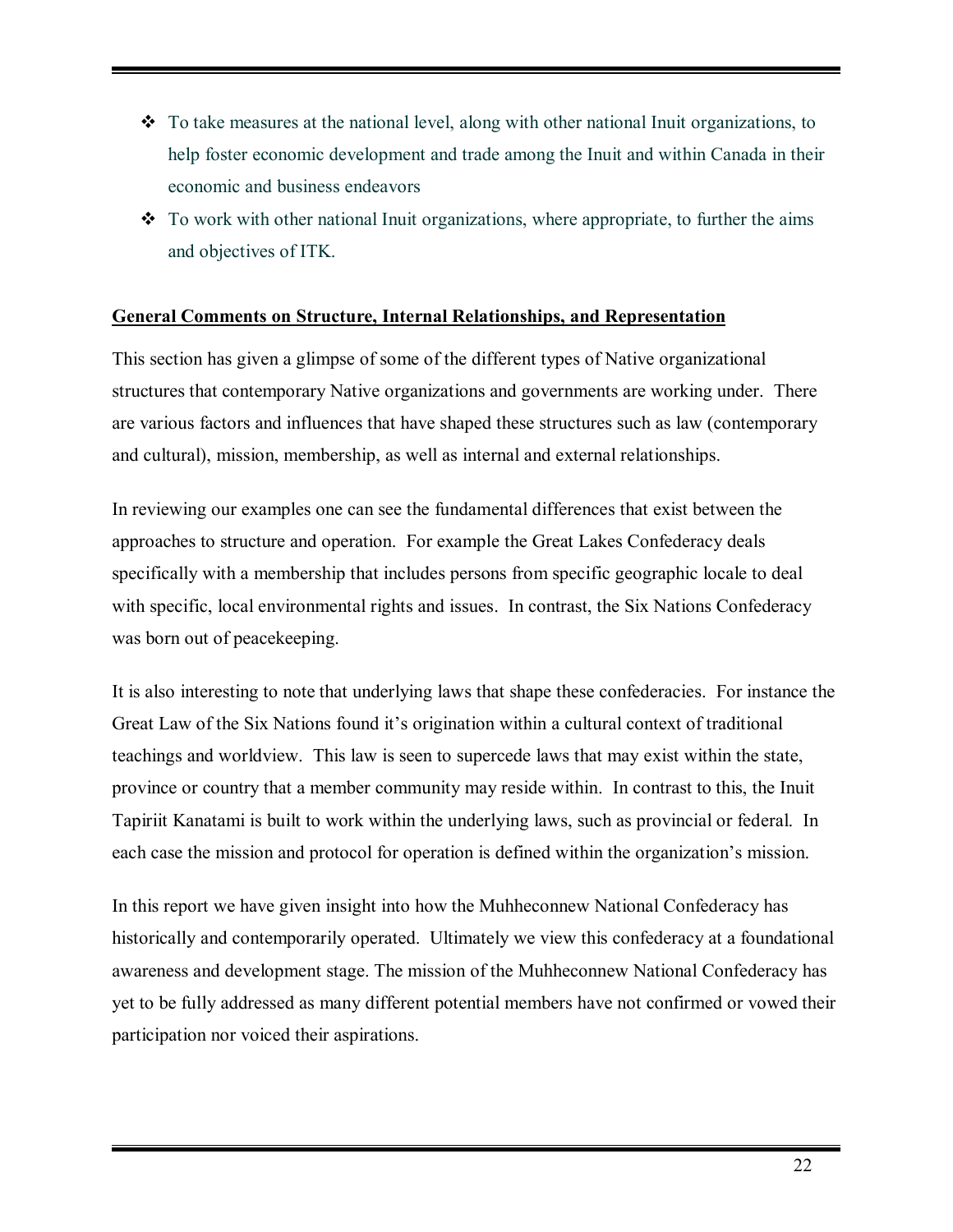The structure and mission still need to be visited in an open process before recommendations for structure can be explored. This section is included to help readers begin to think about how they might visualize the Muhheconnew National Confederacy.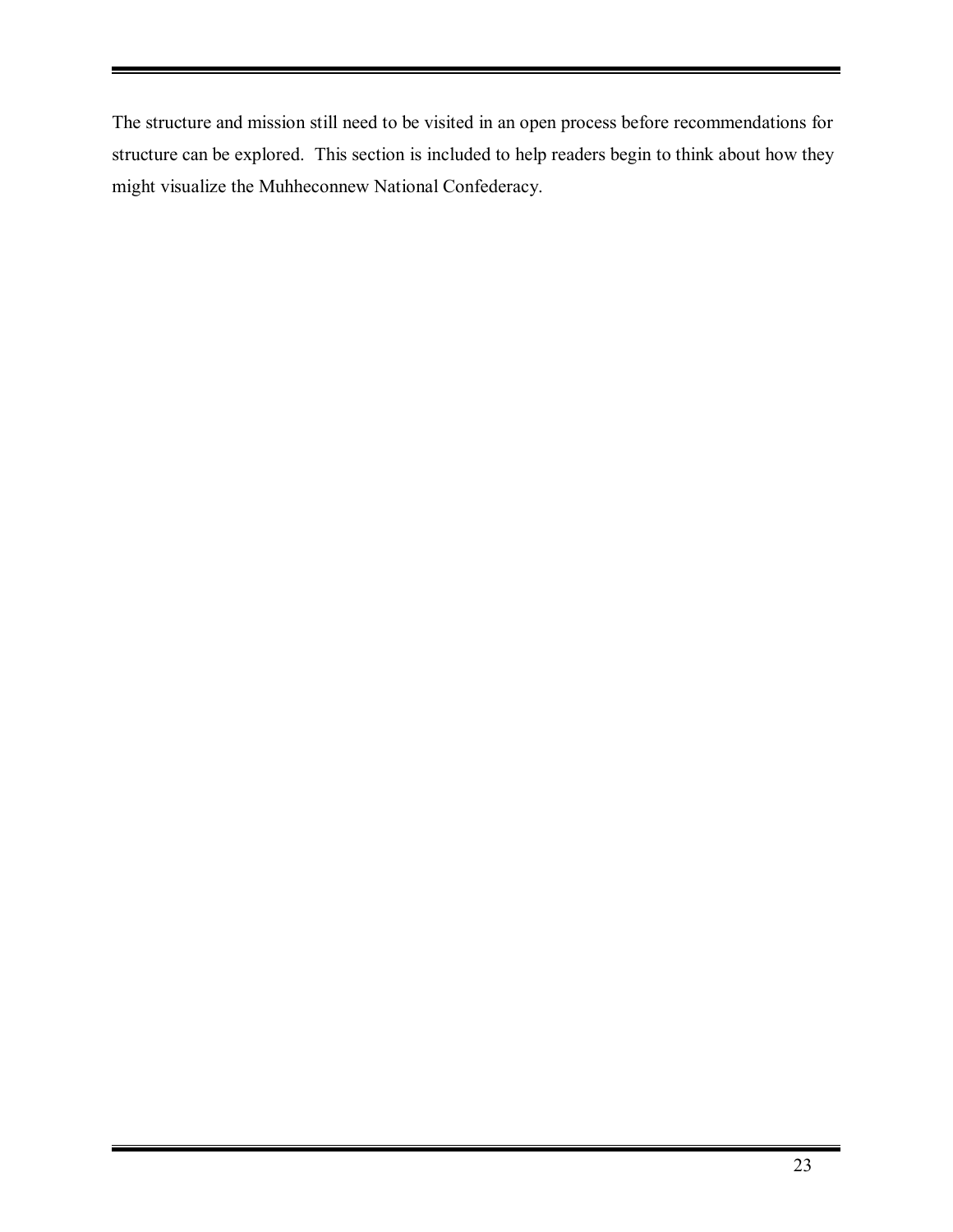# **Contemporary Overview of Muhheconnew National Confederacy**

# **Brief Synopsis**

In the late 1980s and early 1990s, awareness in the historic Muhheconnew National Confederacy (MNC) emerged within MNC descendant tribes in response to proposed developments of Schodack (Albany) and Deer Island (Boston). In 1992 the MNC was revived and by 1993 a confederacy representative council was established.

Throughout the 1990's the MNC established itself as a strong political voice for the preservation of Deer Island. During this time nine MNC meetings were held in both Canada and the United States. In 1996, Sam Sapiel, an MNC representative, testified before United States Congress and was able influence legislation that dealt with tribal inclusion in the creation of the Boston Harbor Islands National Park.

Between the years of 1998-2002 the MNC has been active in coordinating the consultation process among Native Tribes in conjunction with National Park Service. Due to controversial aspects of this process, a meeting was held on Penobscot Nation (Maine) to seek support and reunification of the Confederacy in general. (For more detail refer to contemporary timeline)

# **Key Players in the United States:**

- # Stockbridge-Munsee Tribe
- # Chaubunagungamaug Nipmuck Tribe
- ❖ Penobscot Nation
- # Delaware Nation of Western Okalahoma
- # Hassanamesit Nipmuc Tribe
- # Wampanoag Tribe Gay Head (Aquinnah)
- # Narragansett Indian Tribe
- ❖ Schaghticoke Nation

# **Key Players in Canada:**

- ❖ Munsee Delaware Nation
- ❖ Moraviantown Delaware Nation
- ❖ Odanak Abenaki Nation

# **Activity**

- # Political Lobbying (Schodack and Deer Island, Abenaki rights in Quebec)
- ❖ Meetings
- ❖ Canoe Re-enactments
- # Promotion of Political Reform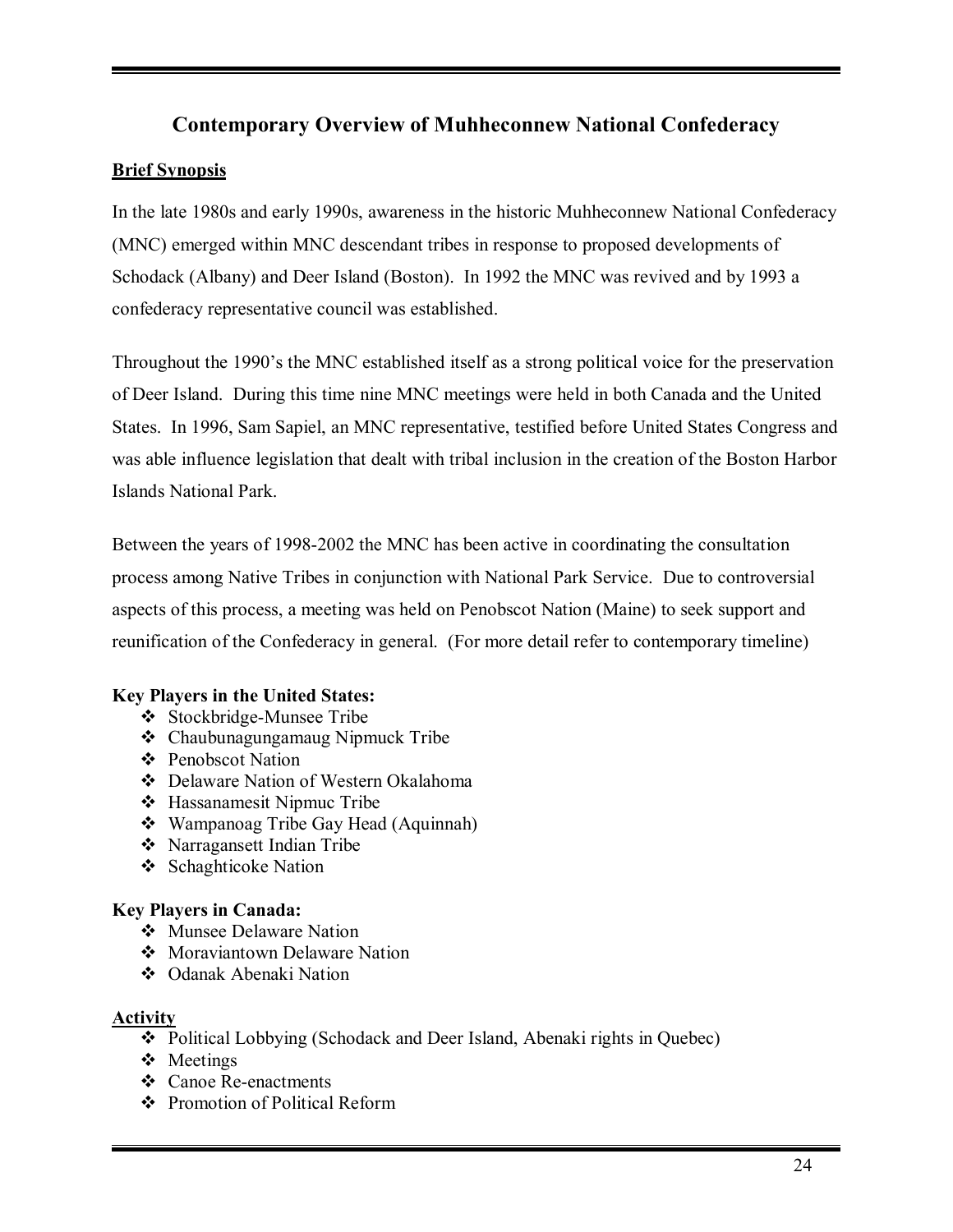- $\triangle$  Building awareness of historic native political identity
- $\triangle$  Development of true history of the region and people

# **Timeline (1986-2002)**

 $1986-1989$  – During this time period there were two major issues that sparked the discussion on rediscovering historical tribal relations. These were the proposed development of Schodack (for MNC Council Fire) and the proposed development of Deer Island both in 1986. Initial tribes participating were Stockbridge-Munsee, Odanak Abenaki Nation, and Moraviantown Delaware Nation respectively.

1991- April 18, opening of construction on Deer Island by the Mass Water Resources Authority (MWRA); environmentalists report the removal of Indian bones from the King Philip's War period.

1991 – April to September, research effort done on behalf of the Stockbridge-Munsee tribe, Obanak Abenaki Nation, Moraviantown Delaware Nation, and Mashpee Wampanoag Tribe to determine tribal affiliation with Deer Island internees of Deer Island burial ground site. Research reveals a systematic attempt of extermination of Indians through use of Deer Island and documentary evidence of Muhheconnew Nation/Confederacy during the King Philip's War.

1991 – September/October, this information was presented to Odanak Abenaki Nation, Moraviantown Delaware Nation, and Stockbridge-Munsee tribe. As a result of the research presented, Stockbridge-Munsee tribe, Moraviantown Delaware Nation, and others made the decision to work towards the preservation of Deer Island and simultaneously press for reunification of Muhheconnew National Confederacy. Meetings were held at Moraviantown, Odanak, Boston, Mashpee, Hassamamesit, Chaubunagungamaug, and Schaghticoke.

1991 – October 30, first canoe reenactment on Charles River.

1991 – December 27, verbal agreement reached between MWRA and MNC tribes regarding memorial and independent archeological studies.

1992 – February 29, a meeting was held at the North American Indian Center of Boston in which the Muhheconnew Confederacy was historically reestablished with the creation of a new Confederacy Council. At this meeting the Muhheconneuk Intertribal Committee on Deer Island (MICDI) was established to serve as official representation for MNC tribes to work towards the preservation of Deer Island.

1992 – May/June, there were many controversial actions taken by MWRA on Deer Island which were in violation with the December 27, 1991 agreement.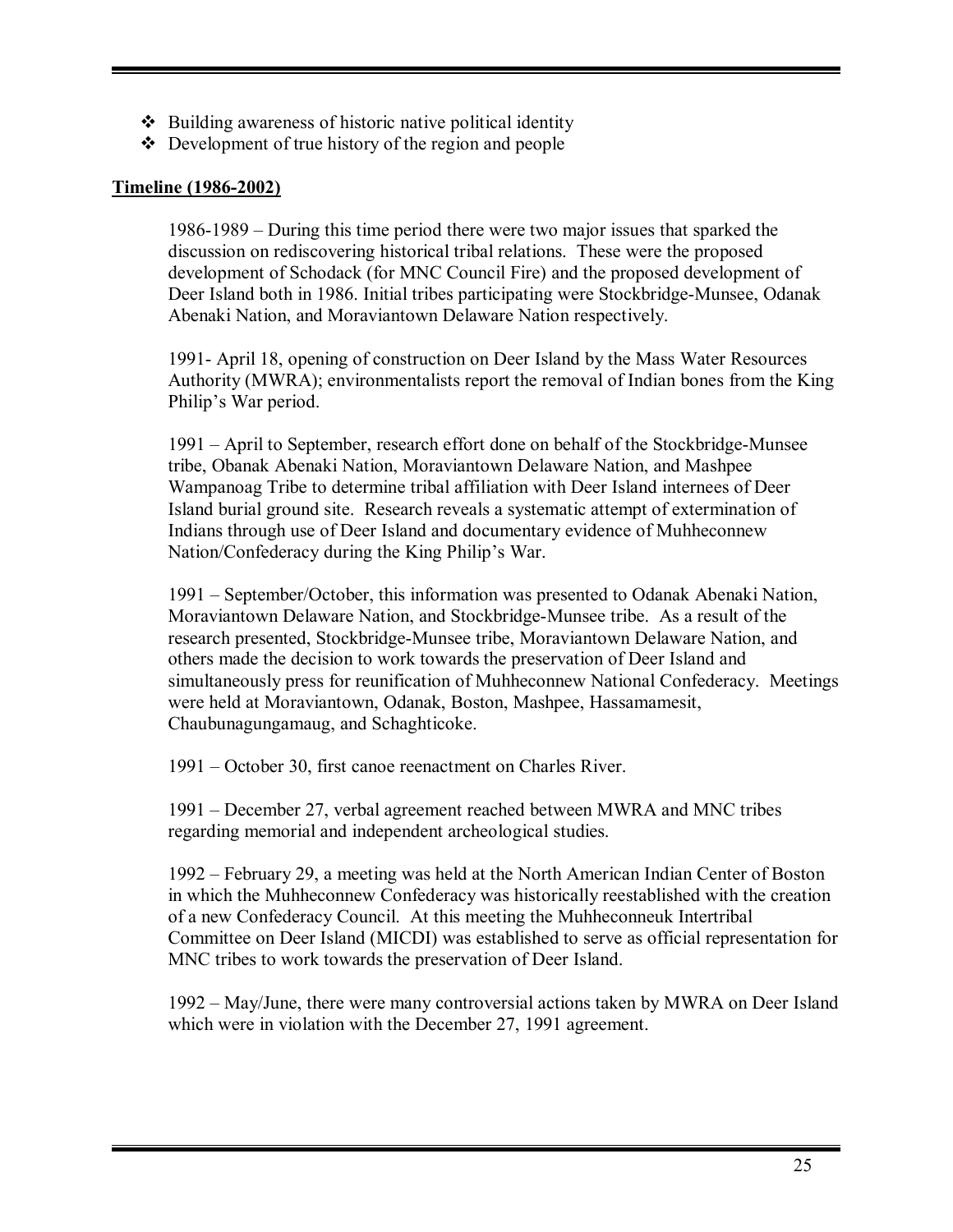1992 – June 16, a press conference was held on Massachusetts House State steps by the MICDI; First public display of Muhheconnew National flag, public emergence of Confederacy as a revived political entity.

1993 – January, the National Congress of American Indians passes "Resolution To Save Deer Island" in support of MICDI and MNC.

1993 – January 30, at a meeting in North Stonington, Connecticut the Confederacy Council was reorganized and a representational structure was created

 $1993 - \text{July/August}$ , MICDI lobbies U.S. Congress to cut off Deer Island funding.

1993 – September, MWRA reestablishes verbal agreement from December 27, 1992 ensuring no further removal of Deer Island soil.

1994 – September 15, MICDI confronts MWRA with evidence of soil removal from Deer Island. MWRA informs MICDI to pursuit grievances in court.

1994/1995 – Internal redevelopment and reorganization of MICDI and Muhheconnew National Confederacy.

1994 – Appeal to the NAGPRA Review Committee (meeting in Albany, New York) to intervene on behalf of the Tribes on the Deer Island issue.

1995 – Public announcement of U.S. Federal legislation to designate the Boston Harbor Islands as a unit of the U.S. National Park system.

1996 – MICDI Coordinator John Sam Sapiel testifies at U.S. Senate hearing on behalf of the MICDI tribes on the concentration camp Indian burial grounds on the Boston Harbor Islands.

1996 – August 30, Public acknowledgement of the forced interment of Indians by Massachusetts Bay Colony on anniversary  $(321<sup>st</sup>)$  of Proclamation Day; held by the City of Boston, together with the Muhheconnew National Confederacy on Long Island, Boston.

1996 – September, MICDI lobbying successful in amending Boston Harbor Islands park legislation.

1996 – October, Boston Harbor Islands becomes a U.S. national park.

1997 – Fall, U.S. National Park Service (NPS) cooperates with MICDI in altering park name, establishing official tribal governmental representation on park advisory council board.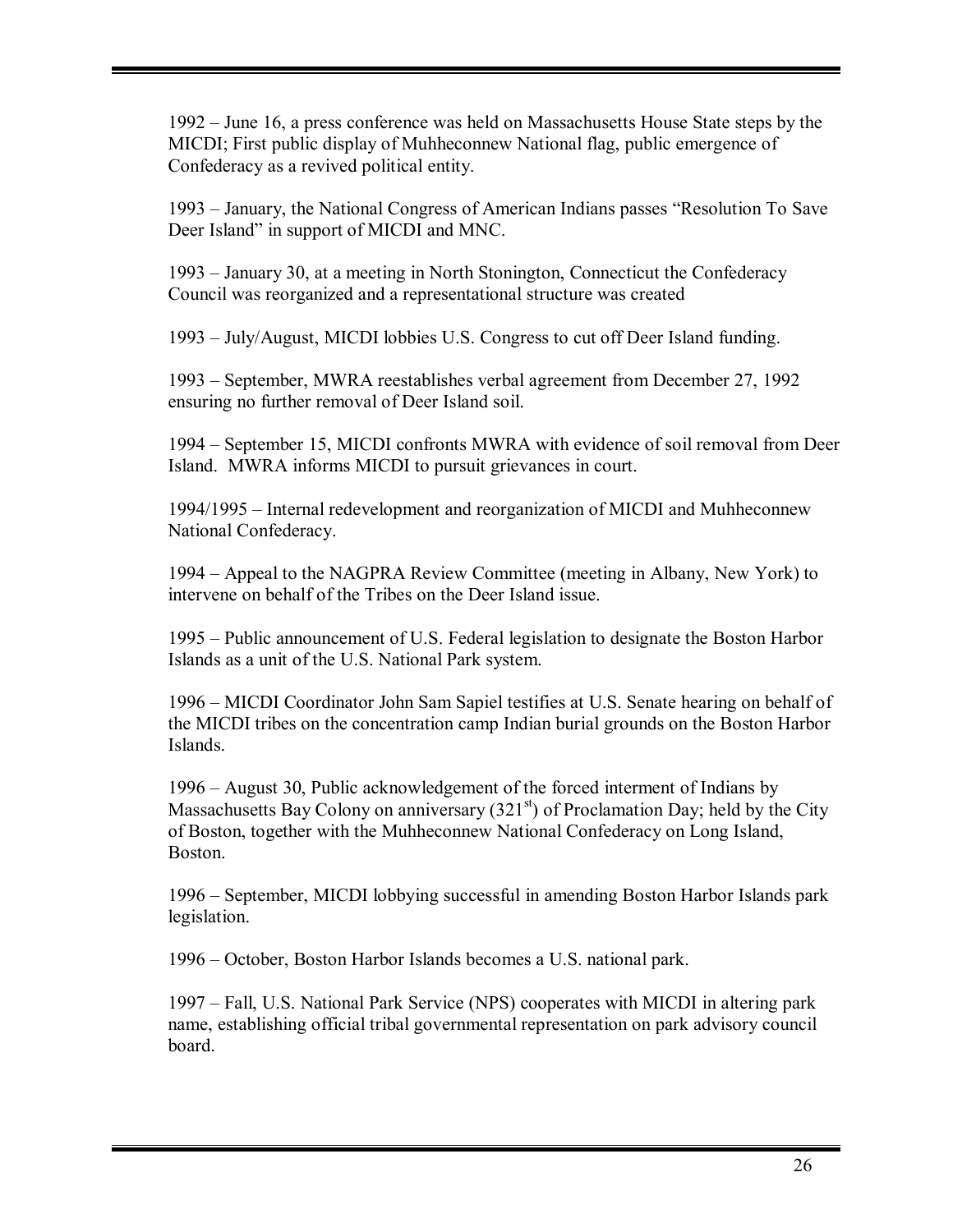1998 – March 9, NPS formally begins consultation process with Muhheconneuk Intertribal Committee on Deer Island (MNC tribes) over development of Boston Harbor Islands National Park.

1998 – June/September, MNC Bureau of Political Affairs takes stand on Schodack Island.

1998 – September, Renewed lobbying against federal MWRA Deer Island funds.

1999 – August, contradictory internal NPS policies towards working with the Tribes; beginning of severe deterioration in NPS – MICDI relations.

2000 – MICDI raises issues of relations between NPS and MICDI, NPS use of proxyism through Public Comment process of General Management Plan.

2000 – November 22, Release of MICDI Indian Community Meetings Proposal to get relations back on track

2001 – January, expulsion of MICDI Coordinator and Penobscot Representative John Sam Sapiel from Deer Island by the MWRA

2001 – March 30, Muhheconnew National Confederacy meeting held on Penobscot Reservation, Indian Island, hosted by Governor Barry Dana; jointly drafted resolution in support of MICDI Indian Community Meetings Proposal.

2001 – July, AFN passes resolution in support of MICDI Indian Community Meetings Proposal; reaffirms previous support of MNC/MICDI

 $2001$  – November, NCAI passes three resolutions in support of MNC/MICDI regarding MNC/MICDI policies on the Boston Harbor Islands.

 $2002 -$  January/February, continued dialogue with Canadian and American official regarding MICDI Indian Community Meetings Proposal and other MNC/MICDI policies.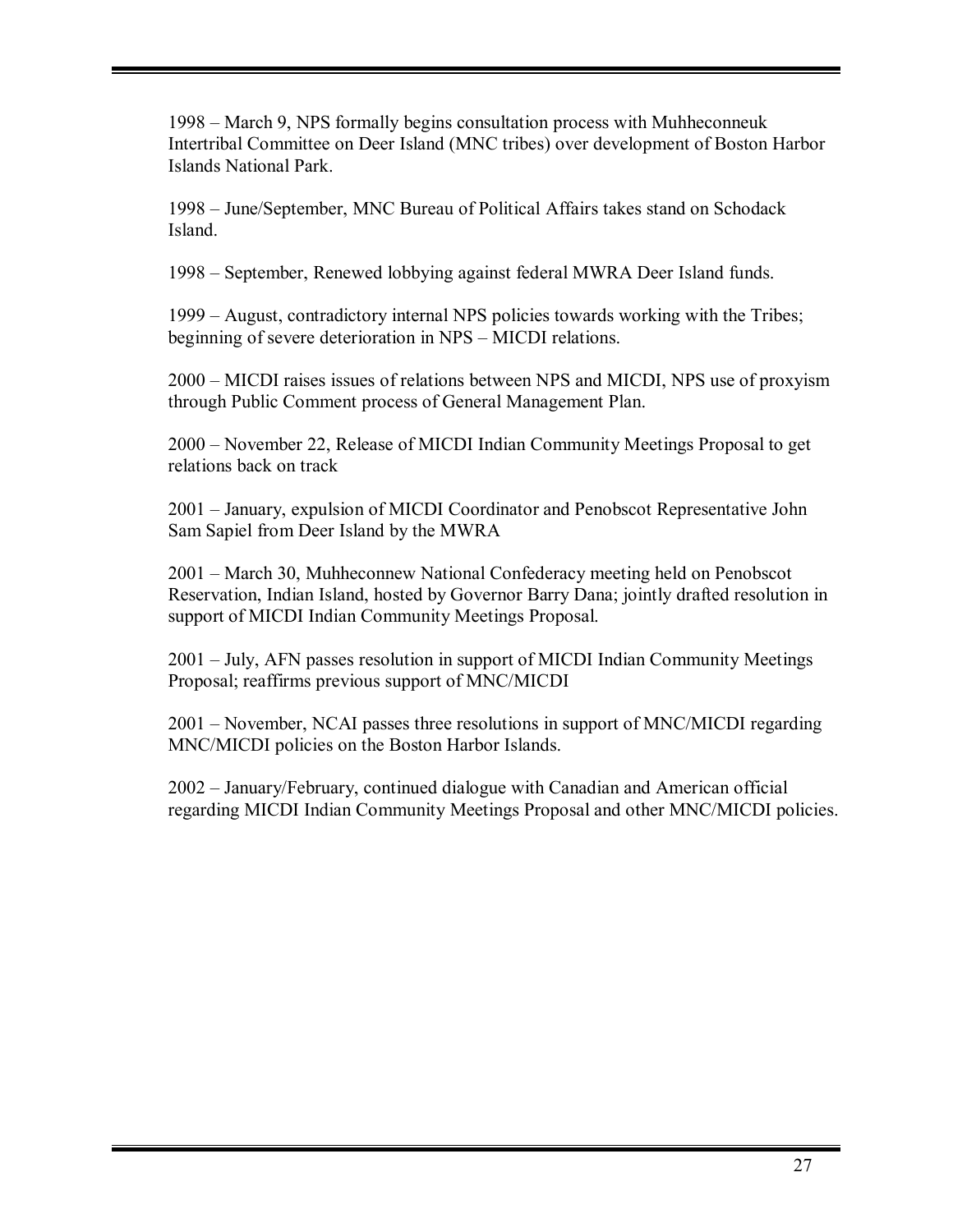# **Maps of Confederacy: Past and Present**

In order to help create a visual geographic perspective of the Muhheconnew National Confederacy, we have created two maps 'PAST' and 'PRESENT'. These maps are intended to present both a historical (1600s) and contemporary (2000s) estimated mapping of the original Muhheconnew National Confederacy territory as well as the historical and contemporary regional locations of the MNC members.

The following is a list of nine documented historical Muhheconnew National Confederacy member nations indicating the current States and Provinces in which descendents of these nine nations reside today.

#### **ABENAKI (Penobscot) NIPMUC**

Maine Connecticut New Hampshire Massachusetts Vermont Rhode Island **Massachusetts** Quebec **SOKOKI**

#### **MOHICAN (MAHICAN)** Quebec Wisconsin

**MASSACHUSETT** 

Massachusetts

#### **LENAPE/DELAWARE**

Colorado Delaware Idaho Kansas New Jersey Ohio Oklahoma Ontario Pennsylvania Wisconsin

# **NARRAGANSETT**

**Massachusetts** Rhode Island

# **PEQUOT**

Connecticut

Vermont

# **WAMPANOAG**<br>Massachusetts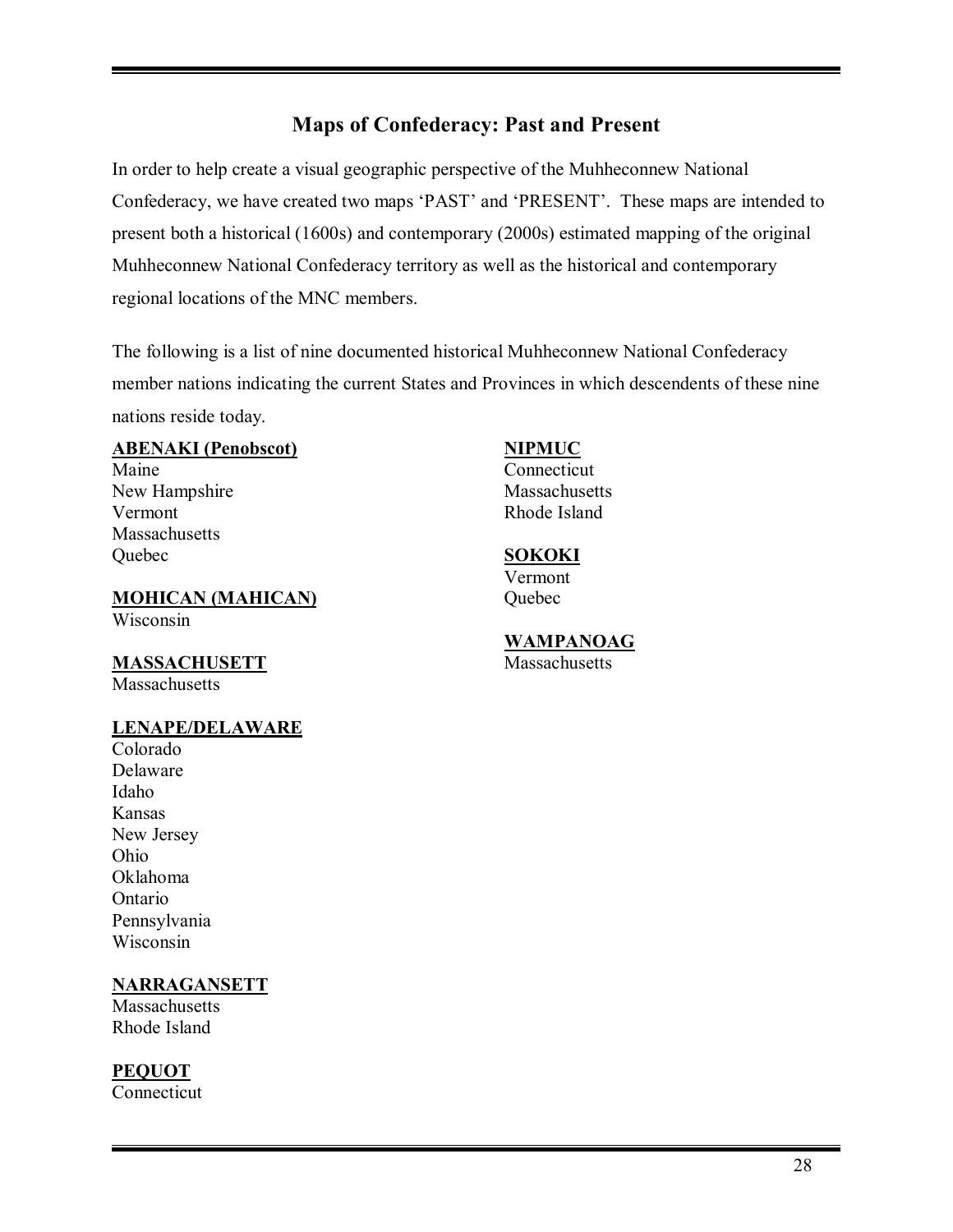# **HISTORIC MUHHECONNEW NATIONAL CONFEDERACY BOUNDARY\***



Map Source: http://www.lib.utexas.edu/maps/united\_states/us-east.jpg \*approximated borders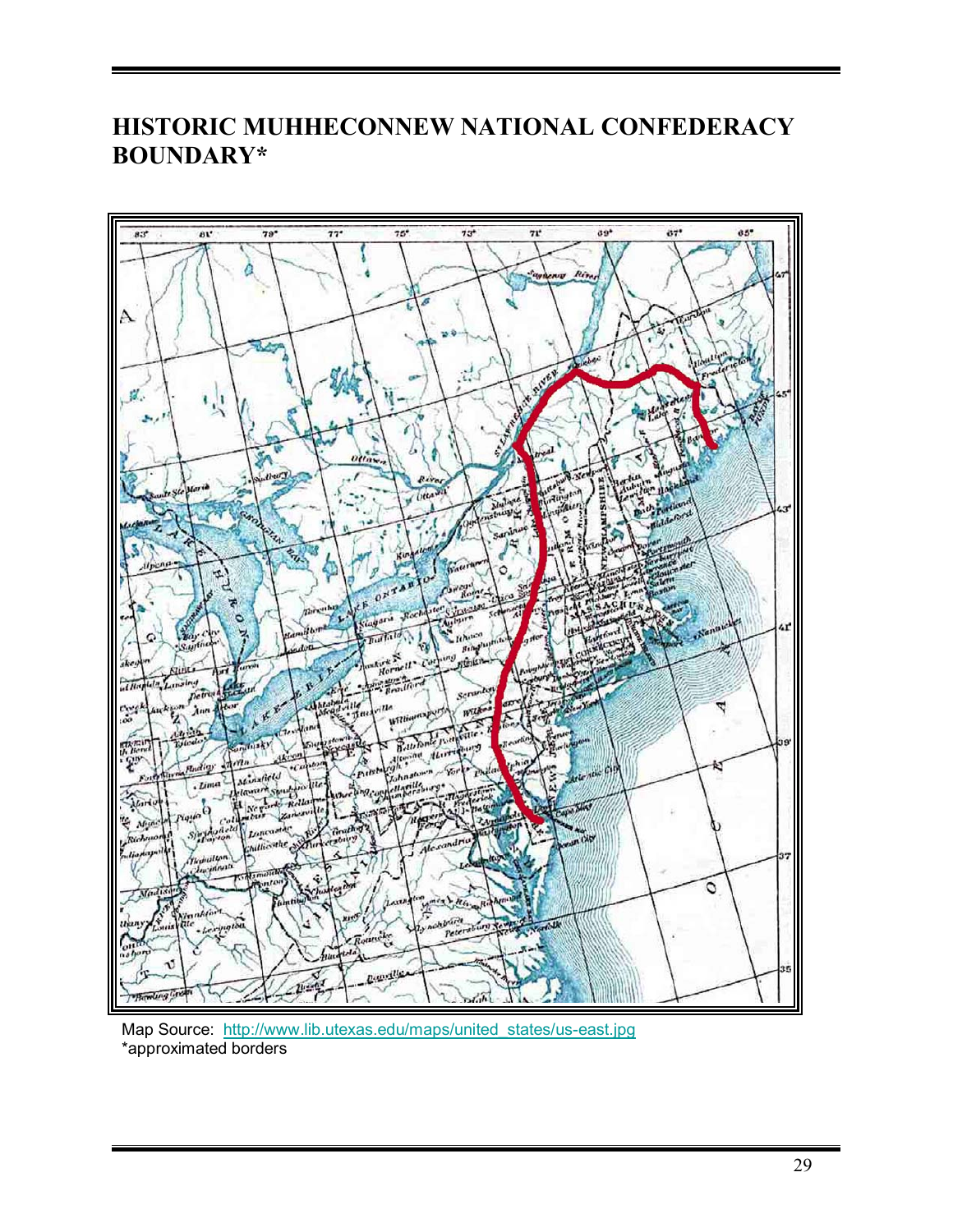Although, there seems to be numerous groups of descendants within many different states, the historic geographic area of the Muhheconnew National Confederacy has the smallest population of Native Americans in the United States. (Map II)





Source: http://www.kstrom.net/isk/maps/statpopulation.gif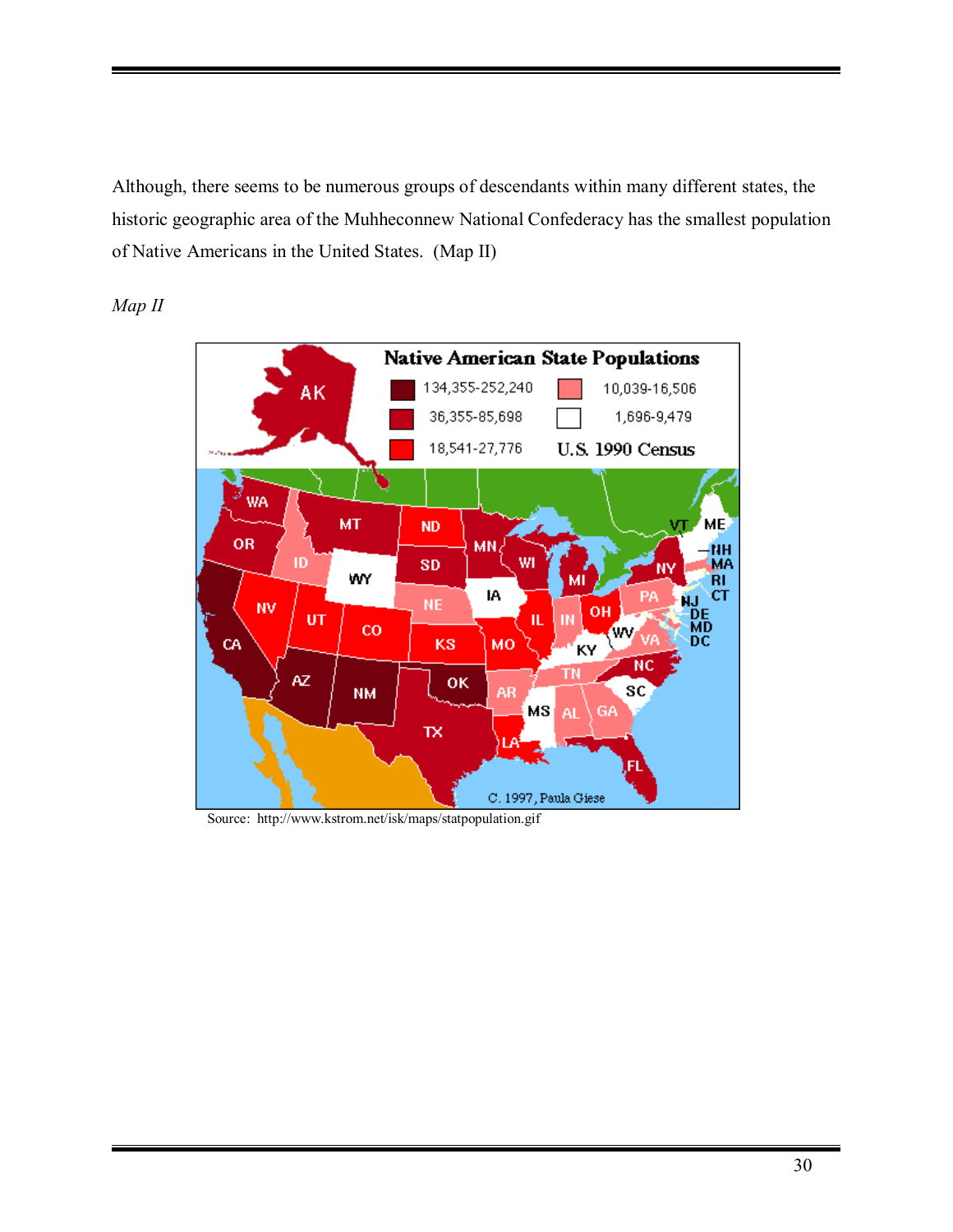# **Becoming a Confederacy**

# **A Muhheconnew International Confederacy**

Depending on the extent of the mission and scope, 'Becoming' a Muhheconnew National Confederacy could have numerous implications for its members, individually, communally, tribally, nationally and transnationally. This section is intended to give a glimpse into some of the different scenarios and ventures that a confederacy such as this could possibly facilitate under a covenant of unity, solidarity and support. In order to look at some of these possibilities we have divided this section under four (4) headings, as follow: Transnational, National, Tribal/Communal, and Individual.

# **Transnational**

Due to historical disposition and migration of the east coast tribes have been scattered to many different areas of Turtle Island, which creates some unique but valuable circumstances. In contemporary times the reunification of these tribes would see representation of tribes (First Nations) on both sides of the American/Canadian border giving the confederacy transnational representation. This transnational status opens the door to some very interesting advantages and implications, such as:

- ❖ Reunification of Nation to Nation Relations
- # Building and Rejuvenation of Ancestral Ties
- # Reconnection and Preservation of Sacred/Burial Sites (*Ancestral Homelands*)
- # Pooling of Cultural Resources (*Language/Cultural/Historical Expertise*)
- # Cross Border Intertribal/Intratribal Affairs (*Repatriation, Education, Networking*)
- # Unified Transnational Political Clout (*which is non-existent in east coast region*)
- # Cross Border Treaty Rights & Provisions (*Health Care, Education, Land Rights, Hunting, Fishing, Trapping*)
- # Nation to Nation Trade (*Jay Treaty Implications/Economic Development*)
- # Potential Central/Transnational Government Structure (*Sovereignty Aspirations*)
- $\triangleleft$  Among others...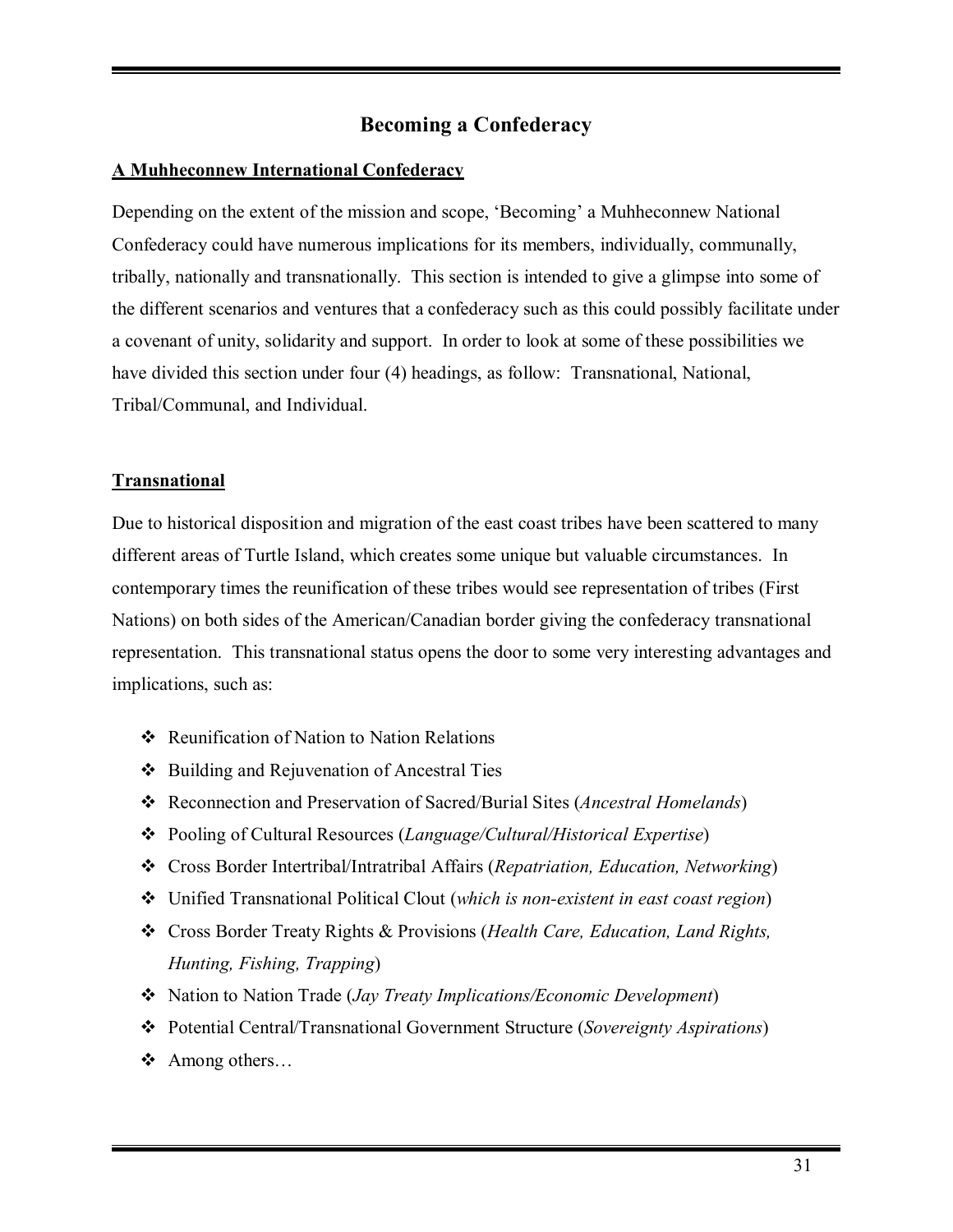# **National**

In national affairs, whether in the United States or in Canada, the restoration of ancestral relations can build coalitions and unified strategies to address and/or contest Federal (US/CAN) policy and governance. Unification would allow for tribes to not only pursue transnational avenues for social, economic and political development and preservation but also to seek platforms in the National arena. Some of these include:

- # Unified Federal and State Political Clout and Lobbying (*Significance of Boston & New York City Federal Political Status – both within confederacy territory*)
- # Build Coalitions for Strategic Planning (*Social, Economic, Political*)
- # Strategic Planning & Funding Collaborations for Cultural Rejuvenation (*Language, Ceremony, Historical Research, etc*)
- # Unified Environmental/Natural Resource Co-Management Systems/Agreements (*Fishing, Hunting, Logging, Natural Resource rights*)
- # Federal Service Delivery Lobbying (*Education, Health Care, Welfare, etc*)
- ❖ Among Others

# **Tribal/Communal**

In looking at the implications of 'Becoming' a confederacy, it should be noted that a confederacy is not all about what can be achieved on the grander scale such as transnational and national levels. In narrowing the scope, tribes and communities have much to benefit from aligning themselves with a confederacy, especially one that is as historically and culturally connected such as this. Some of these benefits include:

- $\triangle$  Reconnection of Individual Clans and Families (*Intratribal & Intertribal*)
- **❖** Tribal Solidarity and Unification (*Governance, Representation & Support i.e. Penobscot Nation or Wabanaki Confederacy*)
- # Regional Political Support (*State, Province, County, District*)
- # Pooling of Community and Regional Resources (*Strategies, Human Resources, Support, Funding Collaborations*)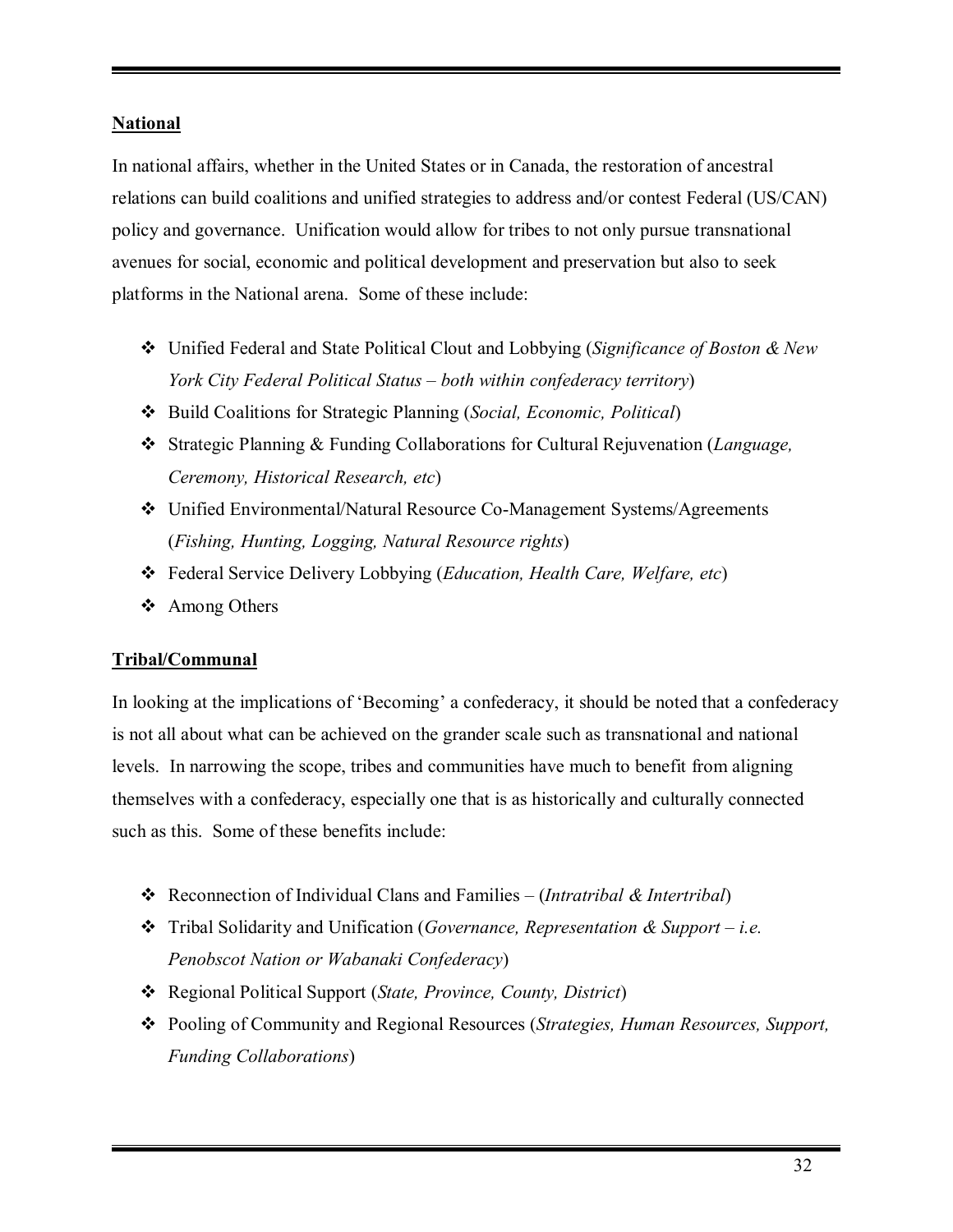- # Service Delivery Collaborations (*Education, Health Care, Employment Counseling, Gatherings, etc*)
- ❖ Among Others

# **Individual**

It is important that individual persons realize the potential advantages a confederacy has to the grassroots constituents of member Nations, Tribes, Communities and Families. Although, much attention may be given to leadership politics and the governmental affairs, individually persons have much to gain from being part of this confederacy. Some of the gains include:

- \* Personal Reconnection and/or Rejuvenation of Ancestral Nations, Clans and Individual Family relations.
- \* Opportunity to Discover or Reconnect to Cultural Identity. (History, Worldview, Spirituality, Ceremony, Language, Lineage, etc)
- $\triangle$  Opportunity to participate in sovereignty aspirations.
- \* Personal benefits from Confederacy social, economic and political profitability. (*Educational Services & Resources, Health Care, Treaty Rights, etc*)
- \* Opportunity to become a part of the development and preservation of cultural wealth, resources, identity, esteem and pride for the future generations.
- ❖ Among others.

Whether any First Nation, Tribe, Organization, or Community becomes a part of this confederacy, the ultimate decision will essentially be up to individuals. As stated in the introduction the extent of the mission and scope of this confederacy will determine the benefits of rekindling the fire of this confederacy.

In relation to the Contemporary Issues section, the Muhheconnew National Confederacy is in its infancy stage. The development of structure and definition has yet to be fully established. This document has centered on trying to create awareness of what this confederacy is and has to offer, which will be essentially what it members will make it.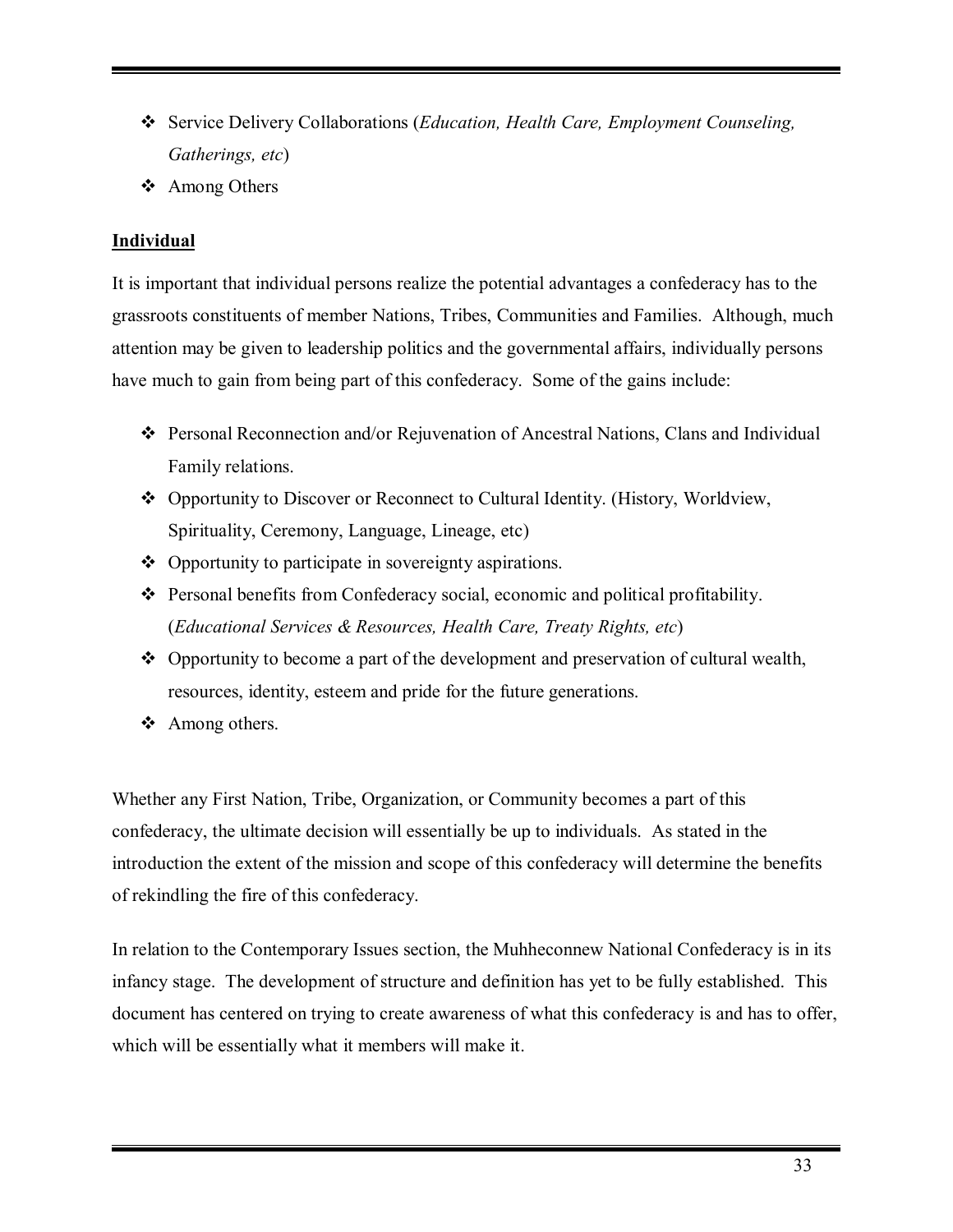The following section is look at some 'Strategic Planning' ideas that may serve as some initial/primary/first steps to build some momentum to developing this confederacy into what it once was.

# **Contemporary Status of MNC**

# **MNC Governance**

On January 30, 1993 representatives and delegates from tribes and bands descendant from the historic Muhheconnew National Confederacy resurrected a formal confederacy government. This new council, the Muhheconnew National Council, was formed as a politically representational governmental entity. It was established to represent the interests of member tribes and the collective interests of the Confederacy as a whole unit. It was to be the restoration, after a gap of 300 years, of the Confederacy government that broke up due to European invasion in the 1600s.

# **Strengths of the MNC Government**

- $\triangleleft$  Direct link with the historic MNC government(s)
- \* Establishment of representational government, a concrete means to address issues, protect and promote individual/collective interests
- $\triangle$  Flexible structure so as to be adjustable to level of participation and be adaptable to further change
- # Combined traditional and elected components in a consensus format
- $\triangleleft$  Accountable to both established participant band/tribal governments and public assembly through democratic means
- $\triangleleft$  Expands power of member communities

# **Incompleteness of MNC Government**

- $\div$  Still largely unformed
- # Lacks full participation of all MNC tribes/nations
- $\triangle$  Limited delegation of authority/responsibilities by member tribes
- # Weaknesses not defended by member communities
- $\triangleleft$  Lack of commitment to sustaining it by member communities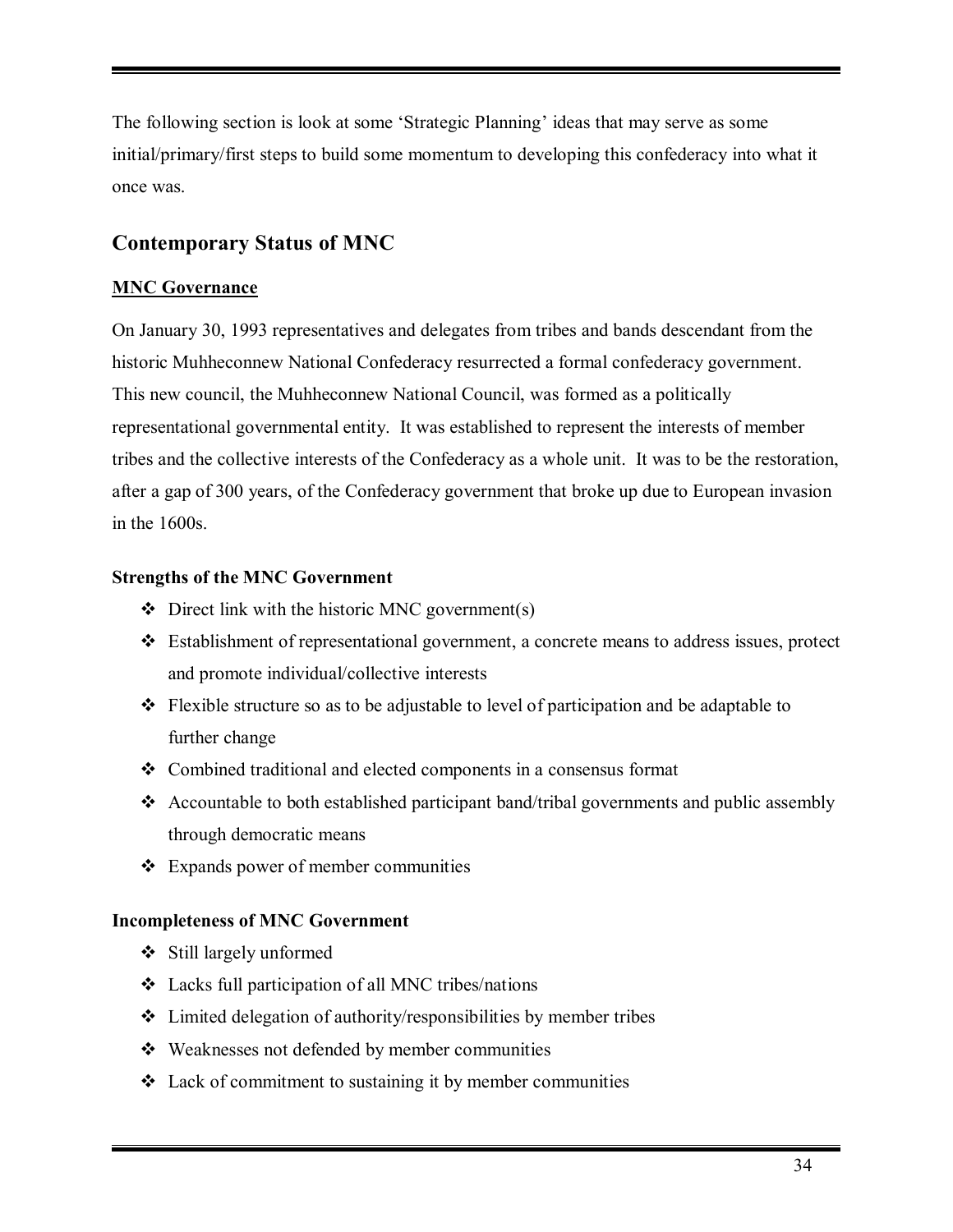$\div$  History/benefits of existence of MNC government not understood by member communities

# **Political Strategies**

There have been wide ranges of people who have been involved with and supported the Muhheconnew National Confederacy. This involvement has existed in different degrees, as some have given continuous and exhaustive amounts of their time and others have helped out periodically. In understanding these varying degrees, it should go without saying that there have been many different political ideologies, agenda, initiatives and strategies.

Through consultation with various consistent members of the Muhheconnew National Confederacy, we have identified some of the most prominent political ideologies and strategies that have shaped the contemporary legacy of the Muhheconnew National Confederacy. These include:

# **Ideologies:**

- ❖ National Sovereignty and Political Independence
- # Transnational Governance
- # Cultural and Ancestral Identification of MNC.
- # Political Native Advocacy (Collective Interests)

# **Strategies:**

- \* Political Advocacy Practices and Relations to Non-Native Society on Nation-to-Nation basis.
- \* Adopted Initiatives to Build Governmental Structure that is Representative of Transnational diversity.
- $\div$  Promotion of rights, status and self-identification of cultural groups within the field of International Law and relations.
- # Promote Cultural and Ancestral Identification and Representation within Political Activities. (Lobbying, Advocacy, etc)
- # Create Awareness of Cultural and Ancestral Relationships (Intertribal Connections)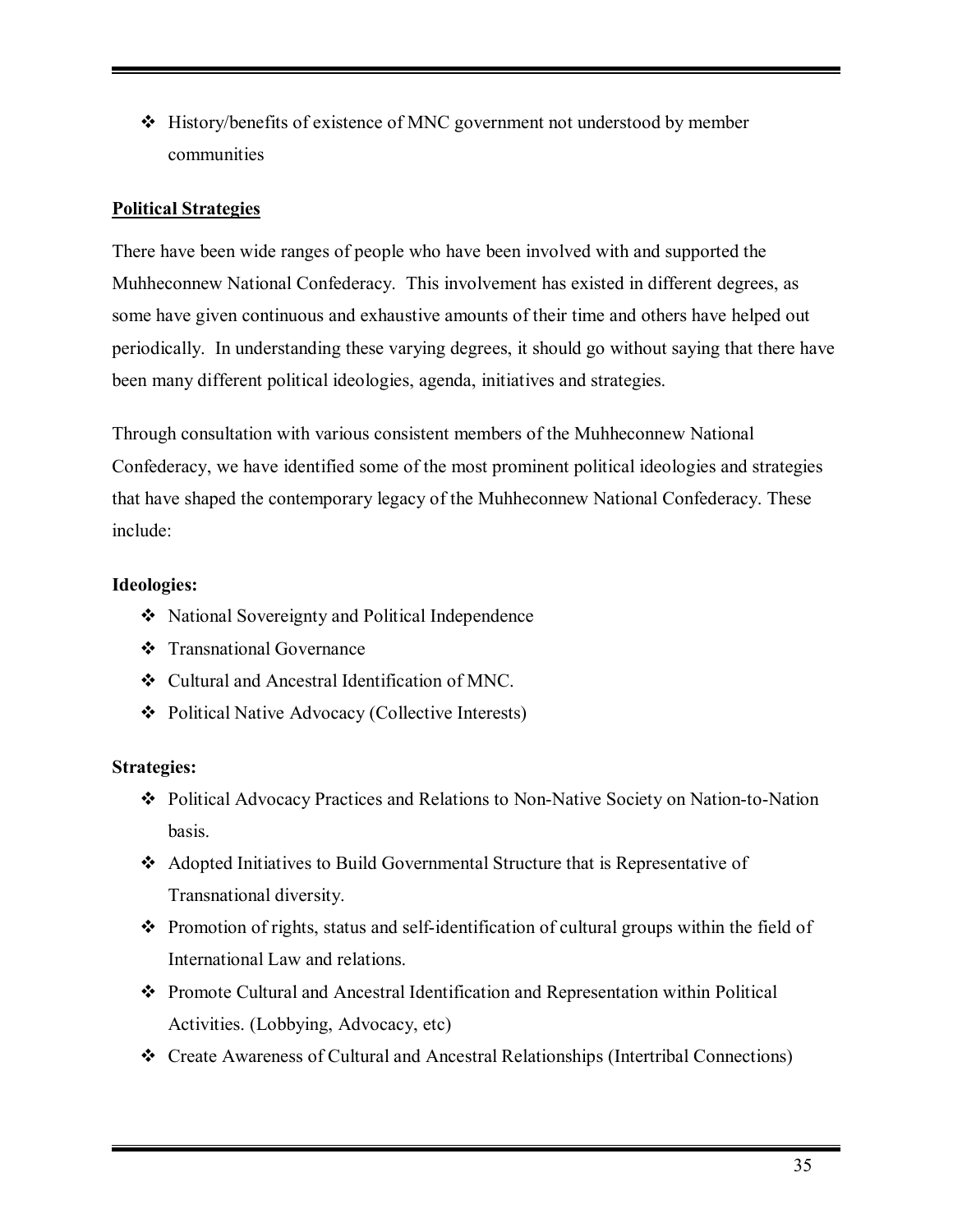These ideologies and strategies have attempted to answer many different questions that have arisen, regarding Muhheconnew National Confederacy mission, identification, representation and direction. Questions such as:

- How do we define ourselves as a confederacy?
- What perspectives will define and guide our political status?
- What is our political agenda?
- What is the overall objective and mission of the MNC?
- Where will our MNC existence lead us?
- What do we want individually from an organization?
- How do we achieve our efforts for reviving the MNC?
- How do I fit into the MNC?
- Do we understand our rights to declare national sovereignty?

These types of questions will need to be revisited periodically as the process continues to gain support and work towards the reunification of the Muhheconnew National Confederacy. The questions should be worked through collectively whereby there is a general consensus of all parties involved in this reunification process. The next section includes some initial steps that can be taken to start this process of reunification and self-identification.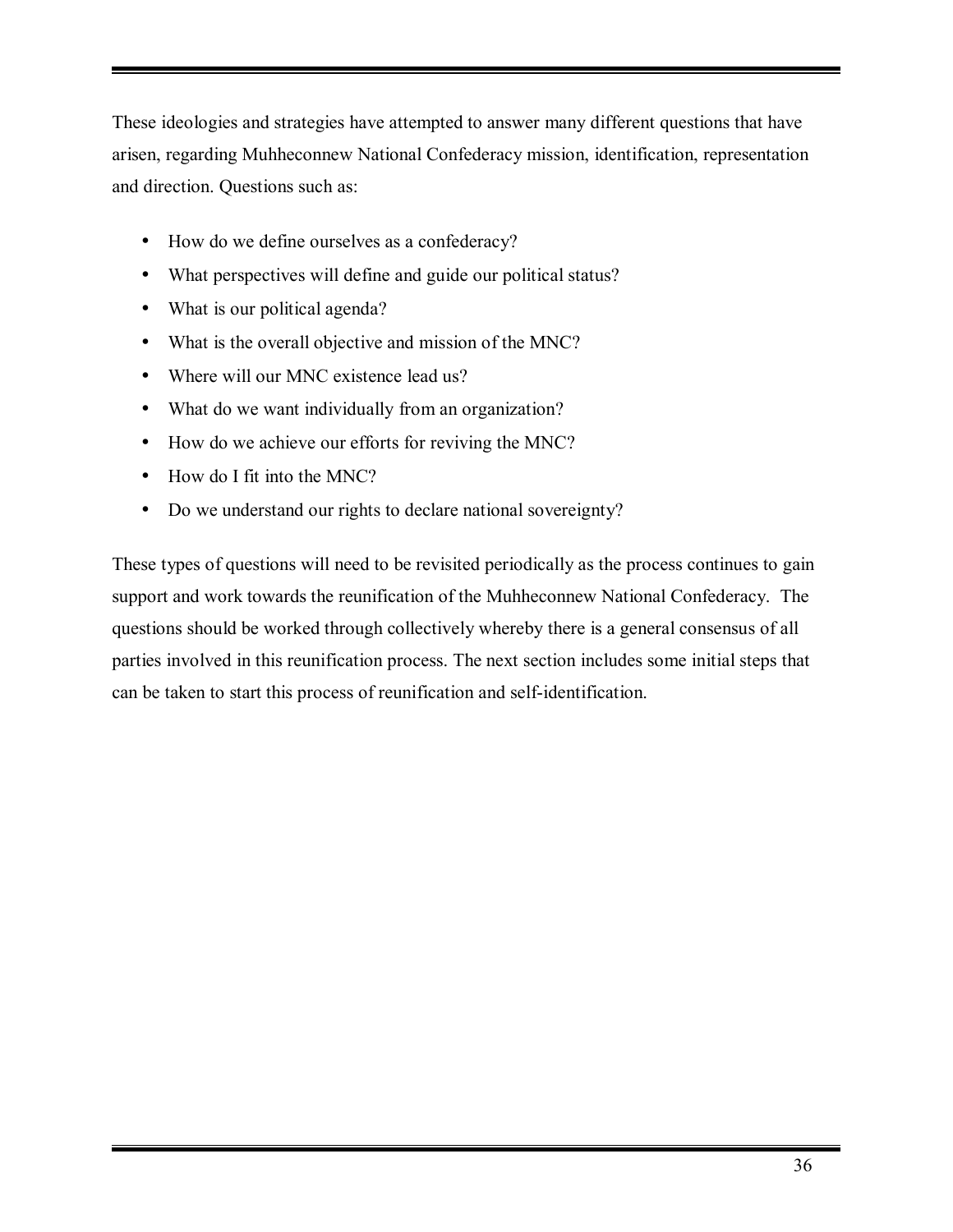# **Strategic Planning I (MNC)**

This section is intended to offer strategic planning suggestions to the Muhheconnew National Confederacy membership; both those involved and those who would like to become involved. The following are some initial steps that can be taken to work towards participating in the MNC, as well as to work towards the reunification of MNC in general.

# **USE OF REPORT**

- $\bullet$  As a resource document for creating understanding and awareness of the historical and contemporary context of the Muhheconnew National Confederacy.
- \* To promote Muhheconnew National Confederacy membership advantages and benefits in efforts to increase participation.
- To generate discussion on continued development of Muhheconnew National Confederacy with emphasis on transnational, national, tribal/community and individual aspirations.
- \* To promote awareness of Muhheconnew National Confederacy within the non-native community.
- $\cdot$  To generate discussion on comparing, contrasting and benchmarking aspirations for Muhheconnew National Confederacy governmental structure, representation and/or mission with information provided on other organizations.
- \* Promote reunification and awareness of historical relations and alliances.

# **HUMAN RESOURCE DEVELOPMENT**

- $\div$  To promote participation and engagement of communities and individual members.
- $\triangleleft$  Identify human capital for preservation and security of culture, identity and language.
- $\div$  Identify human capital for implementation of Muhheconnew National Confederacy goals; politically, socially and economically.
- \* Pooling of human capital amongst members for unified strength and support.
- \* Provide training and education for Muhheconnew National Confederacy Nation/Tribe contact persons and representatives for efficient participation.
- \* Create and implement Muhheconnew National Confederacy educational programs into leadership training, community's education and school curriculum.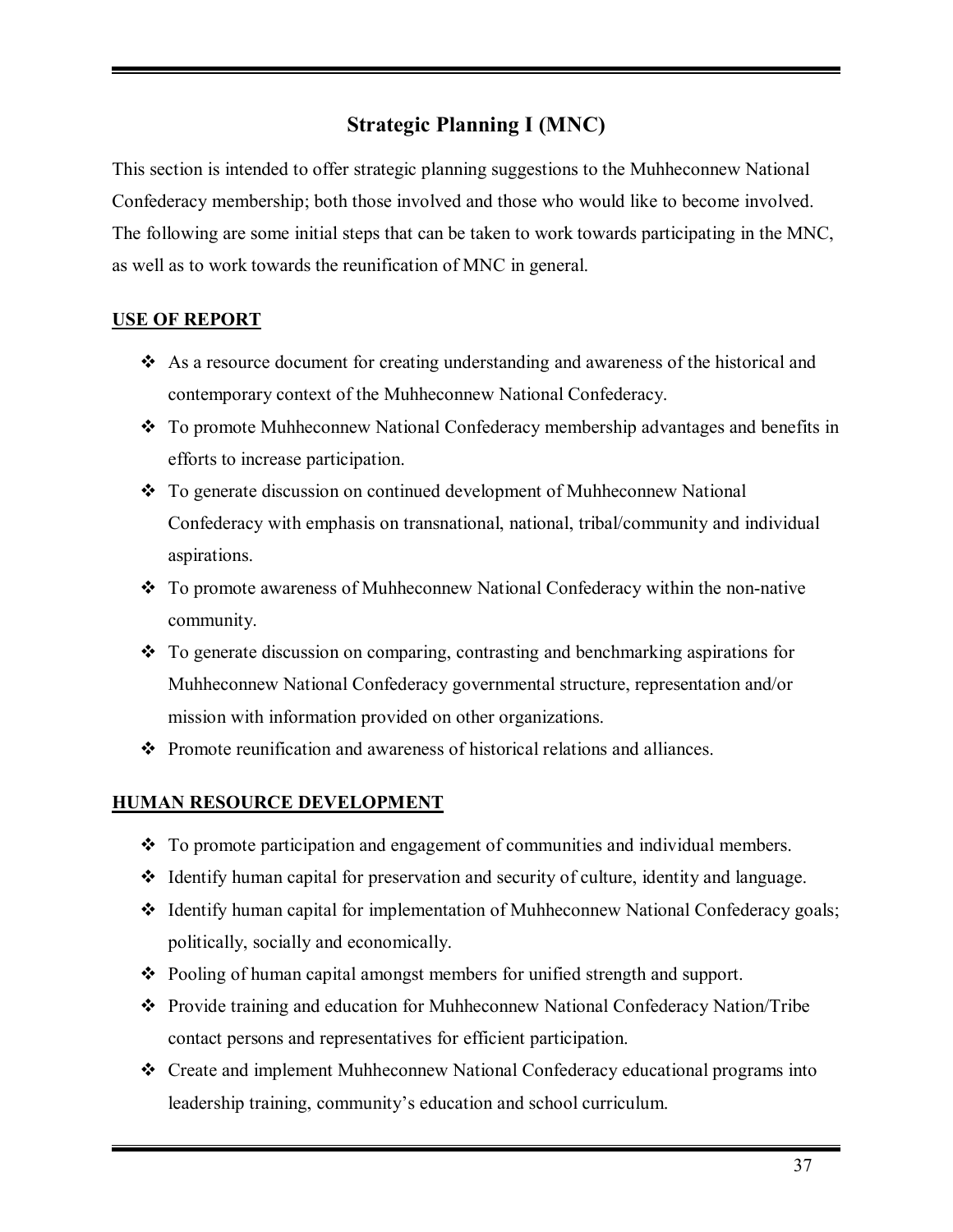# **MEETING/GATHERING**

- $\triangleleft$  Develop and implement a plan for periodic general meetings/gatherings (annually, biannually, quarterly, etc.)
- $\div$  Establish meeting/gathering strategies to address long-term initiatives which may be cultural, political, social and/or economic in nature.
- $\triangleleft$  Establish mechanism to address urgent transnational, national and/or tribal/community issues.
- $\triangle$  Discuss and establish mechanism for rotating host of general and specific meetings/gatherings.
- \* Preserve and revive historic Muhheconnew National Confederacy council fire and meetings at Schodack Island.
- $\div$  Establish community consultation meetings to research, assess, and frame the aspirations for reunifications. (Immediate Needs and Long-term goals)

# **NETWORKING**

- \* Establish a designated and reliable contact person with each member Nation/Tribe.
- # Establish official representation or delegate for Muhheconnew National Confederacy affairs.
- \* Create a universal and reliable networking system or method of communication amongst Muhheconnew National Confederacy Nations/Tribes.
- # Build relations, increase communications and develop strategies for educational exchanges amongst Nations/Tribes, councils, community institutions as well as individual age groups.
- \* Develop strategies for forming unified or collaborated efforts to provide services and fulfill community initiatives intertribally.
- $\triangle$  Develop strategies for personal interaction, individual relations and support mechanisms for members inside and outside Native communities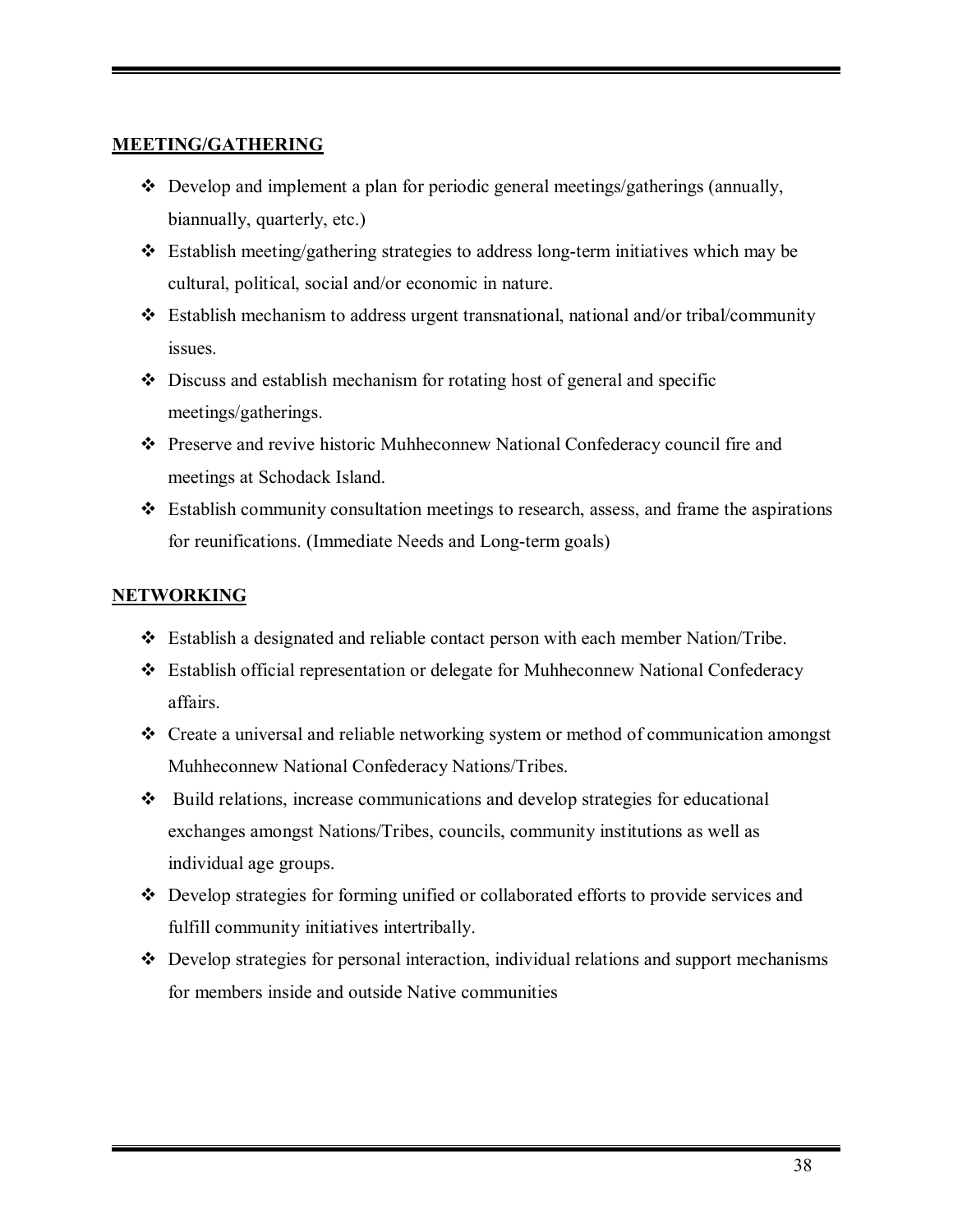# **Strategic Planning II (Client)**

This section is specifically aimed at helping the Penobscot Nation identify some preliminary steps to enhance their participation, as well as to assist them in preparing themselves to better facilitate the Muhheconnew National Confederacy reunification movement.

# **Identifying Personal Goals/Agenda**

The suggested initial step of the Penobscot Nation should be to clearly identify their personal goals of participating within the Muhheconnew National Confederacy. (These may be broad or very specific) This will also help keep focus and measure levels of participation.

# **Identifying Community Human Capital**

The next step could be to identify community human capital with an emphasis on seeking out persons who could serve the community needs within the Muhheconnew National Confederacy. This may include resource people, contact people and representation.

# **Distribution of Report**

Once an initial community foundation is established to deal with Muhheconnew National Confederacy participation and mission, the next step would be to use this report to begin the reunification process. This would require the distribution of this report to pertinent Muhheconnew National Confederacy members and potential members. (Refer to contact list in Appendix as a resource).

# **Host Meeting/Gathering**

In accordance with the distribution of this document the Penobscot Nation should plan on hosting a meeting/gathering where Muhheconnew National Confederacy ancestral lineages and cultural relations. In sending out the report the Penobscot Nation could attach an invitation inviting MNC members and potential members to Indian Island for a meeting/gathering.

In following these suggested steps, it would allow the Penobscot Nation to prepare to efficiently participate in a reunification movement with a clear vision. It would also prepare the Penobscot Nation to be able to facilitate this movement more efficiently.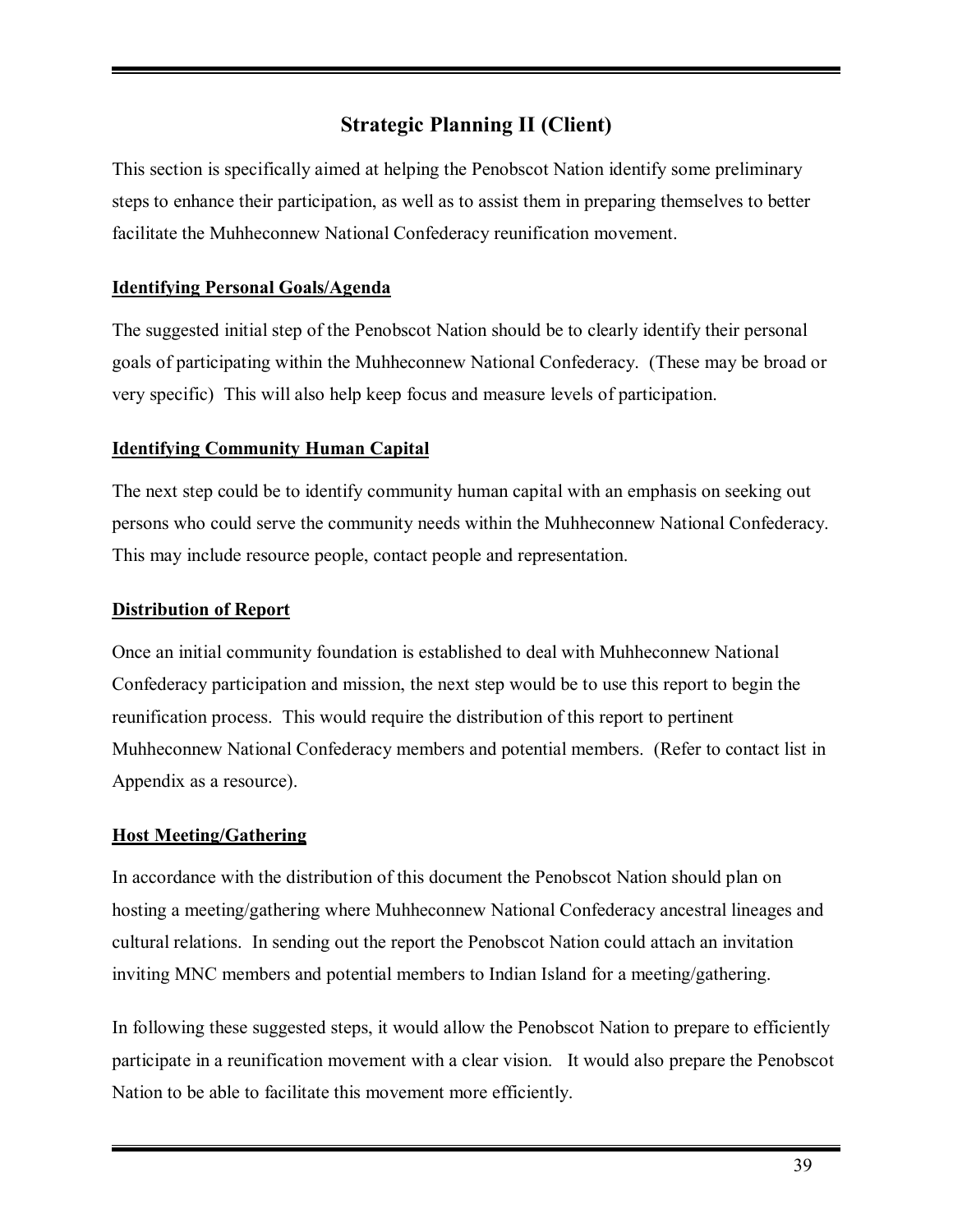# **Additional Research**

We have identified the following suggested areas of additional research:

- # Historical documentation on MNC and issues related to MNC.
- # Tribal/Intertribal Politics
- $\div$  International Law relating to rights applicable to MNC
- # Constitutional (Federal, State, Provincial US/Canadian) Law relating to rights applicable to MNC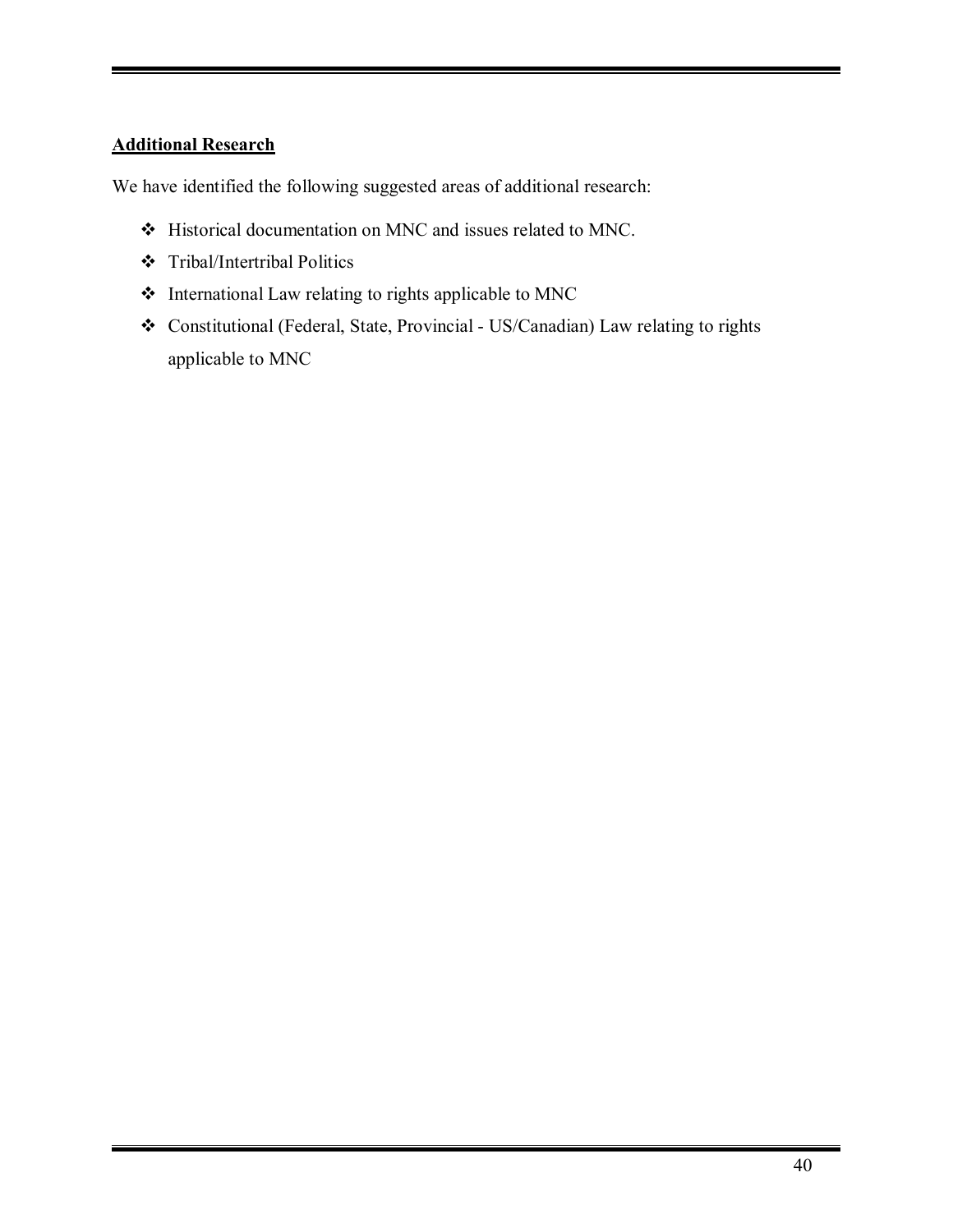# **Appendix**

# **Bibliography**

Brasser, Ted J. (1974) "Riding on the Frontier's Crest: Mahican Indian Culture and Culture Change." in the National Museum of Man Mercury Series, Ethnology Division Paper No. 13. Ottawa, Ontario: National Museums of Canada. pp. 10, 19, 22-23, 25, 27-28, 53-54.

Bridenbaugh, Carl, ed. (1982) "The Pynchon Papers, vol I" in The Colonial Society of Massachusetts. University Press of Virginia. pp. 52-55, 78-81.

Brodhead, John Romeyn. (1854) Documents Relative to the Colonial History of the State of New York; procured in Holland, England and France, vol. IV. Albany, NY: Weed, Parsons and Company. pp. 95-96, 619-620, 743-745, 902-904.

Brodhead, John Romeyn. (1855) Documents Relative to the Colonial History of the State of New York; procured in Holland, England and France, vol. VI. Albany, NY: Weed, Parsons and Company. pp. 879-885.

Coates, B. H. (1826) "A Narrative of an Embassy to the Western Indians, from the Original Manuscript of Hendrick Aupaumut" in Memoirs of the Historical Society of Pennsylvania. Philadelphia, PA: Carey, Lea & Carey, Chesnut Street. pp. 98-101.

Day, Gordon M. (1975) "The Mots Loups of Father Mathevet" in National Museum of Man Publications in Ethnology, No. 8. Ottawa, Ontario: National Museums of Canada. pp. 35-44.

Davis, Brenda G. (1999) "The Great Peace: The Gathering of Good Minds, CD-ROM Resource Guide.<sup>"</sup> 2<sup>nd</sup> Edition. Brantford, Ontario, Canada.

"Declaration of Principles of Indigenous Rights." http://www.ratical.com/many\_worlds/6Nations/IroquoisAtUN.html

Dunn, Shirley W. (1981) Down to Schodack: The Story of a Hudson River Landing; The Schodack Landing Historic District. The Historical Society of Esquatak. pages unknown.

Dwight, Timothy. (1821). "Letter IX" Travels in New England and New York, vol. I. New Haven, CT: Publishing by Timothy Dwight. pp. 111-113.

Gookin, Daniel. (1970?) Historical Collections of the Indians in New England: of their several nations, numbers, customs, manners, religion and government, before the English planted there. Towtaid. pp. 30-31.

Great Lakes Intertribal Council. http://www.glitc.org/glitc.htm

Hamilton, Milton W. (1964) Henry Hudson and the Dutch in New York,  $2<sup>nd</sup>$  printing. Albany, NY: The University of the State of New York, The State Education Department. pp. 26-29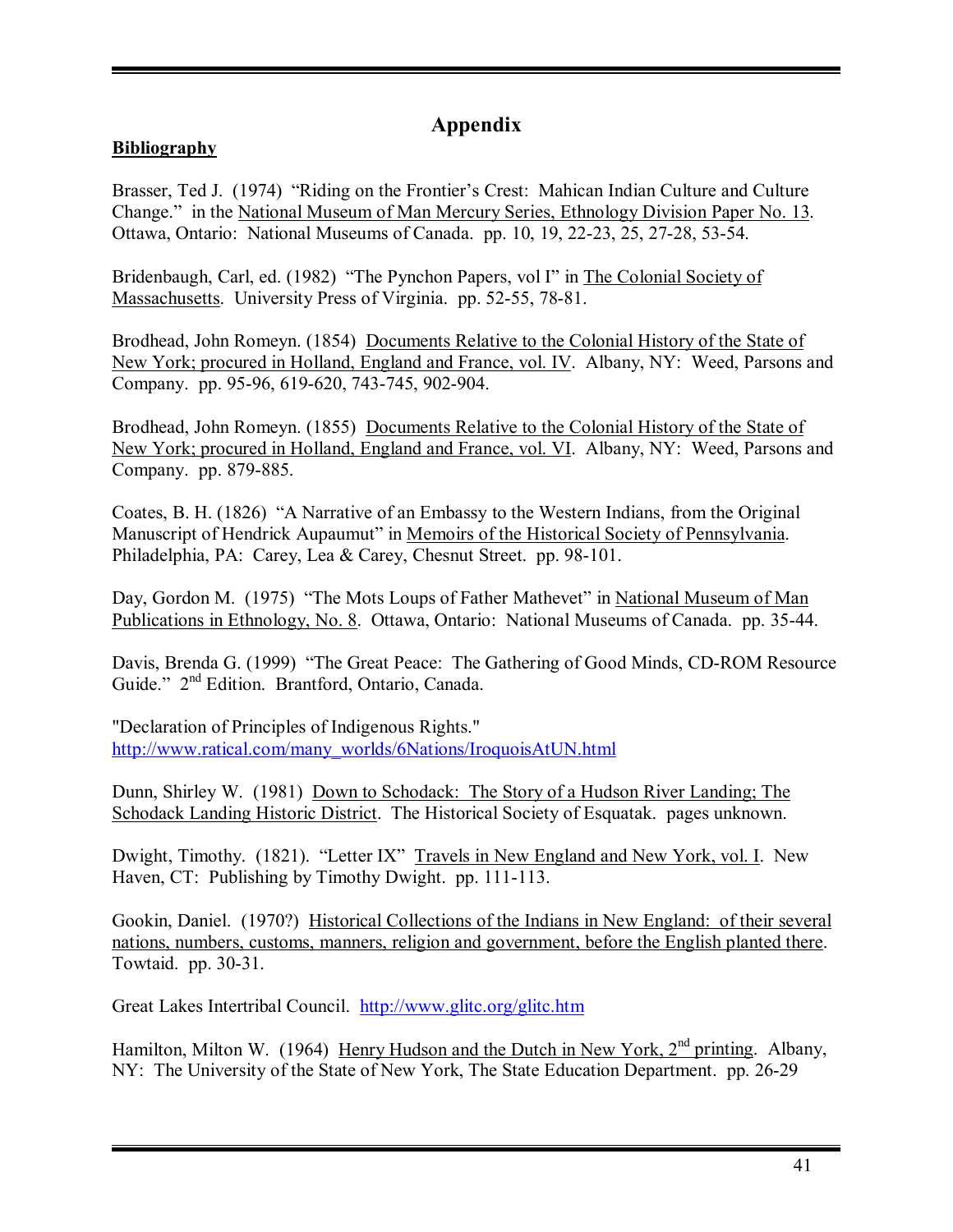Hayner, Rutherford. (1925). Troy and Rensselaer County New York: A History, vol. 1. New York: Lewis Historical Publishing Company, Inc. p. 12.

Heckewelder, John (1876) "History, Manners and Customs of The Indian Nations Who Once Inhabited Pennsylvania and the Neighboring States, New and Revised Edition<sup>n</sup> in Memoirs of the Historical Society of Pennsylvania, vol. XII. Philadelphia, PA: Publication Fund of the Historical Society of Pennsylvania. p. 76-79.

Hill, Jasper. (?) "My People, The Delaware Indians." p. 2.

Historical Society of Wisconsin. (1859). "Celebration of the Fourth of July, 1854, at Reidsville, New York." Report and Collections of the State Historical Society of Wisconsin for the Years 1857 and 1858, vol. IV. Madison, WI: James Ross, State Printer. pp. 313-320.

Hodge, Frederick Webb, ed. (1912) Handbook of American Indians North of Mexico: Part 1. 4th impression in Smithsonian Institution Bureau of American Ethnology, Bulletin 30. pp. 786- 789.

Hodge, Frederick Webb, ed. (1912) Handbook of American Indians North of Mexico: Part 2. 2<sup>nd</sup> impression in Smithsonian Institution Bureau of American Ethnology, Bulletin 30. pp. 636-639.

Hough, Franklin B. (?) A Narrative of the Causes which led to Philip's Indian War, of 1675 and 1676. Albany, NY: J. Munsell, 78 State Street.

Hopkins, Samuel (1911) "Historical Memoirs Relating to the Housatonic Indians" reprinted in Extra No. 17 of the Magazine of History with Notes and Queries. New York: William Abbatt. pp. 86-89.

Inuit Tapiriit Kanatami. www.tapirisat.ca

Iroquois Constitution, University of Oklahoma Law Center, http://www.law.ou.edu/hist/iroquois.html

Jones, Electa A. (1854) Stockbridge, Past and Present or Records of An Old Mission Station. Springfield: Samuel Bowles and Company. pp. 80-81.

Massachusetts Historical Society. "Extract from an Indian History." Collections of the Massachusetts Historical Society,  $1<sup>st</sup>$  series, Vol. 9. pp. 100-101.

Miskokomon, Roberta. (1983). Migration Route of the Munsees to Ontario, Chapter 2. pp. 4, 5, 8, 19.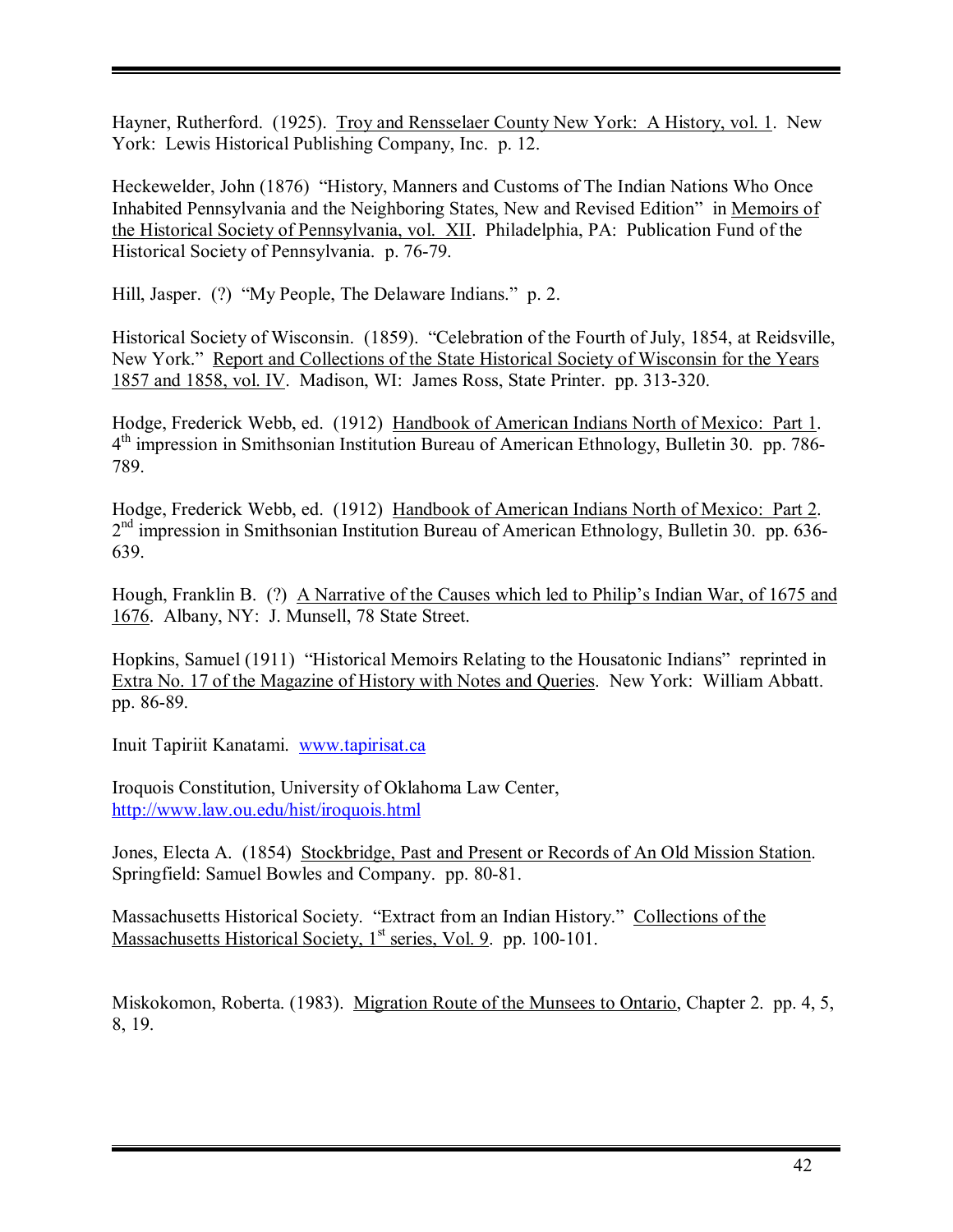Montour, Enos T. (1973) The Feathered U.E.L.'s: An Account of the Life and Times of Certain Canadian Native People. Chapter 10. Toronto, Ontario: The Division of Communication (CEMS), The United Church of Canada. p. 49.

Odato, James M. (1998) "Tribes oppose Schodack Island park." Times Unions. August 28, 1998.

Pearson, Jonathan. (1869) Early Records of the City and County of Albany and Colony of Rensselaerswyck (1656-1676): Translated from the original Dutch with Notes. Albany, NY: J.Musell, State Street. pp. 334-335.

Quinney, John. (1854). "Fourth of July Address at Reidsville, New York, 1854." Great Documents in American Indian History. Wayne Moquin and Charles Van Diven, eds. New York: Praeger Publishers. pp. 166-170.

Sylvester, Nathaniel Bartlett. (1880) History of Rensselaer Co.; New York with Illustrations and Biographical Sketches of its Prominent Men and Pioneers. Philadelphia, PA: Everts and Peck. pp. 13-14, 397, 419-420.

Thwaites, Reuben Gold, ed. (1667-1669) "Relation of what occurred most remarkable in the missions of the Fathers of the Society of Jesus in New France, in the years 1668 and 1669° in The Jesuit Relations and Allied Documents: Travels and Explorations of the Jesuit Missionaries in New France, vol. LII. Cleveland: The Burrows Brothers Company. pages unknown.

Thwaites, Reuben Gold, ed. (1669-1670) "Relation of what occurred most remarkable in the missions of the Fathers of the Society of Jesus in New France, in the years 1610 and 1791" in The Jesuit Relations and Allied Documents: Travels and Explorations of the Jesuit Missionaries in New France, vol. LII. Cleveland: The Burrows Brothers Company. pp. 136-137, 154-159.

Travers, Milton A. (1957). The Wampanoag Indian Federation of the Algonquin Nation: Indian Neighbors of the Pilgrims. Boston, MA: The Christopher Publishing House.

# **Maps**

- 1. US Navy and Marine Corps: Guide to Native American Groups of Eastern United States
- 2. Native Tribes of North America University of California. Map 1a. Map Series, No. 13.
- 3. http://www.csub.edu/projects/ais/nae/chapter-1/\_001\_0021.55jpg/
- 4. Map Handbook of North American Indians. Pre History of Northeast Coast. Smithsonian, 1978.

# **Websites – according to Tribes when possible**

http://manataka.org/page103.html (Federally/State Recognized Tribes) http://www.allnativeamerican.com/statelist.html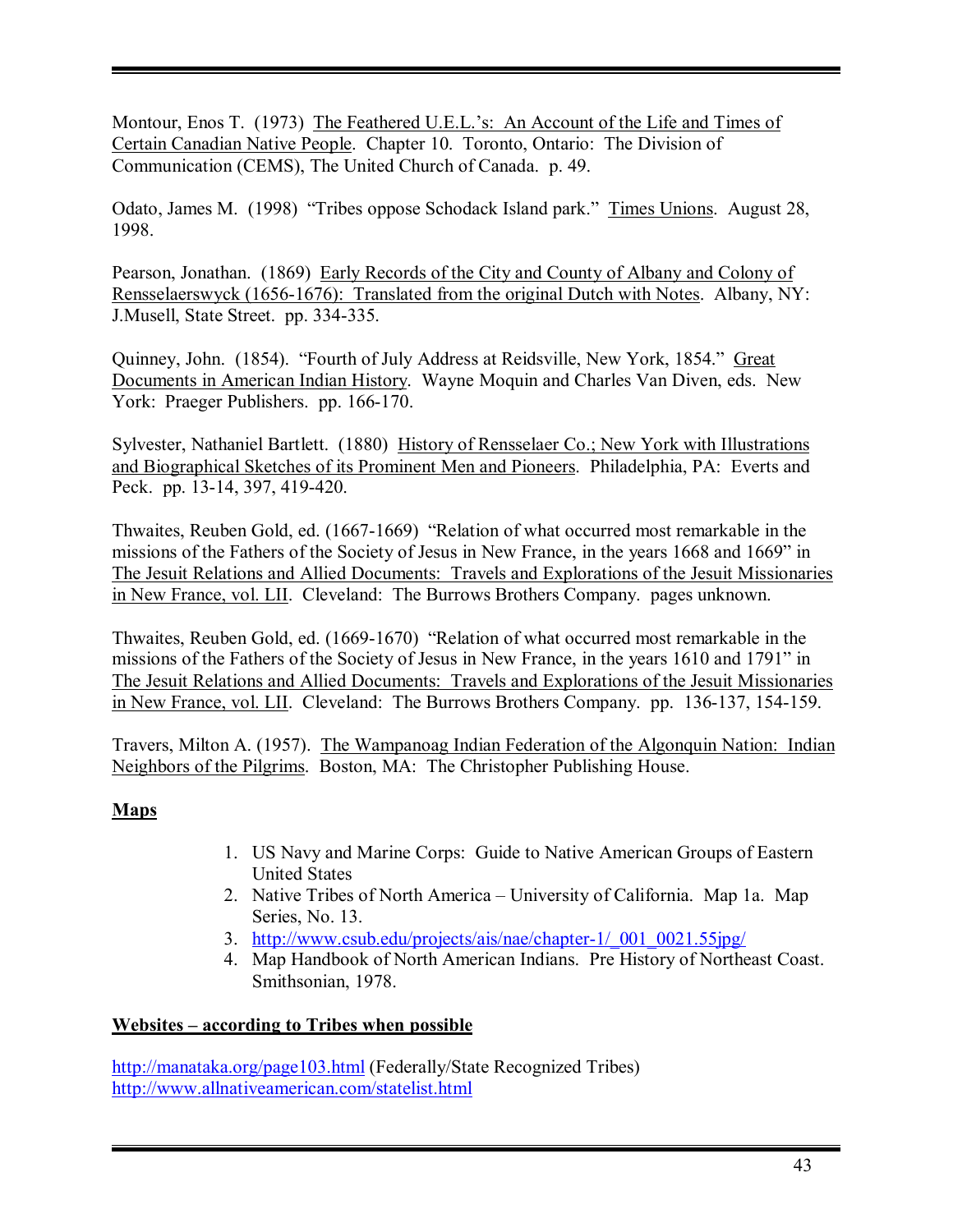#### http://www.500nations.com/native\_american\_indian\_tribes.asp

#### **Nine Nations of the Confederacy**

http://www.tolatsga.org/aben.html http://www.penobscotnation.org/ http://www.avcnet.org/ne-do-ba/menu\_his.shtml http://cowasuck.org/ http://hmt.com/abenaki/Lawreview.html http://www.lemurian-imports.com/tribal/tribalhist.htm http://millennianet.com/slmiller/abenaki/index.htm http://www.newigwam.com/habenaki.html http://www.cmonitor.com/stories/top100/sak\_abenaki.shtml

#### **Lenape/Delaware**

http://www.tolatsga.org/dela.html http://www.delawareindian.com/ http://www.delawaretribeofindians.nsn.us/ http://www.hi.is/~baldurs/lenape.html http://www.geocities.com/wodwrght/lenapehistory.html http://www.petokoah.com/Moraviantown.html http://www.frsd.k12.nj.us/hunterlibrary/lennilenape.htm http://www.hi.is/~baldurs/lenape.html http://www.newigwam.com/delaware.html http://www.delawareindian.com/delaware\_websites.htm

# **Mohican (Mahican)**

http://www.dickshovel.com/Mahican.html http://www.nativeamericans.com/Mahican.htm http://www.mohican.com/ http://members.tripod.com/~Debbie\_Winchell/mohicans.html#history http://members.tripod.com/~Debbie\_Winchell/m\_biblio.html http://www.lclark.edu/~bekar/Mohicans.htm

#### **Massachusett**

http://www.dickshovel.com/massa.html http://utut.essortment.com/massachusetindi\_rmry.htm http://www.millermicro.com/natprayind.html http://www.natick.com/history/index.htm http://www.ixl.net/~natick/Natick\_History\_Brief.html http://www.ultranet.com/~elliot/history.html

#### **Narragansett**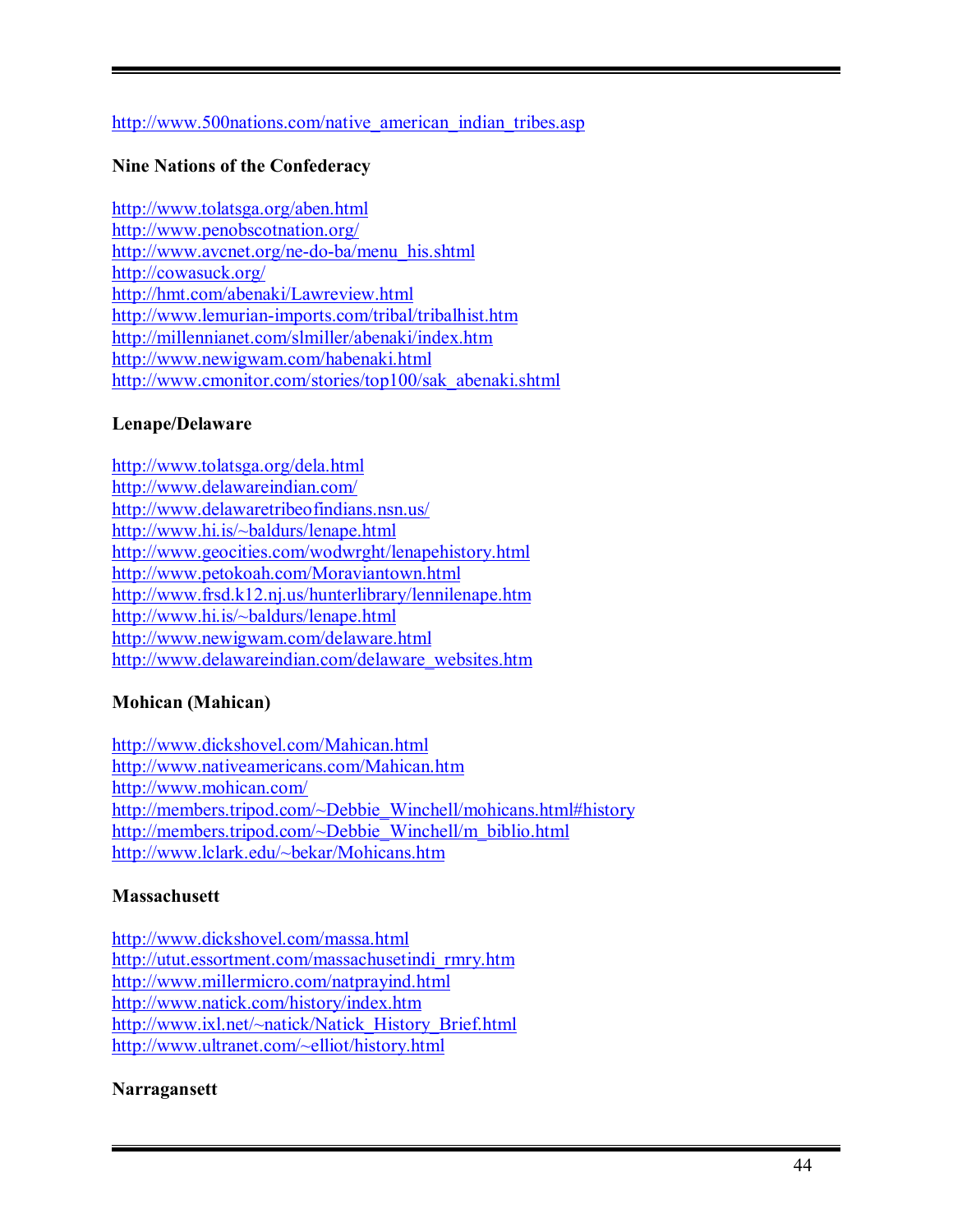http://www.dickshovel.com/Narra.html http://www.narragansett-tribe.org/ http://www.state.ri.us/rihist/earlyh.htm http://www.nativeamericans.com/Narragansett.htm http://mimi.essortment.com/narragansettind\_rios.htm http://lcweb.loc.gov/bicentennial/propage/RI/ri-2\_h\_weygand5.html http://www.providenceri.com/narragansettbay/indians\_and\_colonists.html http://www.indigenouspeople.org/natlit/narrang.htm

# **Nipmuc**

http://massasoit.0catch.com/nipmuc.htm http://www.nativetech.org/Nipmuc/ http://oror.essortment.com/nipmucindiansn\_rmrr.htm http://freepages.history.rootsweb.com/~history/grafton/NipmuctoEnglish.html http://www.dickshovel.com/nipmuc.html http://www.timelinesinc.com/nipmuc.htm

# **Pequot**

http://www.dickshovel.com/peq.html http://www.mashantucket.com/index1.html http://www.publicbookshelf.org/public\_html/Our\_Country\_Vol\_1/warpequod\_fb.html http://beatl.barnard.columbia.edu/texts/masons\_narrative.htm http://www.paucatuck.org/ http://www.foxwoods.com/pequots/mptn\_history.html http://ohoh.essortment.com/pequotindiansn\_rmqp.htm http://bc.barnard.columbia.edu/~rmccaugh/earlyAC/lecture\_notes/pequotle.html

# **Sokoki**

http://user.aol.com/Donh523/navapage/abenaki.htm

# **Wampanoag**

http://www.dickshovel.com/nau.html http://www.tolatsga.org/wampa.html http://www.wampanoagtribe.net/history/ http://www.inphone.com/seahome.html http://www.plimoth.org/Library/Wampanoag/ewamphist.htm http://www.newbedford.com/ntvamerican.html http://www.vineyard.net/org/mvcc/wpinfo.html http://geocities.com/destiny02879/index.html http://www.pilgrims.net/native\_americans/ http://www.pilgrimhall.org/natamdocs.htm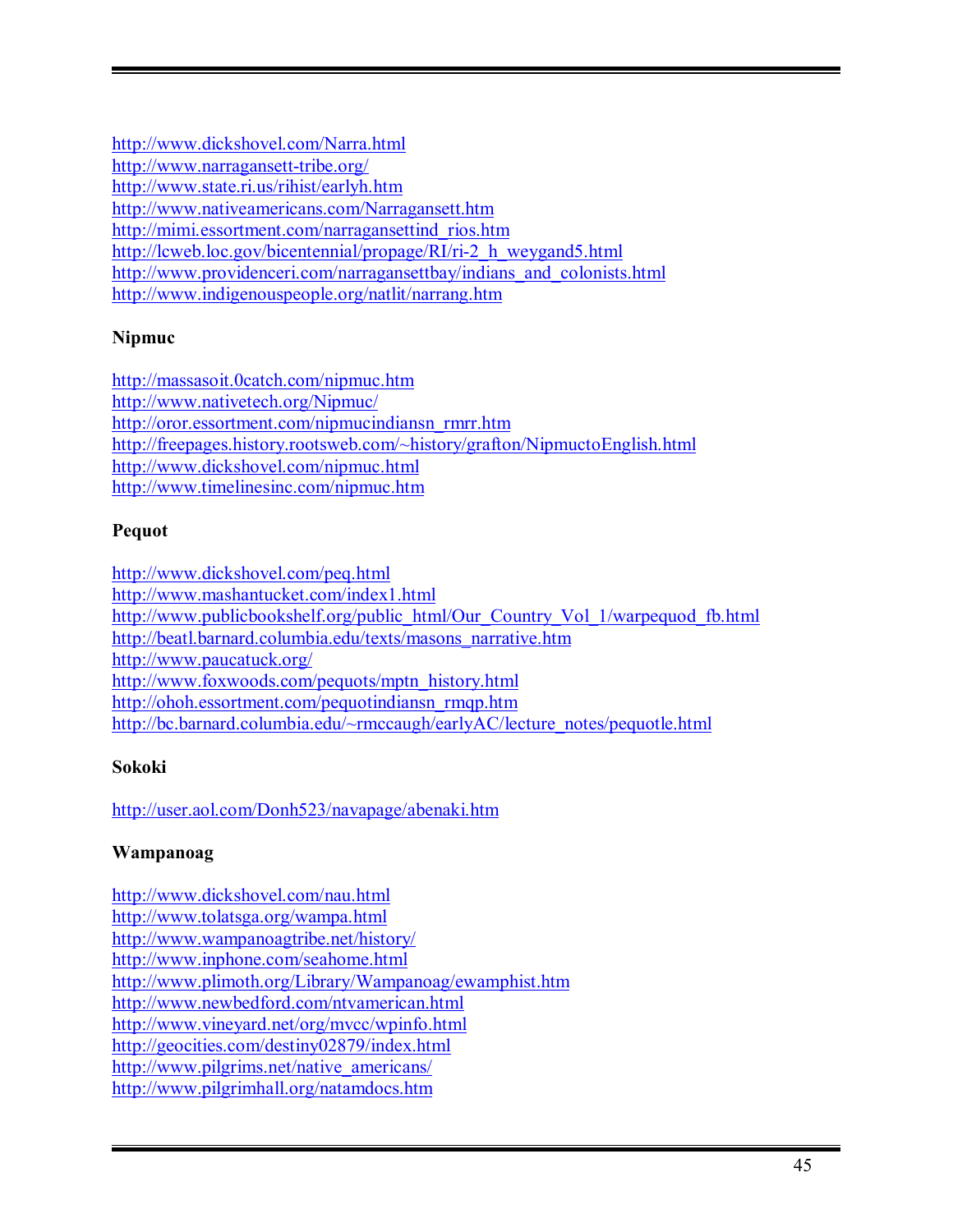http://bostonkids.org/teachers/TC/index.htm

# **Memorandums**

Huey, Paul R. To Will Butterworth. Re: Historical Significance of Schodack (Castleton) Island. March 30, 1973.

Huey, Paul R. To Lester Nimsker. Re: Historical Significance of Schodack (Castleton) Island, and plans for acquisition and development of the area. April 6, 1973.

Sapiel, John Sam. To Mark Stewart, Records Access Officer, Albany, New York. July 21, 1999.

Sapiel, John Sam. To Governor George E. Pataki, Albany, New York. June 25, 1998.

Stuart, Mark A. To John Sam Sapiel. April 5, 1999.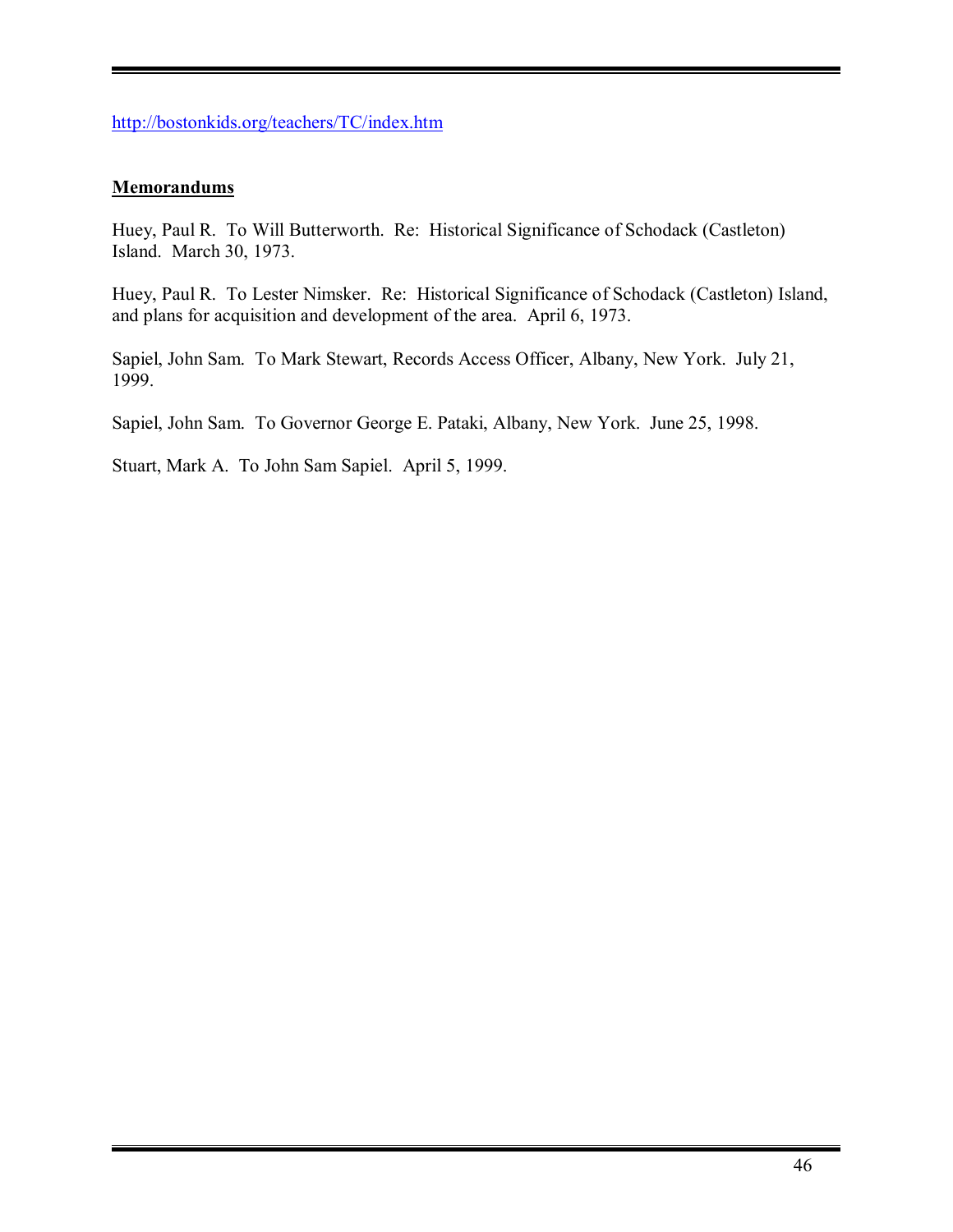#### CONTACT LIST

This list is not intended to be all-inclusive or nor should it be used to legitimate ancestral lineage nor any level of United States or Canadian Native American status/recognition. This list was created through preliminary internet research and is only intended to create an initial resource for our client to work from in researching ties to groups or families that may have Muhheconnew National Confederacy ancestry

Munsee-Delaware Nation R.R.#1, Muncey, Ontario N0L 1Y0

 Phone: (519) 289-5396 Fax: (519) 289-5156

Eastern Pequot Indians of Connecticut PO Box 208 North Stonington, CT 06359 Phone: (860) 535-1868 Fax: (860)535-8026

The Mohegan Tribe of Indians of the State of Connecticut 27 Church Lane Uncasville, CT 06382 Phone: (860) 848-6100

Western (Mashantucket) Pequot Indians Indiantown Road, P.O. Box 160 Ledyard, CT 06339 Phone: (203) 536-2681

Schaghticoke Indian Tribe 601 Main Street Monroe, CT 06468 Phone: (203) 459-2531 Fax: (203) 459-2535

Golden Hill Paugussett Tribe 1440 Whalley Avenue, Suite 236 New Haven, CT 06515 Phone: (203) 393-2227 Fax: (203) 393-0582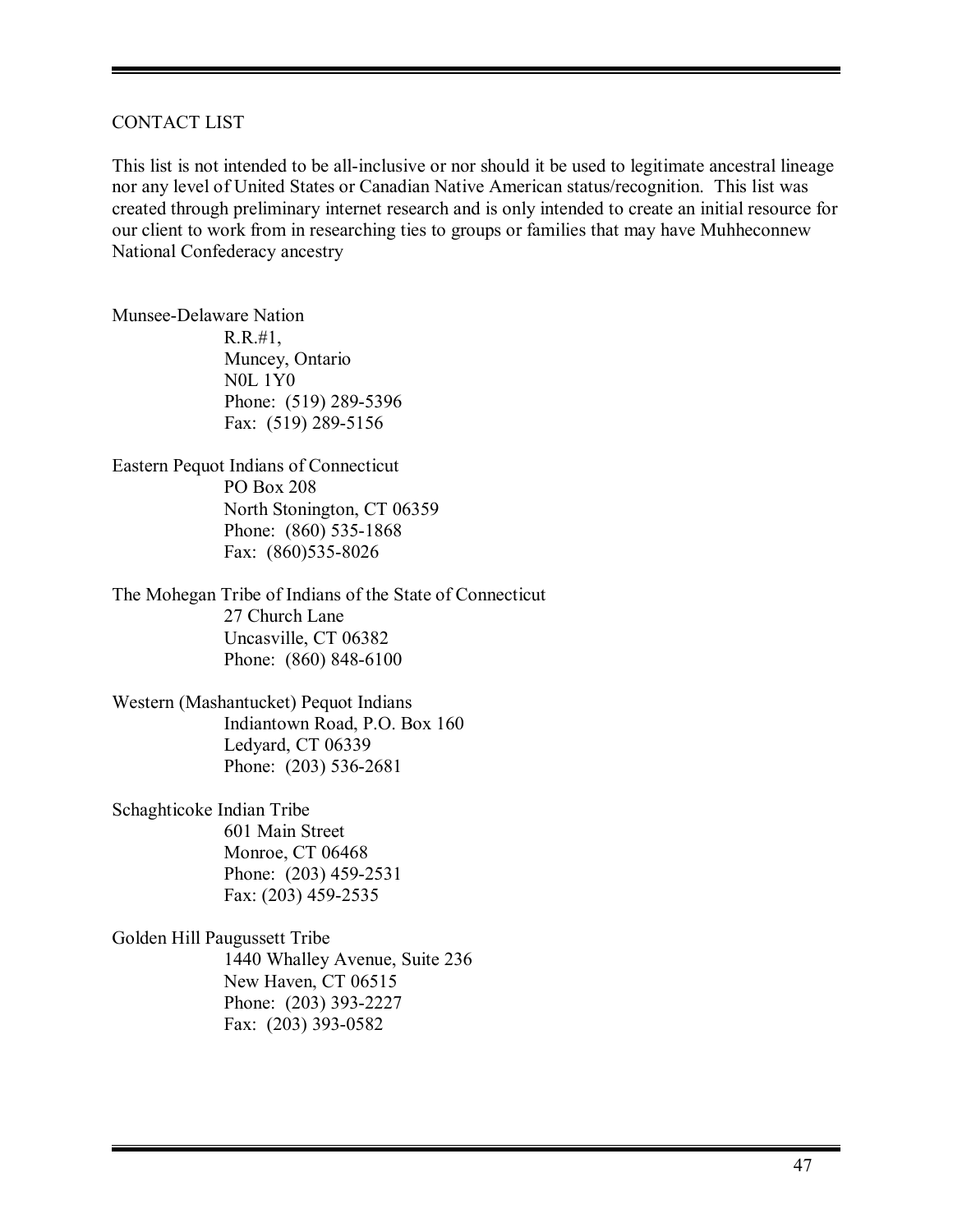Paucatuck Eastern Pequot Indians of Connecticut P.O. Box 370 North Stonington, CT 06359 Phone: (860) 572-9899

The Mohegan Tribe & Nation 232 Yantic St Norwich Ct 06360 Phone: (860) 889 8809 Web: www.mohegannation.com

The Nehantic Tribe and Nation 231 West Main St. Chester, CT 06412

The Southern Pequot Tribe 97 Fog Plain Road Waterford, Connecticut 06385

Aquidneck Indian Council Massachusett Language Revival Project 12 Curry Avenue Newport, RI 02840-1412 Phone: (401) 849-6555

Chaubunagungamaug Nipmuc Council 7 Boyden Street Webster, MA 01570 Phone: (508) 943-4569

Cowasuck Band of the Pennacook - Abenaki People COWASS North America Inc. 160 Dailey Drive Franklin, MA 02038 Phone: (508) 528-7629 Fax: (508) 528-7874

Hassanamisco Nipmuc Council Hassanamisco Reservation Grafton, MA 01519 Phone: (508) 839-7394 Fax: (508) 753-5034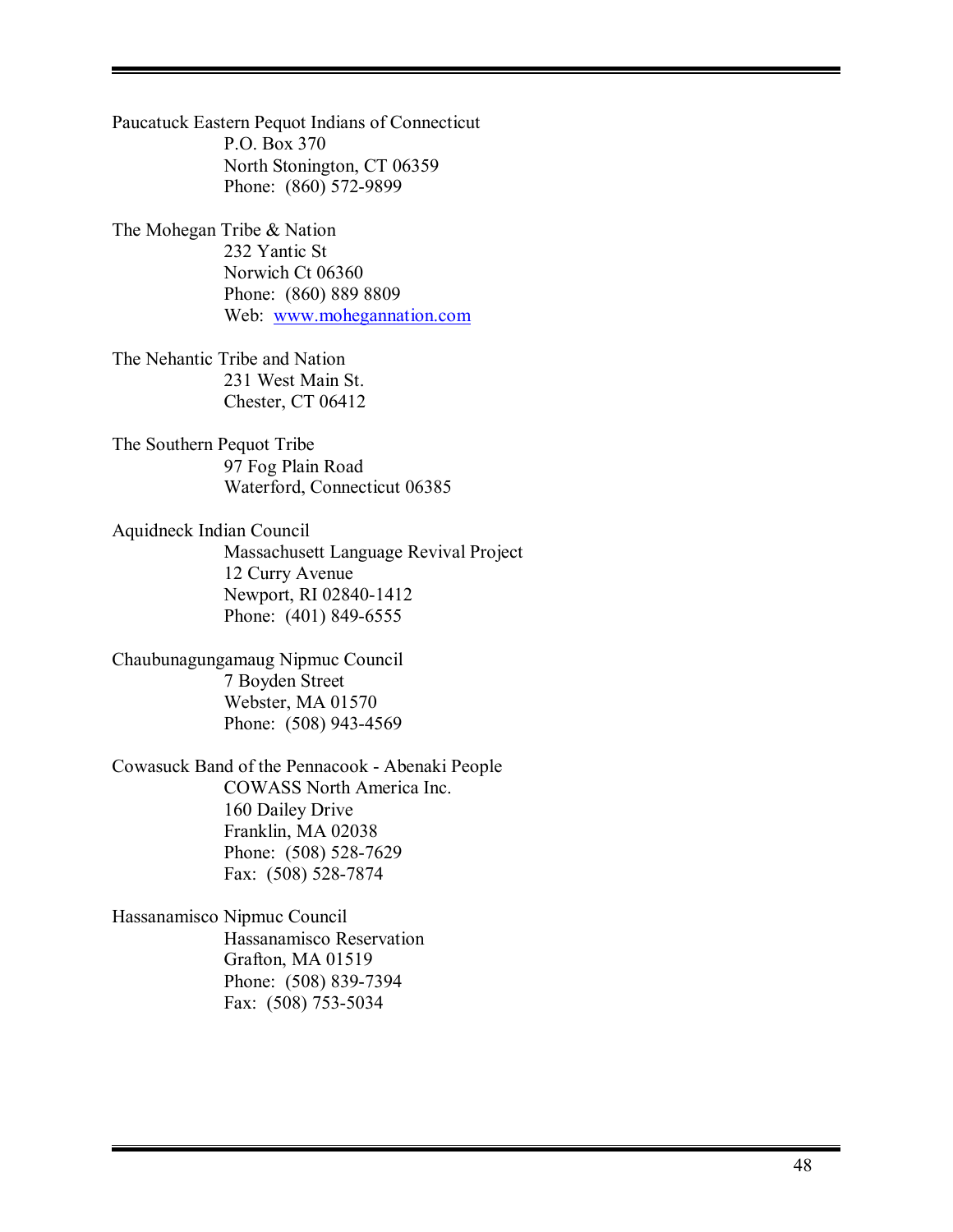Mashpee Wampanoag Tribe P.O. Box 1048 Mashpee, MA 02649 Phone: (508) 477-0208 Fax: (508) 477-1218

Massachusetts Center for Native American Awareness, Inc. Native American Resource Center P.O. Box 5885 Boston, MA 02114 Phone: (617) 884-4227

The New England Coastal Schaghticoke Indian Association & Tribal Council P.O. Box 551 Avon, MA 02322

The North American Indian Center of Boston Native American Community Center 105 South Huntington Avenue Jamaica Plain, MA 02130 Phone: (617) 232-0343

Quinsigamond Band of the Nipmucs 630 Pleasant Street Worcester, MA 01602 Phone: (800) 584-6040

United American Indians of New England P.O. Box 7501 Quincy, MA 02269 Phone: (617) 773-0406

Wampanoag Tribe of Gay Head (Aquinnah) 20 Black Brook Road Aquinnah, MA 02535-9701 Phone: (508) 645-9265 Fax: 645-3790

Penobscot Indian Nation 6 River Road, Indian Island Reservation Old Town, ME 04468 Phone: (207) 827-7776 Fax: 827-6042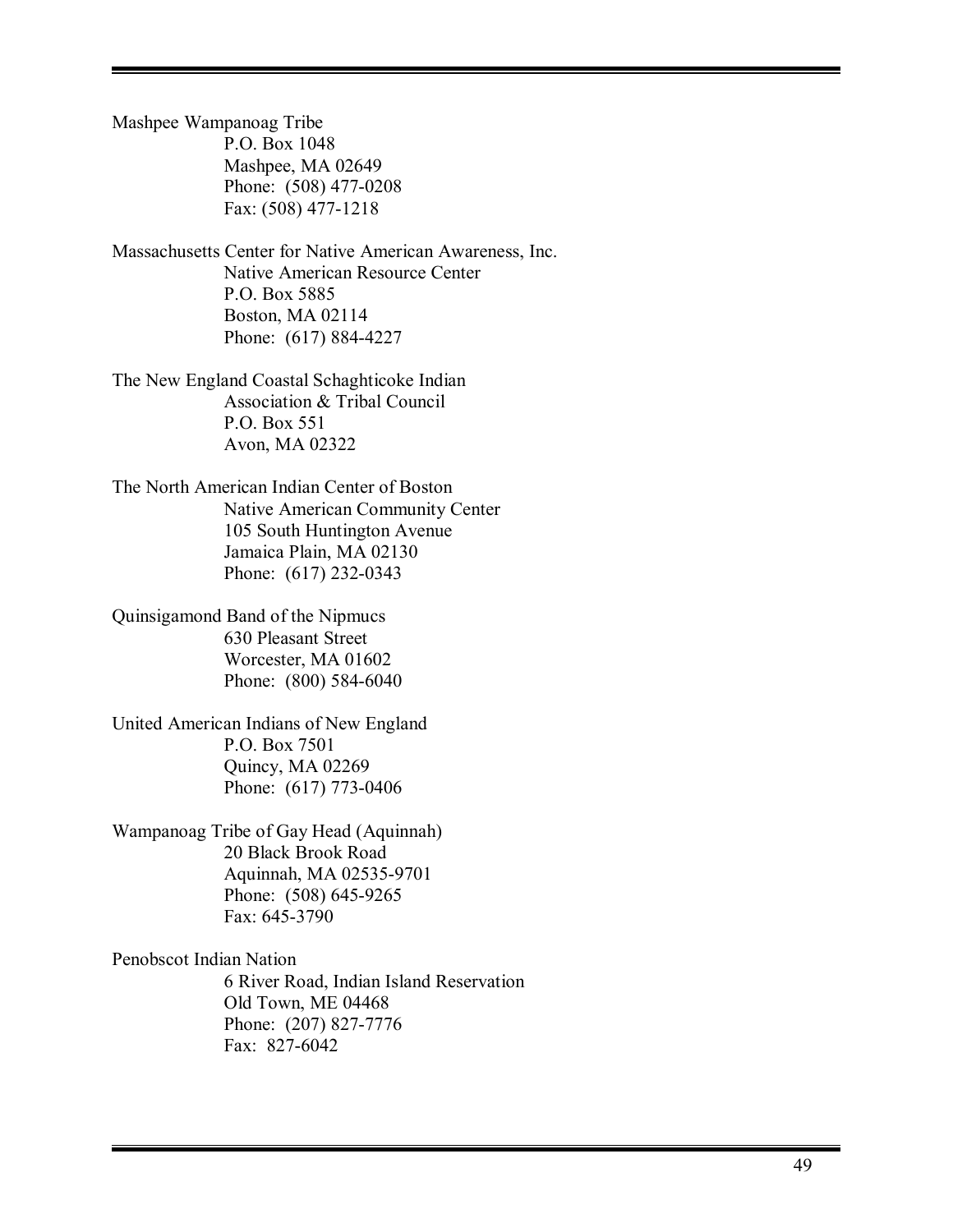Abenaki Tribe of Vermont P.O. Box 276 Swanton, VT 05488 Phone: 802-868-2559 The Traditional Abenaki of Mazipskwik P.O. Box 309 Highgate Center, VT 05459 Narragansett Indian Tribe Post Office Box 268 Charlestown, RI 02913 Phone: (401) 364-1100 Fax: (401) 364-1104 Pokanoket Tribe 400 Metacom Avenue Bristol, RI 02809 Phone: (401) 253-7600 Fax: (401) 253-5890 Rhode Island Indian Council 444 Friendship Street Providence, R.I. 02907 Phone: (401)331-4490 Fax: (401) 331-4494 Abenaki Indian Center, Inc. 381 Chestnut St. Manchester, NH 03101 Phone: (603) 644-4555 Abenaki Nation of New Hampshire 1001 Elm Street Manchester, NH 03101 Phone: (603) 644-4555 Pennacook New Hampshire Tribe 83 Hanover Street Manchester, NH 03101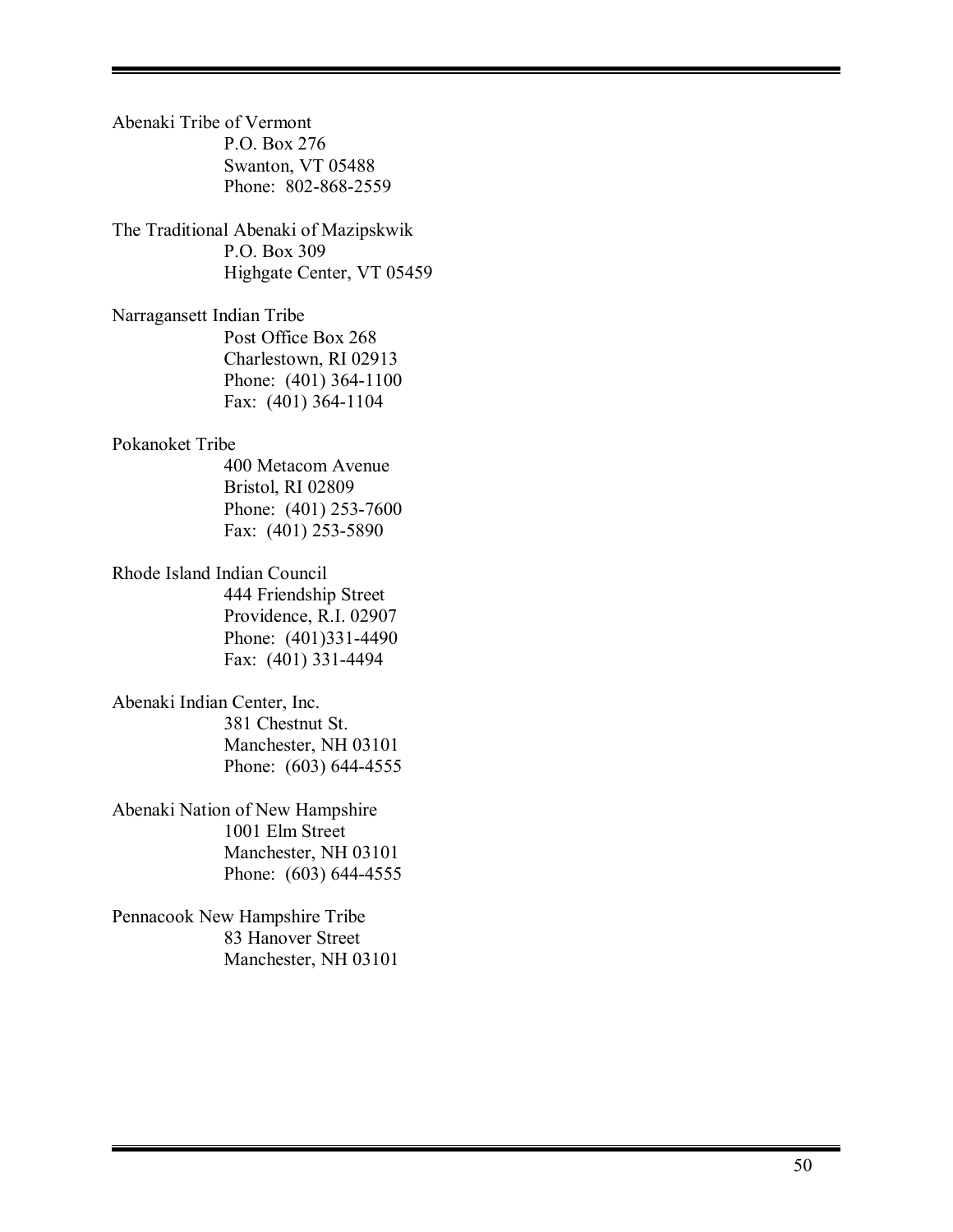Nanticoke Lenni-Lenape Indians of New Jersey P.O. Box 544 18 East Commerce St. Bridgeton, NJ 08302 Phone: (609) 455-6910 Fax: (609) 455-5338 Ramapough Mountain Indians 189 Stag Hill Rd Mahwah, NJ 07430 Phone: (201) 529-1171 Fax: (201) 529-3212 Shinnecock Tribe Rte. 27-A, Montauk Highway Southampton, NY 11968 Phone: (516) 283-9266 Unkechauge Nation Community Center P.O. Box 86 Mastic, NY 11950 Phone: (516) 281-6464 Delaware Tribe of Eastern Oklahoma 108 S. Seneca Bartlesville, OK 74003-3834 Phone: (918) 336-5272 Fax: (918) 336-5513 Delaware Tribe of Western Oklahoma Post Office Box 825 Phone: (405) 247-2448 Fax: (405) 247-9393 Stockbridge-Munsee Reservation Route 1 Bowler, WI 54416 Phone: (715) 793-4111 Delaware First Nation (Moravian of the Thames) R.R. # 3 Thamesville, ON N0P 2K0 Phone: (519) 692-3936

Fax: (519) 692-5522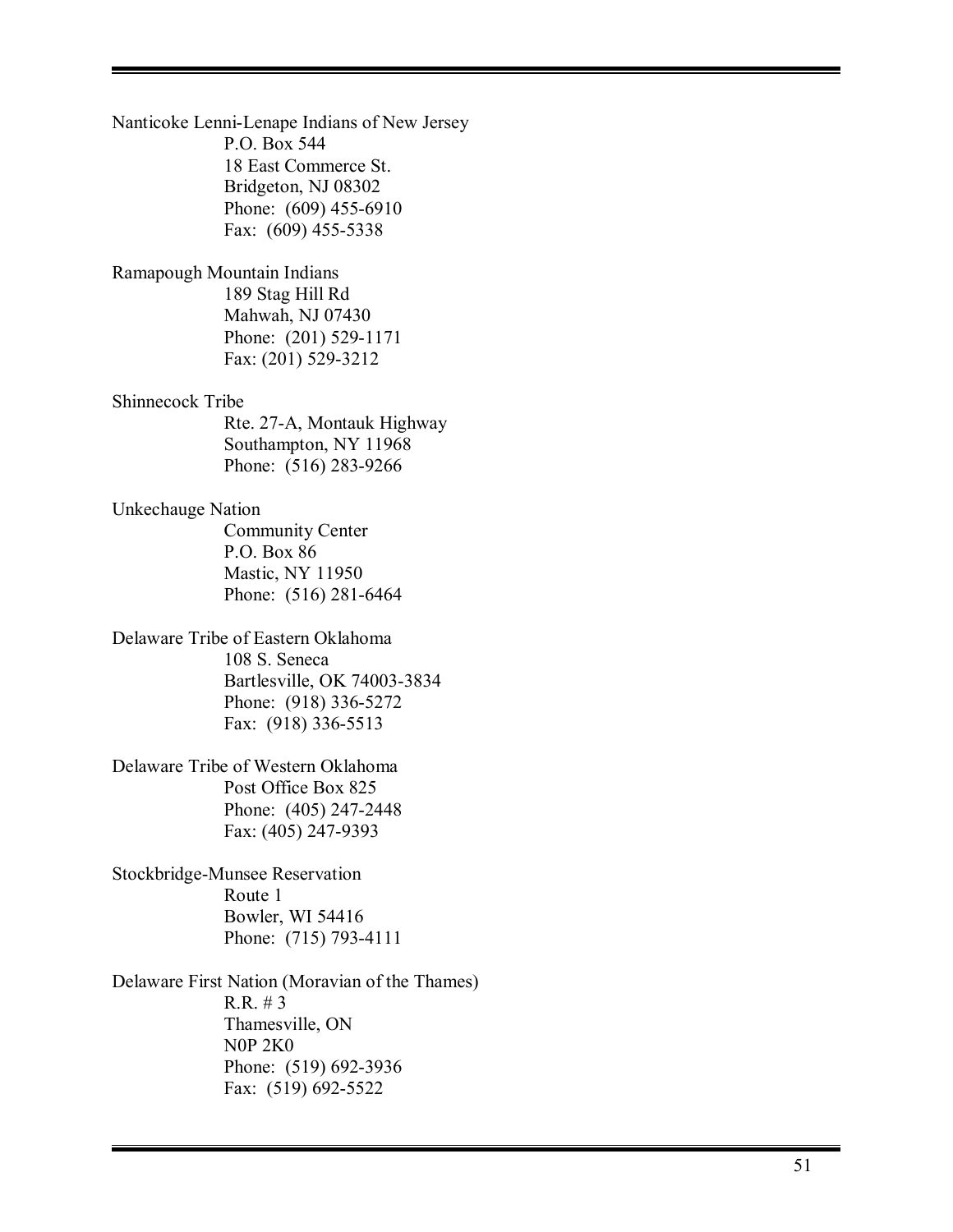Six Nations of the Grand River Territory (Iroquois)(Delaware & Mohican) P.O. Box 5000 Ohsweken, Ontario N0A 1M0 Phone: (519) 445-2201 Odanak First Nation 102, rue Sibosis Odanak, Quebec J0G 1H0 Phone: (514) 568-2810, 2819 Fax: (514) 568-3553 Wolinak First Nation 4670, rue Kolipaio Becancour QC G0X 1B0 Phone: (819) 294-6696 Fax: (819) 294-6697 Eastern Lenape Nation of PA 21 Cedar Lane Mountville, PA 17554 Brothertown Indians of Wisconsin Brothertown Nation Incorporated P.O. Box 261 Fond du Lac, WI 54936-0261 Phone: (920) 929-9964 Fax: (920) 921-8124 Web: www.brothertownindians.org Munsee Thames River Delaware (Colorado) Delawares of Idaho (Idaho) Delaware- Muncie Tribe (Kansas) Narragansett Tribal of Indians

(Massachusetts)

St. Francis/Skokoki Band of Abenakis of Vermont (Vermont)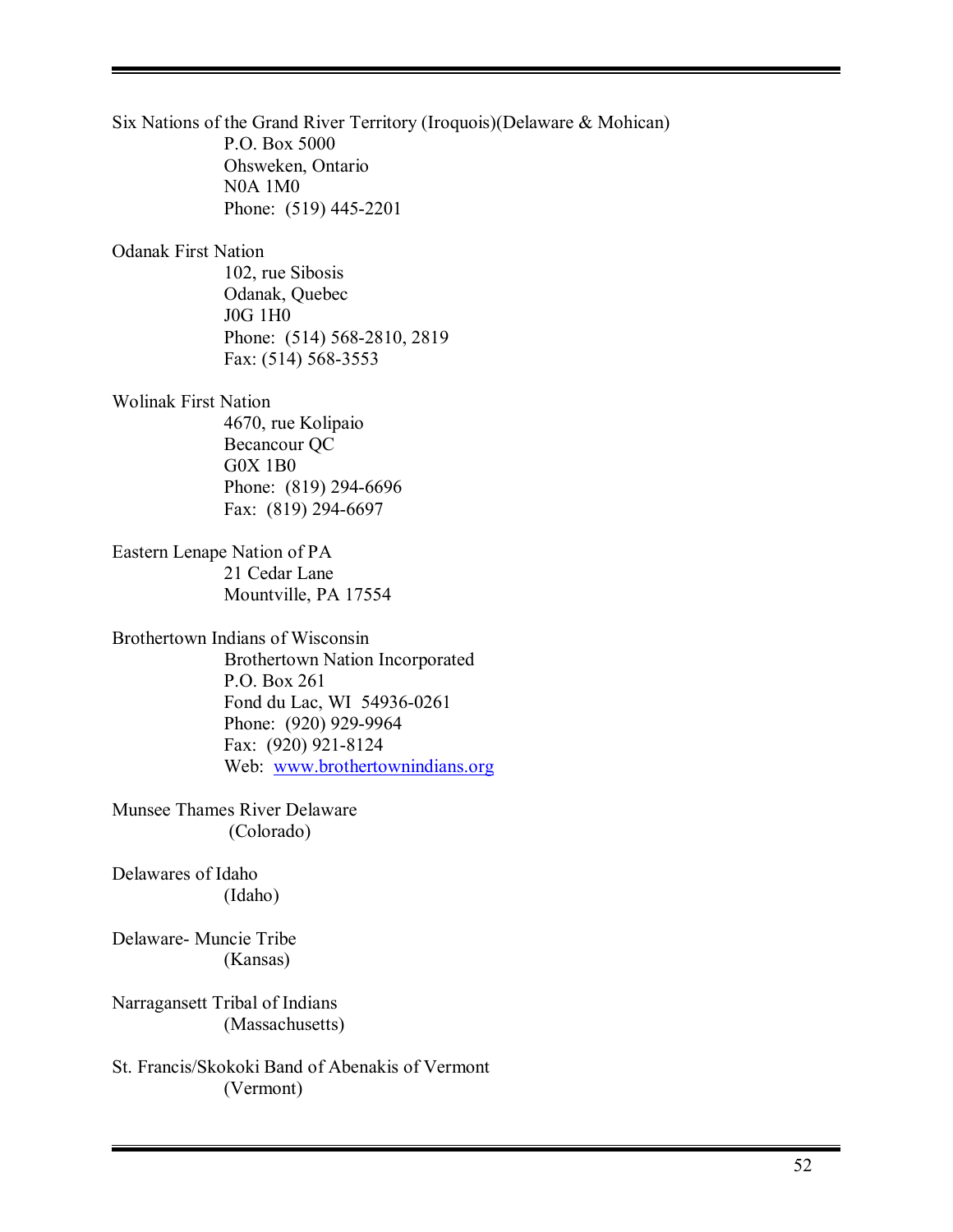# **APPENDIX II - TABLE OF CONTENTS (according to section)**

#### **1) MUHHECONNEW NATIONAL CONFEDERACY- HISTORICAL DOCUMENTS**

Report and Collections of the Wisconsin Historical Society, Volume IV: Title page, pages 313-320

Great Documents in American Indian History: Title page, pages 166-170

Travels in New England and New York, Volume I: Title page, 111-112

Migration route of the Munsees to Ontario: Title page, 4, 5, 8, 19

Stockbridge Past and Present; or, Records of an old mission station: Title page, 80-81

My people, the Delaware Indians: Title page, 2

The Feathered U.E.L.'s: Title page, 49

Memoirs of the Historical Society of Pennsylvania, Volume XII-History, manners, and customs of the Indian Nations who once inhabited Pennsylvania and the neighbouring states: Title pages, 76-79

Historical Collections of the Indians in New England: Title page, 30-31

A Narrative of the Causes which led to Philip's Indian War, of 1675 and 1676: Title page, 54-55, 124-125

Memoirs of the Historical Society of Pennsylvania, Volume II: 61, 98-101

Historical Memoirs relating to the Housatonic Indians: Title page(s), 87-88

Documents relative to the Colonial History of the State of New York, Volume IV: Title page, 619-620

Riding on the Frontier's Crest: Mahican Indian culture and culture change: Title page, 23, 25, 27, 53, 54

The *Mots loups* of Father Mathevet: Title page(s), 35(x2), 42-43, 44(x2)

Documents relative to the Colonial History of the State of New York, Volume IV: Title page, 95-96

The Jesuit Relations and Allied Documents, Volume LII: Title page, 115, 117, 123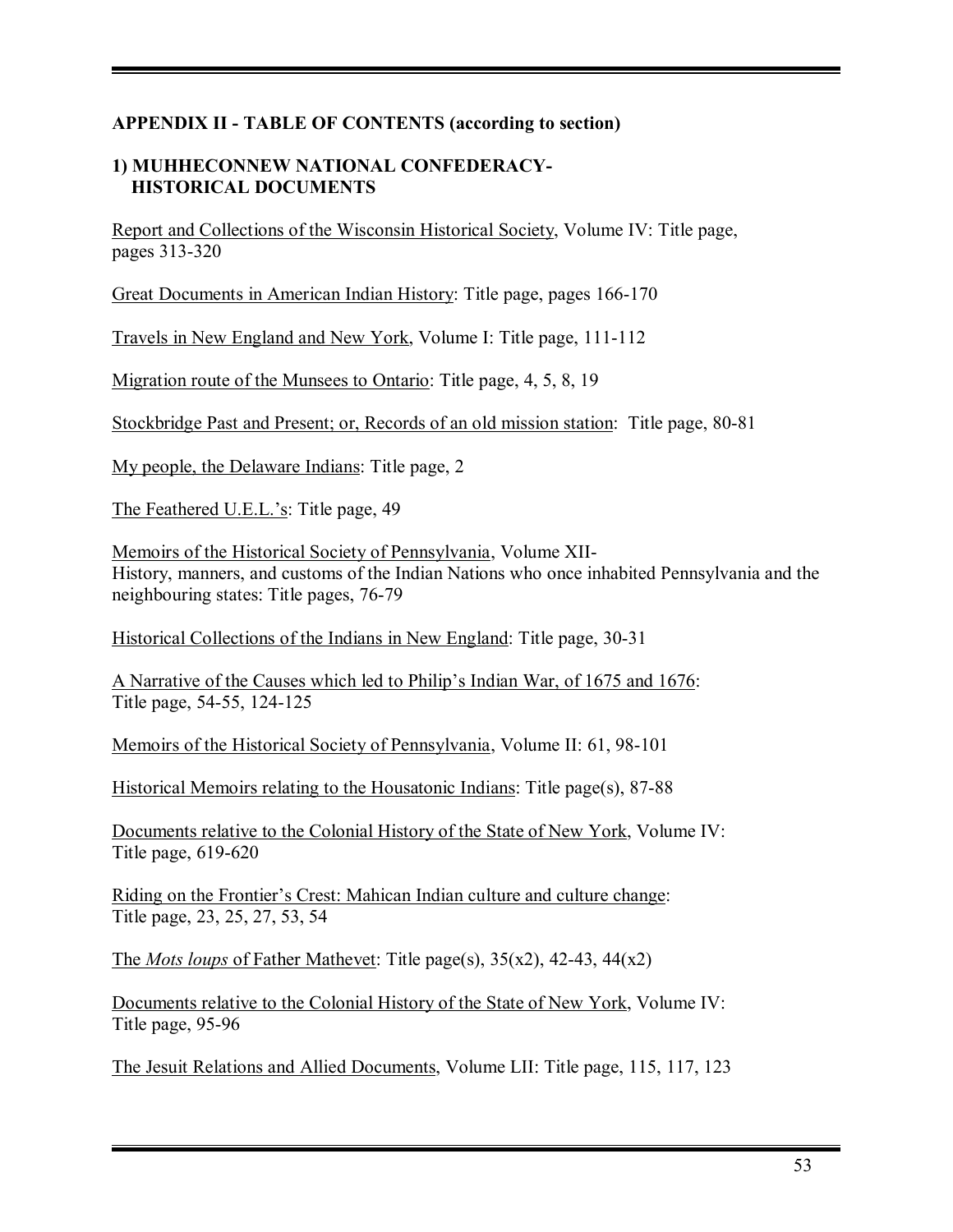The Pynchon Papers, Volume I: title page, 53-54, 79-80

The Jesuit Relations and Allied Documents, Volume LIII: Title page, 23, 137

The Jesuit Relations and Allied Documents, Volume LIII: Title page, 23, 155-159

# **2) MEMOS AND INTERNAL DOCUMENTS**

Deer Island and the Muhheconnew Nation

Letter of invitation to February 29, 1992 meeting

Intertribal CommuniquÈ (joint statement responding to February 29, 1992 meeting)

Deer Island photos (December 1991, June 1992)

June 16, 1992 Press Conference photos

Muhheconnew Confederacy 1993 Schedule of Events

April 3, 1993 Muhheconnew National Confederacy meeting photo

How to Make a Muhheconnew National Flag / Political Symbolism of the Muhheconnew National Flag, October 1993

Muhheconnew National Council Representatives list, 1994

MICDI Background Memorandum, July 9, 1994

Reorganization recommendation letter, December 10, 1994

Photos of Representatives at the City of Boston's Public Acknowledgement of the 321<sup>st</sup> Anniversary of Proclamation Day

Map of the historic Muhheconnew National Confederacy territory

Memorandum regarding appointments to the Boston Harbor Islands National Park Advisory Council, October 20, 1997

Proposed legislation to reform the Massachusetts state Commission on Indian Affairs (1997- 1998)

Background Information on the MICDI, Deer Island, Schaghticoke (NY), and Schodack (July, August 1999)

MICDI Memorandum on meeting with NPS, January 7, 2000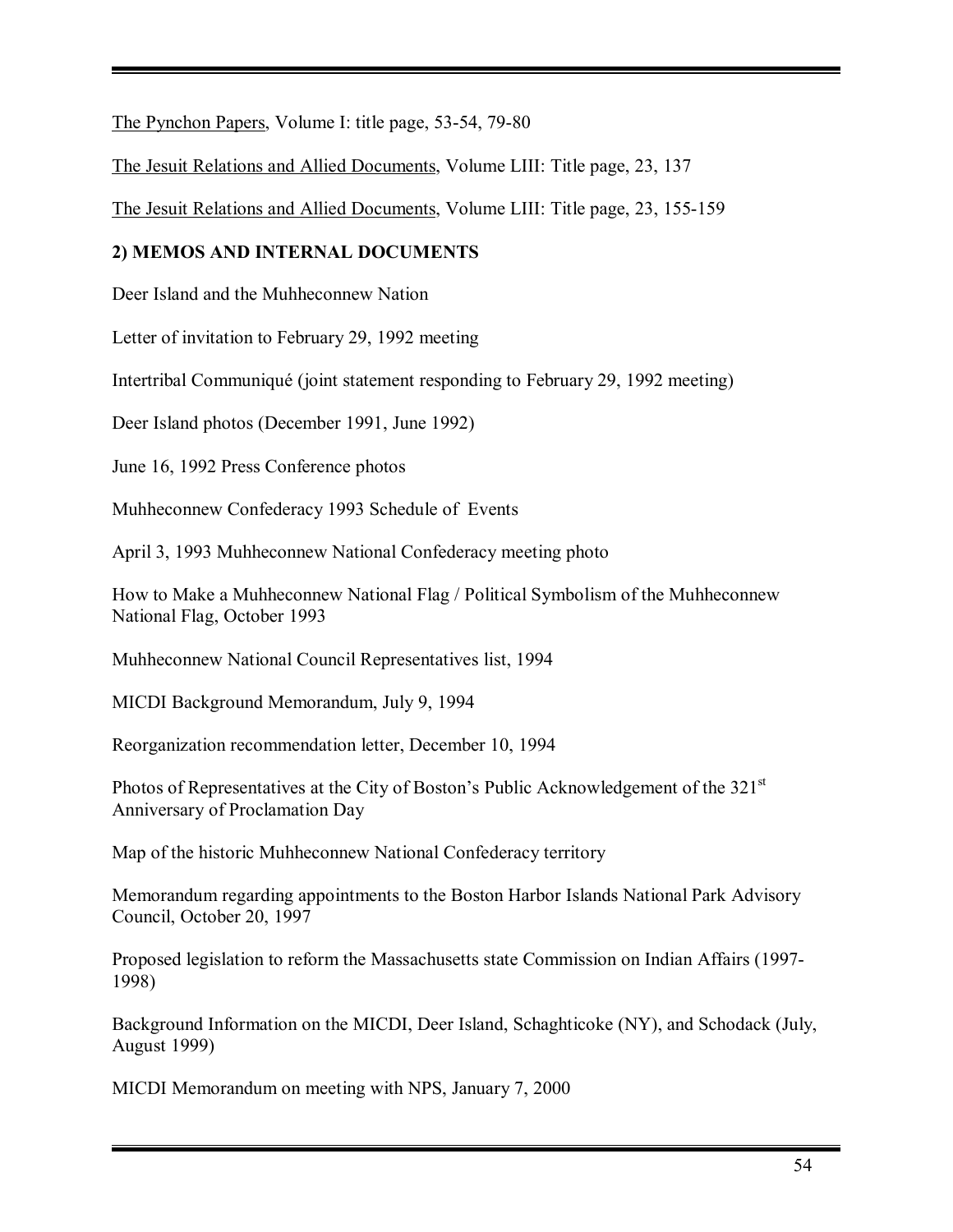MICDI Memorandum on meeting with NPS, February 15, 2000

MICDI Memorandum on meeting with NPS, April 25, 2000

MICDI Canadian Chiefs Memorandum on meeting with NPS, April 25, 2000

MICDI Memorandum to Penobscot Nation Chief and Council on meeting with NPS, April 25, 2000

Map of contemporary MNC/MICDI communities

MICDI Indian Community Meetings Proposal, November 22, 2000

MNC Tribal Leaders Summit Memorandum, March 22, 2001

MICDI/MNC Update and Memorandum, July 14, 2001

Issues Memorandum for Penobscot Nation Lieutenant Governor Michael Bear (Parts I & II), September 4, 2001

Memorandum on Jay Treaty implementation by the MNC, February 15, 2002

Memorandum to Six Nations Assistant (to Chief Jamieson) Julie Monture, February 21, 2002

Memorandum on MNC Government, April 23, 2002

# **3) RESOLUTIONS & LETTERS OF SUPPORT**

Letter to reunite Confederacy, invitation to re-enactment; Stockbridge-Munsee Tribal Chairman R. C. Miller, October 17, 1991

Letter to Massachusetts Governor Weld; Stockbridge-Munsee Tribal Chairman R. C. Miller, October 17, 1991

Intertribal Communiqué (joint statement responding to February 29, 1992 meeting)- Signed copies by Chief Fernand O'Bomsawin, Odanak Abenaki Nation; Chief Leroy Dolson, Munsee-Delaware Nation; Chief Richard Snake, Moraviantown Delaware Nation; Trudie Lamb Richmond; Tribal Representative Bruce Miller, Tribal Chairman R. C. Miller, Stockbridge-Munsee Band of Mohican; Chairman James Revey, Delaware Tribe in New Jersey

Munsee-Delaware Nation resolution of support, B.C.R. # 916 91-92, March 10, 1992

Munsee-Delaware Nation letter of support, Chief Leroy Dolson, January 15, 1993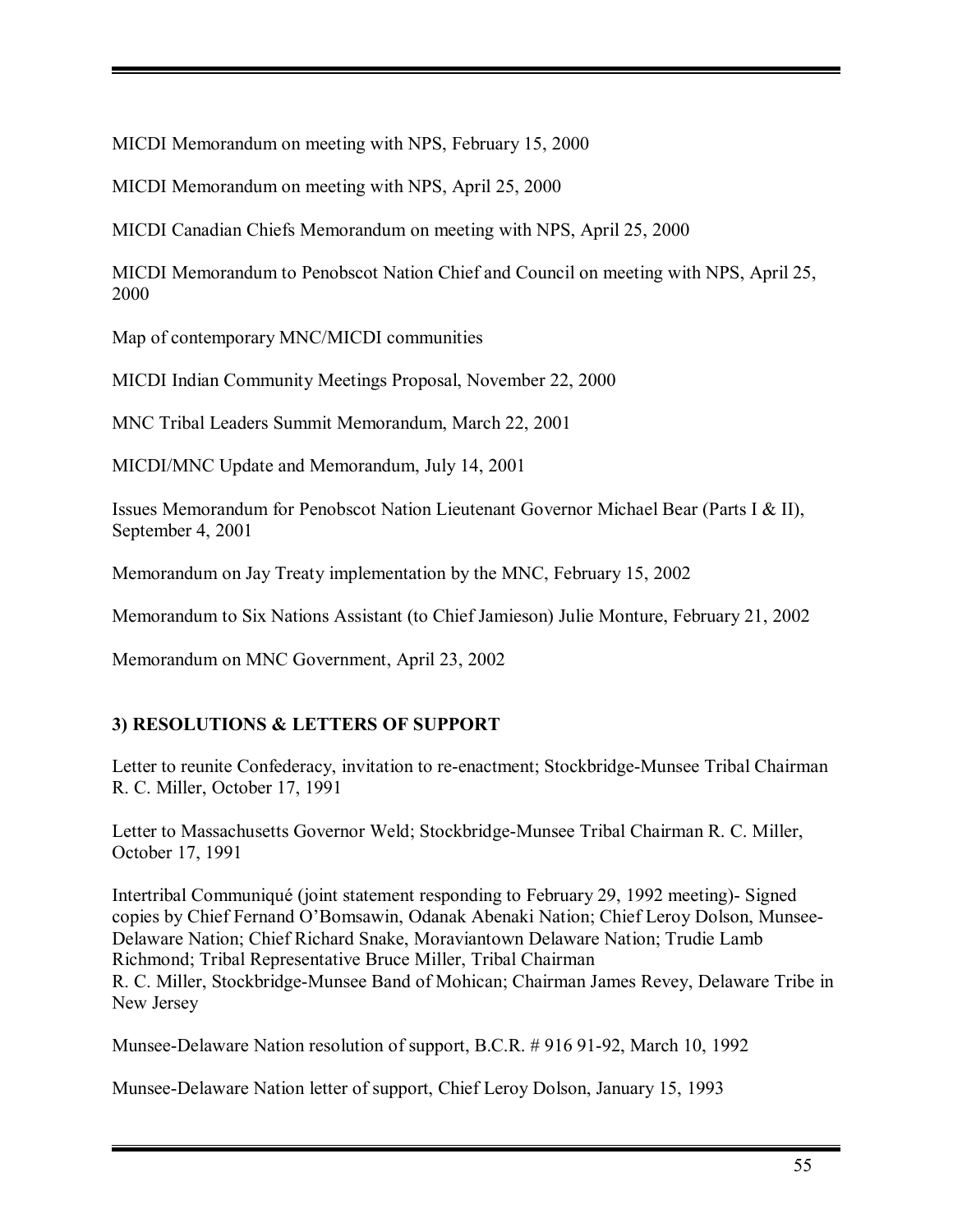NCAI resolution of support, Resolution to save Deer Island, Resolution No. EX DC-93-05, January 18-19, 1993

NCAI Legislative Agenda for the Clinton Administration and the  $103<sup>rd</sup>$  Congress, page 5, January 19, 1993

Wampanoag Tribe of Gay Head (Aquinnah) resolution of support, Resolution to save Deer Island, Resolution No. 9322, May 5, 1993

Letter of support to Darryl Stonefish (Moraviantown Band Historian), AFN National Chief Ovide Mercredi, June 3, 1993; Letter of support to Gaiashaibos (NCAI President), AFN National Chief Ovide Mercredi, June 3, 1993

Letter of Inquiry, Moraviantown Historical Society, July 11, 1993

Munsee-Delaware Nation letter of support, Chief Leroy Dolson, July 16, 1993

Munsee-Delaware Nation resolution of support, B.C.R. # 978 1993-94, November 26, 1993

NCAI resolution of support, Resolution for Assistance on the Deer Island issue by the Advisory Council on Historic Preservation, Resolution No. NV-93-97, December 3, 1993

NCAI resolution of support, Resolution for the Assistance on the Deer Island issue by the Committee on Indian Affairs and the Sub-Committee on Native American Affairs, Resolution No. NV-93-98, December 3, 1993

NCAI resolution of support, Resolution to Deny Authorization for Federal Funds in Violation of NCAI Resolution No. EX DC-93-05, Resolution No. NV-93-99, December 3, 1993

NENAI resolution of support, Resolution to save Deer Island and to Deny Authorization for Federal Funds for the Upgrading of Metro-Boston's Sewage Treatment Facilities, May 18, 1995

Letters of support to Congressman Jerry Lewis (California and Washington offices), Chairman Richard Wilder, Fort Independence Reservation, July 7, 1995

Letter of support to Congressman Jerry Lewis, Chairman Richard Wilder, Fort Independence Reservation, October 23, 1995

Colorado River Tribal Council resolution of support, Resolution to express support on behalf of the Muhheconnew Nation in its efforts to halt further desecration of a critical Muhheconnew historical and cultural site on Deer Island, Massachusetts, Resolution No. 217-95, October 19, 1995

Letter of support to Congressman Jerry Lewis, Chairman Daniel Eddy, Jr., Colorado River Tribes, October 25, 1995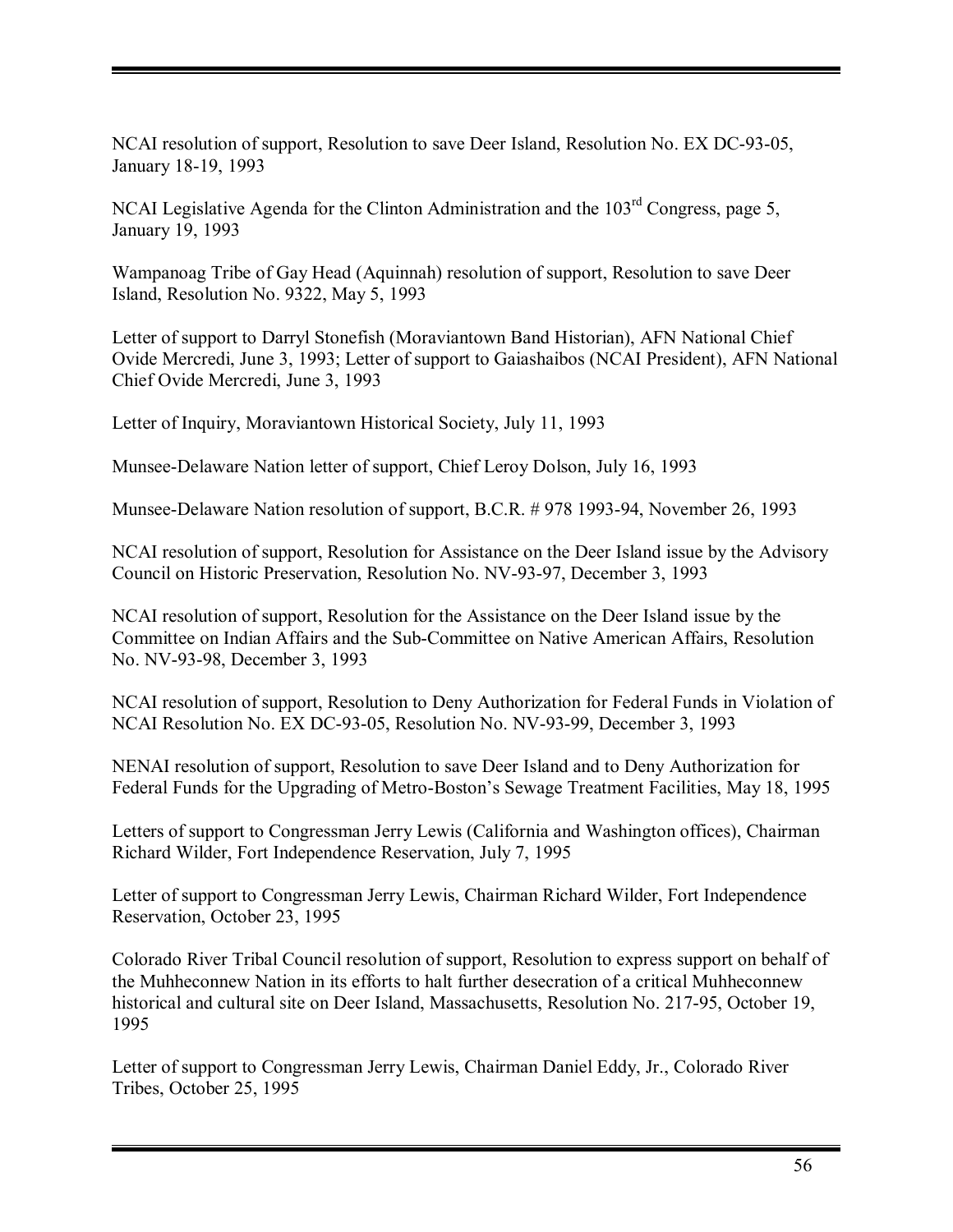NENAI letter of support to Senator Ben Nighthorse Campbell, April 11, 1996

Munsee-Delaware Nation resolution of support, B.C.R. #1121 1996-97, April 23, 1996

Wampanoag Tribe of Gay Head (Aquinnah) resolution of support, Resolution No. 96-38, June 1, 1996

Chaubunagungamaug Nipmuck Tribe letter of support to Senator Ben Nighthorse Campbell; Chaubunagungamaug Nipmuck Tribe resolution of support, Resolution in support of the Muhheconneuk Intertribal Committee on Deer Island's Amendments to Senate Bill 1476/House Resolution 2763, June 20, 1996

Penobscot Nation resolution of support, Resolution Number 7/9/96, July 9, 1996

Brothertown Tribe letter of support, Tribal Chairman June Ezold, August 29, 1996

Narragansett Indian Tribe letter of response, Chief Sachem Matthew Thomas, October 30, 1997

Wampanoag Tribe of Gay Head (Aquinnah) letter of response, Chairperson Beverly Wright, November 12, 1997

Delaware Tribe of Indians letter of support, Chief Curtis Zunigha, March 9, 1998

Chaubunagungamaug Nipmuck Tribe resolution of support, Resolution to support the Muhheconnew National Confederacy Bureau of Political Affairs Proposed Amendments to Massachusetts Law on the Commission on Indian Affairs, April 1998

Munsee-Delaware Nation resolution of support, B.C.R. #1226 1998-99, July 13, 1998

Munsee-Delaware Nation letter of support to Governor Pataki, Chief Mark Peters, July 14, 1998

Delaware Tribe of Indians resolution of support, Resolution Number #98-17, July 20, 1998

Chaubunagungamaug Nipmuck Tribe letter of support to Governor Pataki, Council Representative Ken White, Auguast 18, 1998

Chaubunagungamaug Nipmuck Tribe resolution of support, Resolution in support of the Muhheconnew National Confederacy Bureau of Political Affairs effort to preserve Schodack Island, New York from development, August 20, 1998

Wampanoag Tribe of Gay Head (Aquinnah), (Deer Island lawsuit), Resolution No. 00-05, January 19, 2000

Odanak Abenaki Nation letter of support, Chief Gilles OíBomsawin, January 24, 2000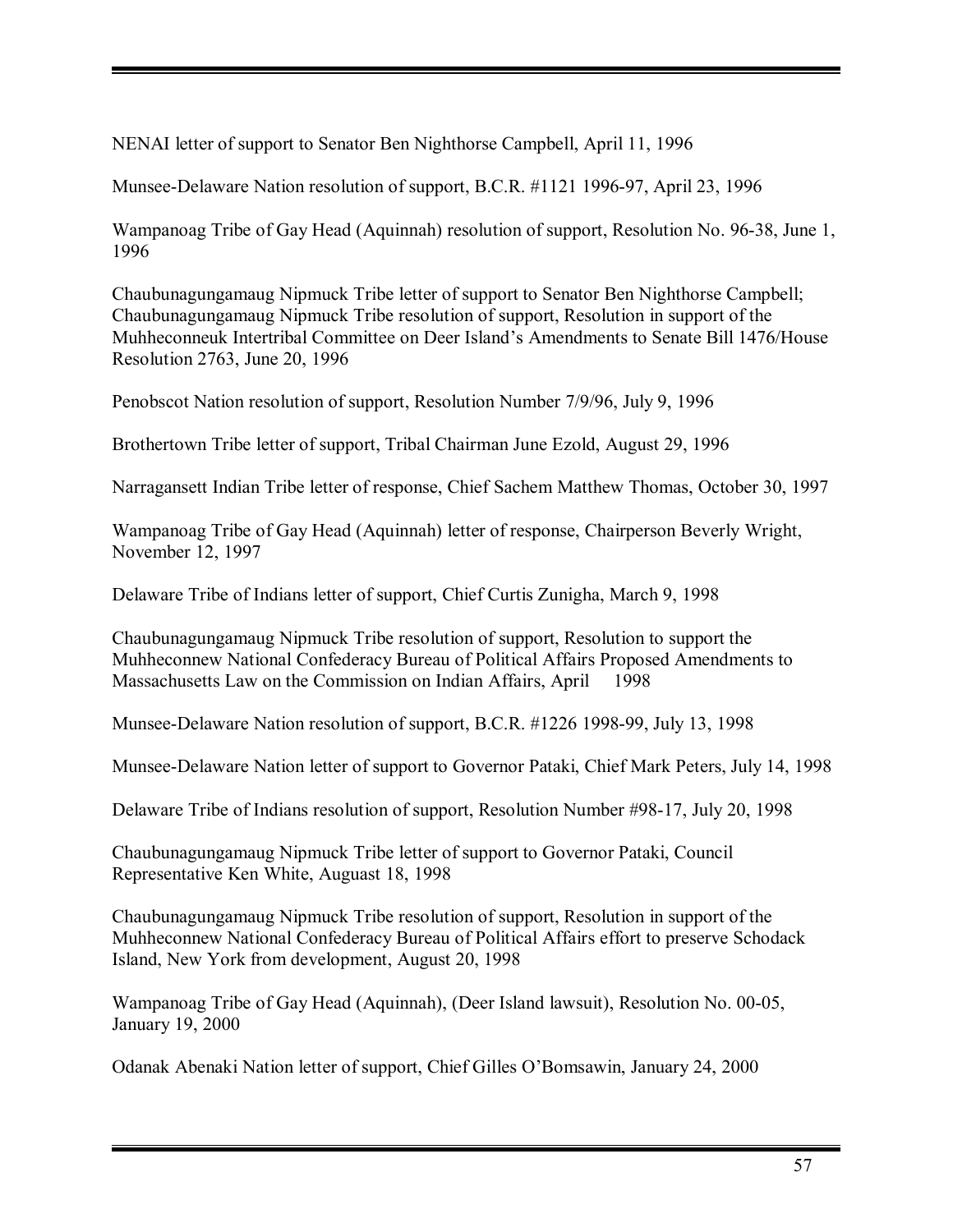Chaubunagungamaug Nipmuck Tribe letter of support (Policy Clarification) to NPS, (April 2000)

 Chaubunagungamaug Nipmuck Tribe resolution of support, Resolution of support for the Muhheconneuk Intertribal Committee on Deer Island's Indian Community Meetings Proposal. (December 2000)

Moraviantown Delaware Nation resolution of support, Resolution 2001 January 11 #2098, January 11, 2001

Penobscot Nation letter of support to NPS, Governor Barry Dana, February 27, 2001

Penobscot Nation letter of support to NPS, Governor Barry Dana, March 7, 2001

Penobscot Nation letter of invitation to Confederacy meeting, Governor Barry Dana, March 9, 2001

Penobscot Nation MICDI Confederacy meeting contact list, March 2001

Moraviantown Delaware Nation letter of support, Chief Leighton Hopkins, March 29, 2001

Penobscot Nation resolution of support, Resolution Number 03-29-01-03, March 29, 2001

Penobscot Nation hosted MICDI/MNC meeting schedule

Jointly drafted MNC resolution, Resolution of Support for the Muhheconneuk Intertribal Committee on Deer Island's Indian Community Meetings Proposal, March 30, 2001

Six Nations Reserve Council resolution of support, Chronological No. #14-2000/2001 / Resolution No. 22, June 5, 2001

Six Nations Reserve Council letter of support, Chief Wellington Staats, June 15, 2001

AFN resolution of support, Support for the Muhheconneuk Intertribal Committee on Deer Island (MICDI) Meetings Proposal, Resolution 29(l), July 19, 2001 (English and French versions)

Odanak Abenaki Nation resolution of support, Chronological No. GOB-031-01-02, August 22, 2001

Odanak Abenaki Nation signed copy of March 30, 2001 Confederacy resolution, August 22, 2001

Penobscot Nation letter of support to Governor Swift, Chief Barry Dana, November 6, 2001

NCAI resolutions of support: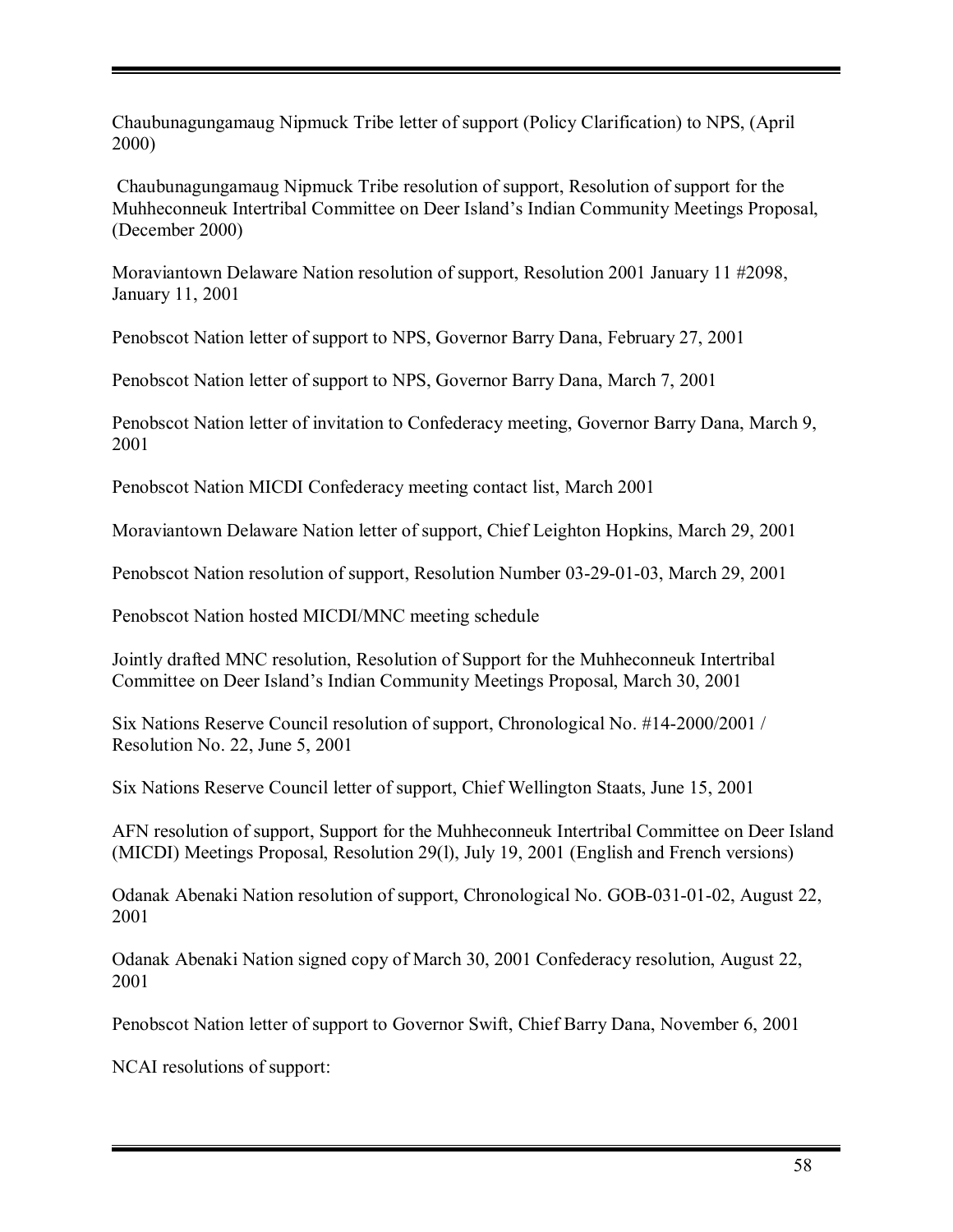Resolution #SPO-01-034, Resolution of Support for the Muhheconneuk Intertribal Committee on Deer Island's Indian Community Meetings Proposal, November 25-30, 2001;

Resolution #SPO-01-035, Support of the Request to the Governor of Massachusetts and the Secretary of Interior not to Approve the Boston Harbor Islands National Park General Management Plan, November 25-30, 2001;

Resolution #SPO-01-036, Resolution of Support of a meeting Between the Tribes/First Nations of the Muhheconneuk Intertribal Committee on Deer Island and the United States Secretary of Interior in Boston, November 25-30, 2001

Penobscot Nation resolution of support, Resolution in Support of a Meeting between the Tribes/First Nations of the Muhheconneuk Intertribal Committee On Deer Island and the United States Secretary of Interior in Boston, March 13, 2002

Penobscot Nation resolution of support, Resolution of Support of the Request to the Governor of Massachusetts and the Secretary of Interior Not to Approve the Boston Harbor Islands National Park General Management Plan, March 13, 2002

Chaubunagungamaug Nipmuck Tribe resolution of support, Resolution in Support of a Meeting Between the Tribes/First Nations of the Muhheconneuk Intertribal Committee on Deer Island and the Secretary of Interior in Boston, April 17, 2002

Chaubunagungamaug Nipmuck Tribe resolution of support, Resolution of Support of the Request to the Governor of Massachusetts and the Secretary of Interior Not to Approve the Boston Harbor Islands National Park General Management Plan, April 17, 2002

# **4) MNC/MICDI CORRESPONDENCE**

MICDI letter to MWRA Library, June 1991

MICDI letter to U.S. Senate, May 1993

MICDI letter to Senator Inouye, May 17, 1993

MNC letter to Darryl Stonefish, September 8, 1995

Letter to Steven Spielberg from Sam Sapiel, December 8, 1997

MNC letter to Governor Pataki, June 25, 1998

MICDI letter to Senator Bond, September 8, 1998

MICDI letter Boston Harbor Islands Advisory Council Chairman Jack Wiggin, April 8, 1999

MICDI Public Comment to NPS General Management Plan- Part I: Policy Declaration, August 1, 2000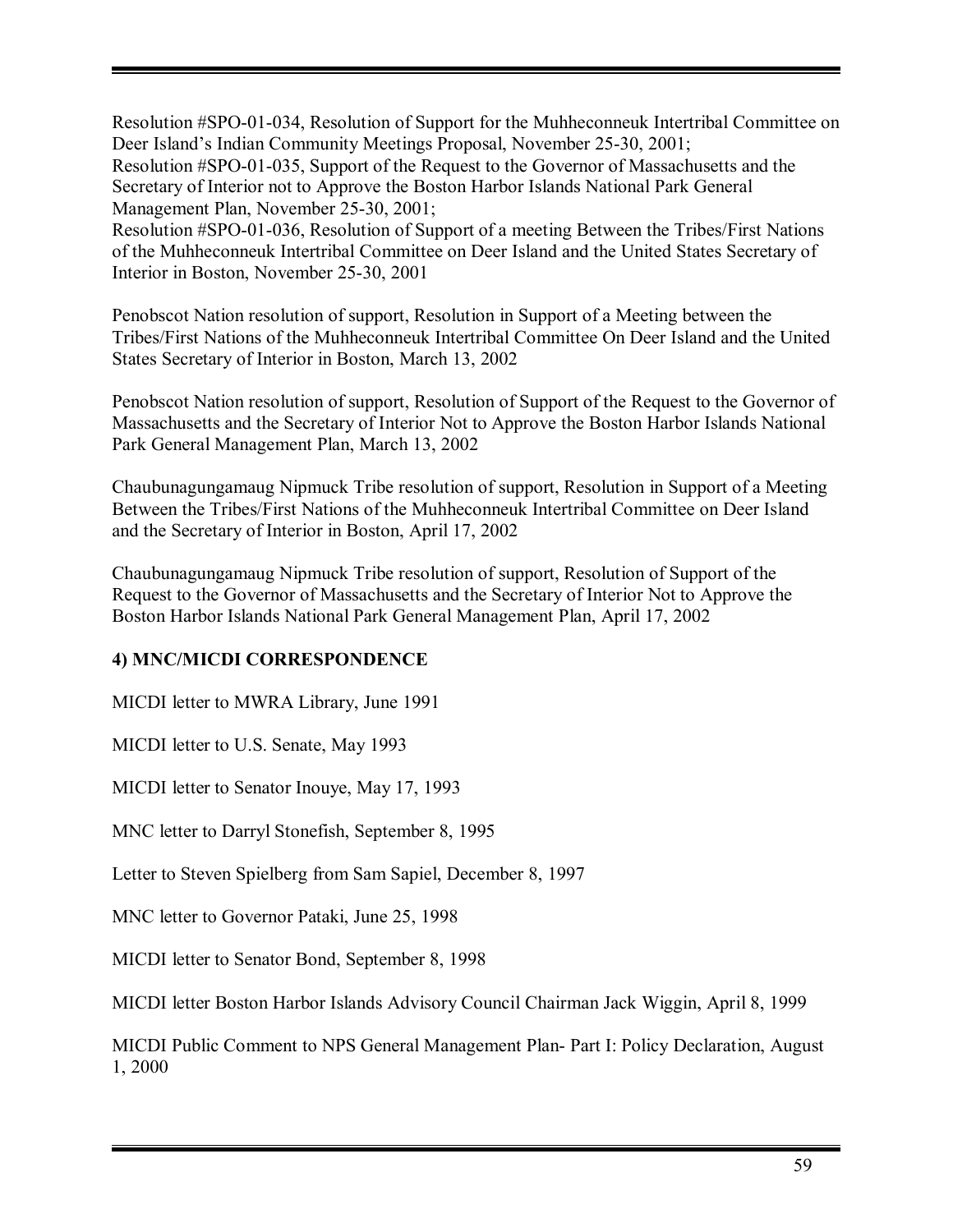MICDI letter to the MWRA Board of Directors, March 15, 2001

MICDI letter to the Secretary of Interior, May 3, 2001

E-mail letter to Kara Marchione (Office of Senator Kennedy) from Gary McCann, June 26, 2001

E-mail letter to Carey Goldberg (New York Times) from Gary McCann, July 11, 2001

E-mail letter to Valerie Hauser (Advisory Council on Historic Preservation(ACHP)) from Gary McCann, February 13, 2002

# **5) OTHER CORRESPONDENCE**

Memorandum on the significance of Schodack Island to Will Butterworth from Paul Huey, March 30, 1973

Memorandum on the significance of Schodack Island to Lester Nimsker from Paul Huey, April 6, 1973

MWRA letter to MICDI, June 12, 1992

MWRA letter to MICDI, June 22, 1992

MWRA letter to Lawyers' Committee for Civil Rights, March 3, 1993

EPA fax letter to Gary McCann (MICDI), March 8, 1993

MWRA letter to Lawyers' Committee for Civil Rights, March 12, 1993

City of Boston invitation letter to Public Acknowledgement of the  $321<sup>st</sup>$  Anniversary of Proclamation Day: Governor Richard Hamilton and Council, Penobscot Indian Nation; Chairman Virgil Murphy and Council, Stockbridge-Munsee Band of Mohican Tribe; President Larry Snake and Council, Delaware Tribe of Western Oklahoma, august 23, 1996

City of Boston Proclamation, August 30, 1996

NPS letter to Stockbridge-Munsee Tribal Council regarding March 1998 consultation meeting, February 27, 1998

NPS list of EIS Recipients, Draft General Management Plan, May 2000

Letter from Massachusetts Commission on Indian Affairs Executive Director John Peters, Jr. (Jim Peters) to Boston Harbor Islands National Park Partnership Chairman Robert Durand, July 20, 2000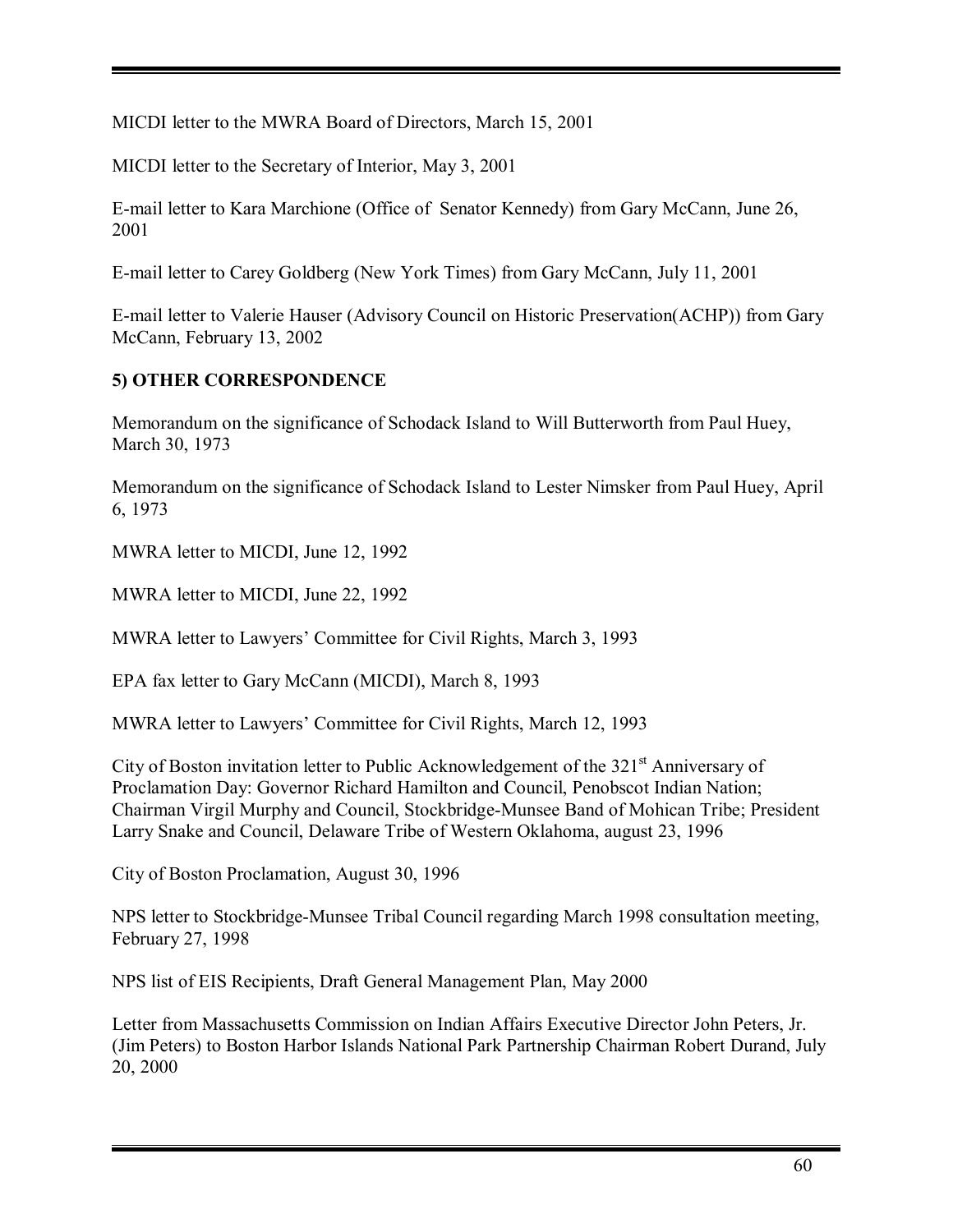Letter from NPS Boston Harbor Islands National Park Project Manager George Price to Boston Harbor Islands National Park Partnership, August 21, 2000

Congressman John Baldacci support letter to U.S. Secretary of the Interior Gale Norton, August 17, 2001

Congressman John Baldacci support letter to Senator Kennedy, August 17, 2001

Congressman John Baldacci support letter to Governor Swift, August 17, 2001

Boston City Council President Yancey support letter to U.S. Secretary of the Interior Gale Norton, January 4, 2002

# **6) PRESS RELEASES**

Press release, early June 1992

June 16, 1992 Policy Statement (announced at press conference at the Massachusetts State House, Beacon Hill, Boston, Massachusetts)

Press release, mid-September 1994

September 15, 1994 Policy Announcement (released at Yerrill Beach (Winthrop, Massachusetts) Press Conference)

Proposed February 21, 1996 editorial

Press release for press conference at National Press Club, April 17, 1996

Press release, "The Cellucci Administration and Mission Quebec: Partners in Silencing Native American Voices," late May/early June 1998

Press release, August 1, 2000

Press release, mid-January 2001

Statement, "Indian Leader Expelled from Deer Island by MWRA," January 22, 2001

Press release, "Indian Leader Calls for Boycott of MWRA Memorials Meeting," June 27, 2001

Statement, "Indian Leader Calls for Boycott of MWRA Memorials Meeting," June 27, 2001

Press release, "Indian Confederacy Bureau to release recommendations to the Town of Schodack," February 28, 2002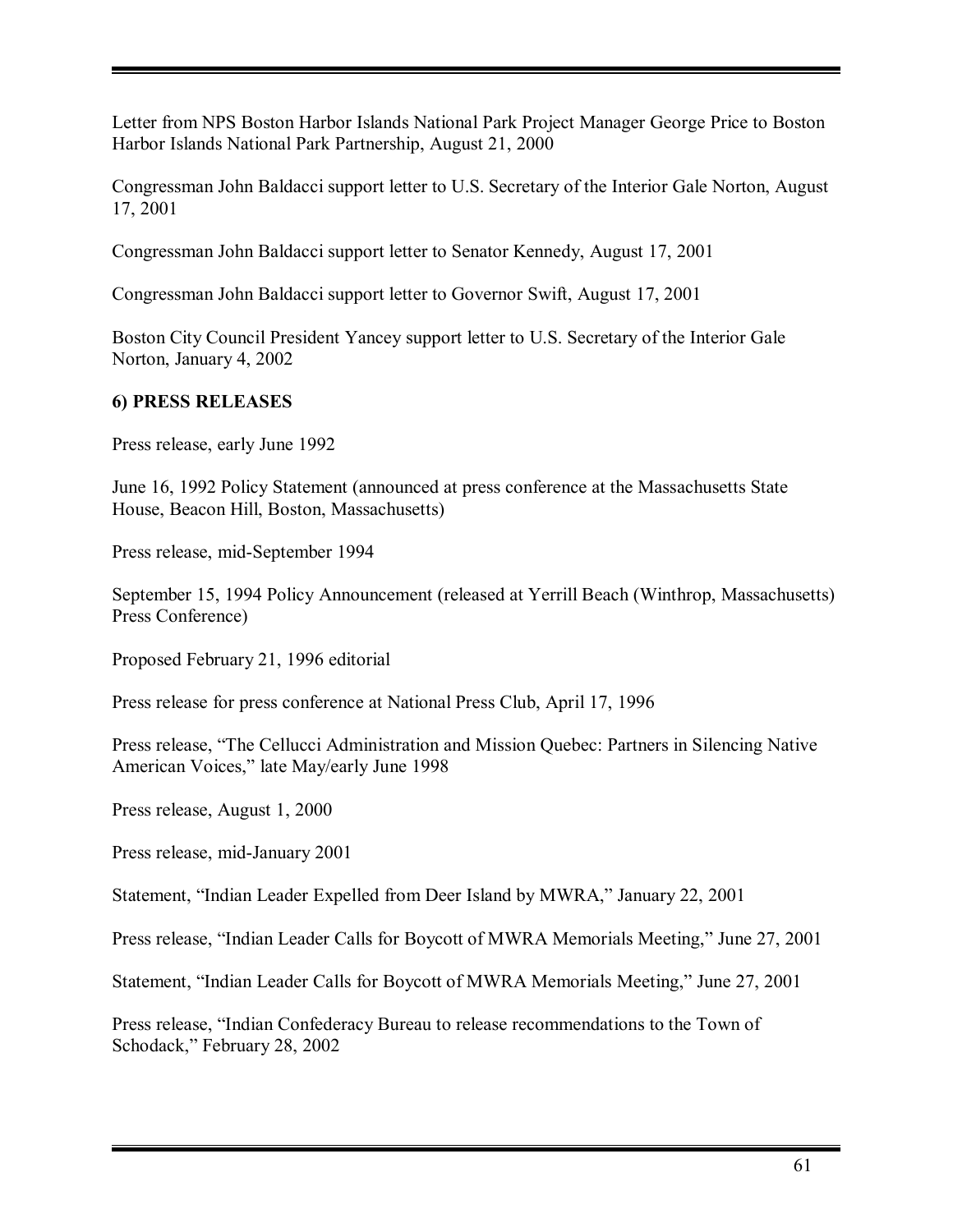Recommendations, "To the Town of Schodack Comprehensive Master Plan Committee." February 28, 2002

Hudson Valley Magazine interview (questions and answers), March 7, 2002

# **7) NEWSPAPER ARTICLES**

ìBoston Harbor cleanup officially launchedî, The Boston Globe, April 19, 1991

"Deer Island", "Algonquians reunify to save Deer Island", "Deer Island and the Muhheconnew Nation"; The Eagle Wing Press, Volume 10, #2, pages 3, 25.

ìMWRA disturbing graves, say Indiansî, The Boston Globe, June 17, 1992, page 30

"Indian group seeks to stop harbor cleanup construction", The Patriot Ledger, June 17, 1992, page 7

ìA monument to the environment or indifference toward Indians?î, The Reporter, June 26, 1992, pages 1,3

ìDeer Island, Three Centuries of Bad Memoriesî, Save the Harbor, Save the Bay Newsletter, August 1992, page 9

ìQuebec moves to resolve disputes with English Canadaî, The Boston Globe, August 19, 1992, page 5

Across the USA: News From Every State- Massachusetts- Deer Island- "The Muhheconneuk Intertribal Committee called for a ...", USA Today, February 22, 1993, page 6A

"Indians seek to halt project on Deer Island", The Patriot Ledger, February 22, 1993, page 4

*i*Moheconnew Confederacy Gathering: Fourth meeting outlines position and objectives<sup>*n*</sup>, Stockbridge-Munsee Mohican News, August 1993, pages1, 4

ìConfederacy meeting on targetî, Stockbridge-Munsee Mohican News, August 1993, page 2

ìQuarry filling starting despite cityís fearsî, The Patriot Ledger, September 12, 1994, pages 1,13

ìFilling of quarry delayedî, The Patriot Ledger, September 14, 1994, page 8

"Indians will head to court to block harbor cleanup", The Boston Herald, September 16, 1994, page 18

 $\degree$ Testing of quarry fill sought", The Boston Sunday Globe, South Weekly section, October 2, 1994, pages SOUTH 1, 14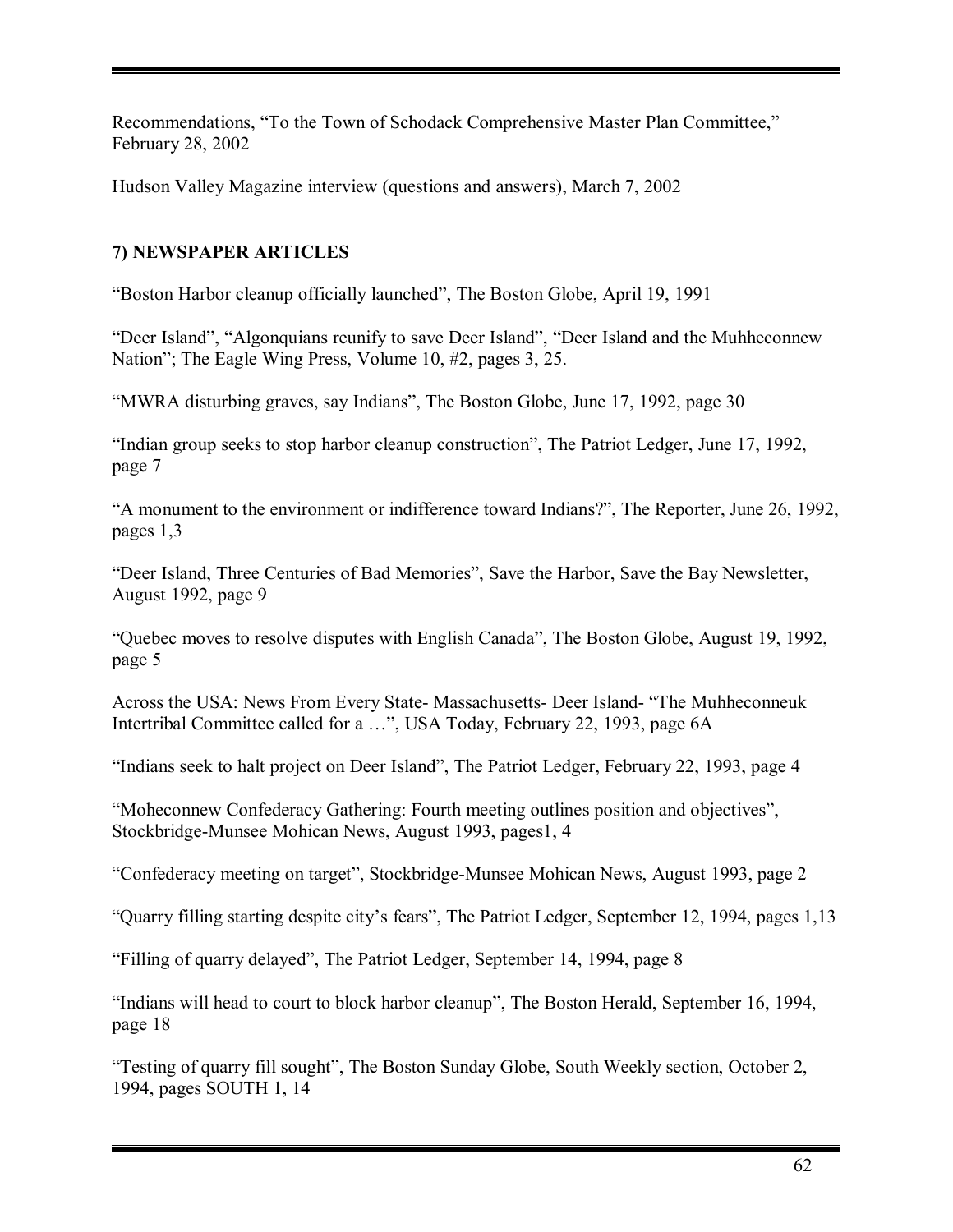"Tribe fights Harbor funding", The Patriot Ledger, November 15, 1995, page 6

**Exercation** tag for islands opposed – Tribes cite genocide by colonists", The Patriot Ledger, December 20, 1995, page 20

ìMontreal imperiled by Quebec divisionî, The Boston Globe, January 29, 1996, pages 1,4

"Separatist Bouchard takes helm in Quebec", The Boston Globe, January 30, page 2

ìBattle Over Bordersî, Macleanís, February 12, 1996, pages 26-27

ìHarbor islands proposed as national parkî, Middlesex News, April 18, 1996, page 12A

"Some senators skeptical on a Harbor Islands park", April 18, 1996, page 23

"Islands bill gets solid backing", The Patriot Ledger, April 18, 1996, page 7

City of Boston Proclamation, August 30, 1996

"Tribes, officials take a look back and a look forward", The Patriot Ledger, August 31/September 1, 1996, page 11

"Tribes speak out as Boston acknowledges Proclamation Day", Narragansett Indian News, September 9, 1996, pages 1,6

ìBritish to study human rights situation of Quebec Aboriginal Peoplesî, Ottawa Citizen, September 19, 1996, page A-3

ìCongress okays park on burial groundsî, Narragansett Indian News, October 15, 1996, pages 1,6

"Indians harbor hope for place at national park", The Boston Herald, July 1, 1997, page 6

"Boston Harbor park to change its name – Parks service agrees to Indians' request", The Patriot Ledger, October 11/12, 1997, page 24

"Tribes want Deer Island park renamed to reflect tragic past", The Boston Herald, March 9, 1998, page 21

"Harbor Islands plan will have tribal input", The Patriot Ledger, March 10, 1998, page 5

ìLobstermenís MWRA fight sounds familiar to tribeî, Daily Evening Item, April 29, 1998, page 12

ìPark plan under fireî (photo), Times Union, August 28, 1998, page B1